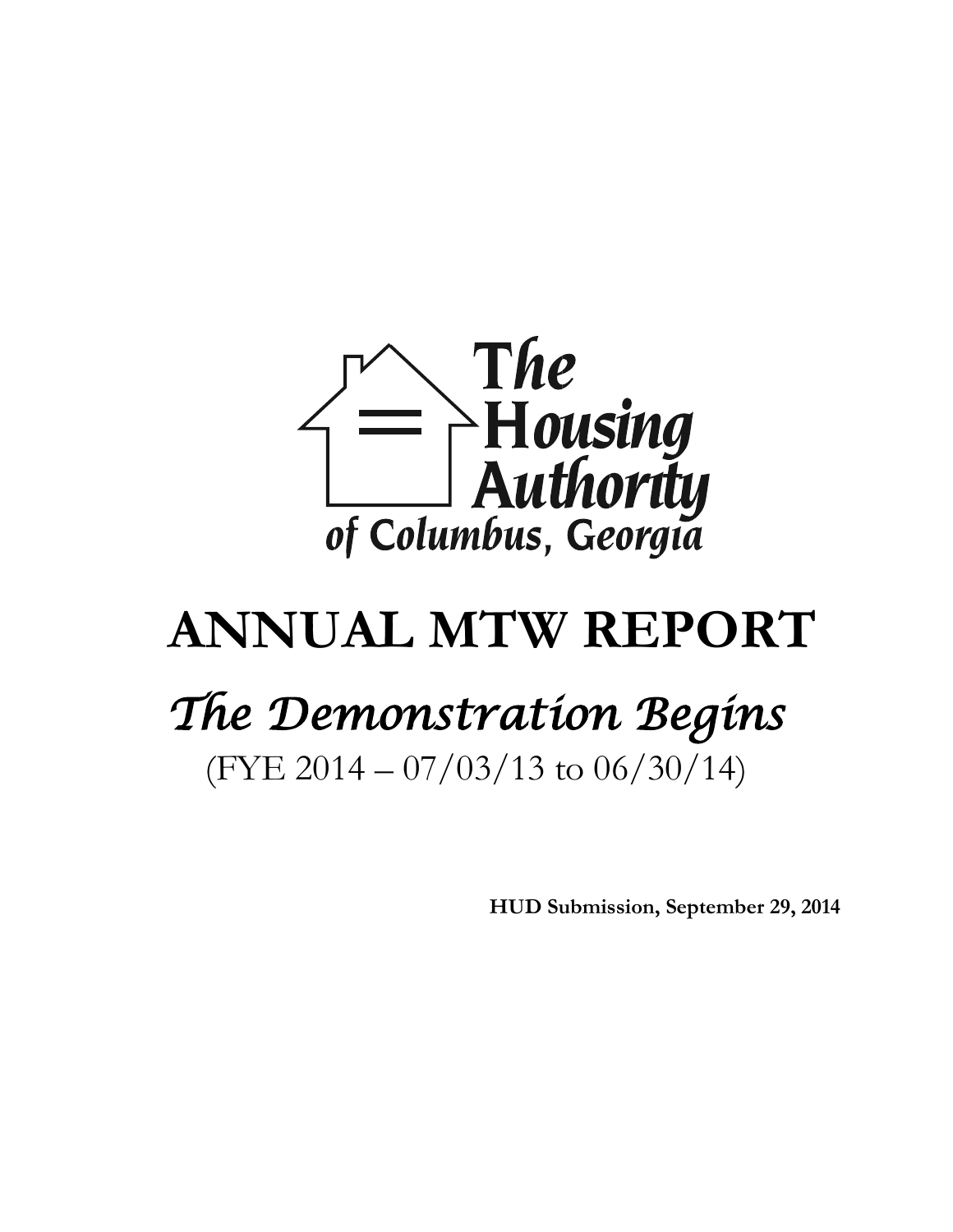# **ANNUAL MTW REPORT – CONTENTS**

# **SECTION I – INTRODUCTION**

| A.          | Table of Contents                                                                      | $\overline{c}$ |
|-------------|----------------------------------------------------------------------------------------|----------------|
| <b>B.</b>   | Overview                                                                               | $\overline{3}$ |
|             | Short and Long Term MTW Goals and Objectives<br>a.                                     |                |
|             | <b>SECTION II – HOUSING STOCK INFORMATION</b>                                          |                |
| А.          | Housing Stock Information                                                              | 8              |
| <b>B.</b>   | Leasing Information                                                                    | 10             |
| $C_{\cdot}$ | Wait List Information                                                                  | 15             |
|             | <b>SECTION III – PROPOSED ACTIVITIES</b>                                               |                |
|             | All proposed activities that are granted approval by HUD are reported on in Section IV |                |
|             | as approved activities                                                                 | 17             |
|             | <b>SECTION IV – APPROVED MTW ACTIVITIES</b>                                            |                |
| А.          | <b>Implemented Activities</b>                                                          |                |
|             | List Activities, Description, Benchmarks, Data Collection<br>a.                        | 18             |
| <b>B.</b>   | Not Yet Implemented Activities                                                         |                |
|             | List Activities, Actions Taken Toward Implementation<br>a.                             | 40             |
| C.          | Activities on Hold                                                                     |                |
|             | Activities Implemented and Stopped, Actions Taken Toward Reactivating<br>a.            | 43             |
| D.          | <b>Closed Out Activities</b>                                                           |                |
|             | List Close Outs, Year Closed, Final Year Information<br>a.                             | 43             |
|             | <b>SECTION V – SOURCES AND USES OF MTW FUNDS</b>                                       |                |
| A.          | Sources and Uses of MTW Funds                                                          | 44             |
| <b>B.</b>   | Local Asset Management Plan (LAMP)                                                     | 44             |
| C.          | Commitment of Unspent Funds                                                            | 45             |
|             | <b>SECTION VI - ADMINISTRATIVE</b>                                                     |                |
| A.          | General Description - HUD Reviews, Audits, Physical Inspections                        | 46             |
| <b>B.</b>   | Results of latest PHA Directed Evaluation of Demonstration                             | 46             |
| C.          | Certification of PHA                                                                   | 46             |
|             | Attachment A - Signed Certification of Statutory Requirements                          |                |
|             | Attachment B - Revised MS Excel Spreadsheet, Sections II and V                         |                |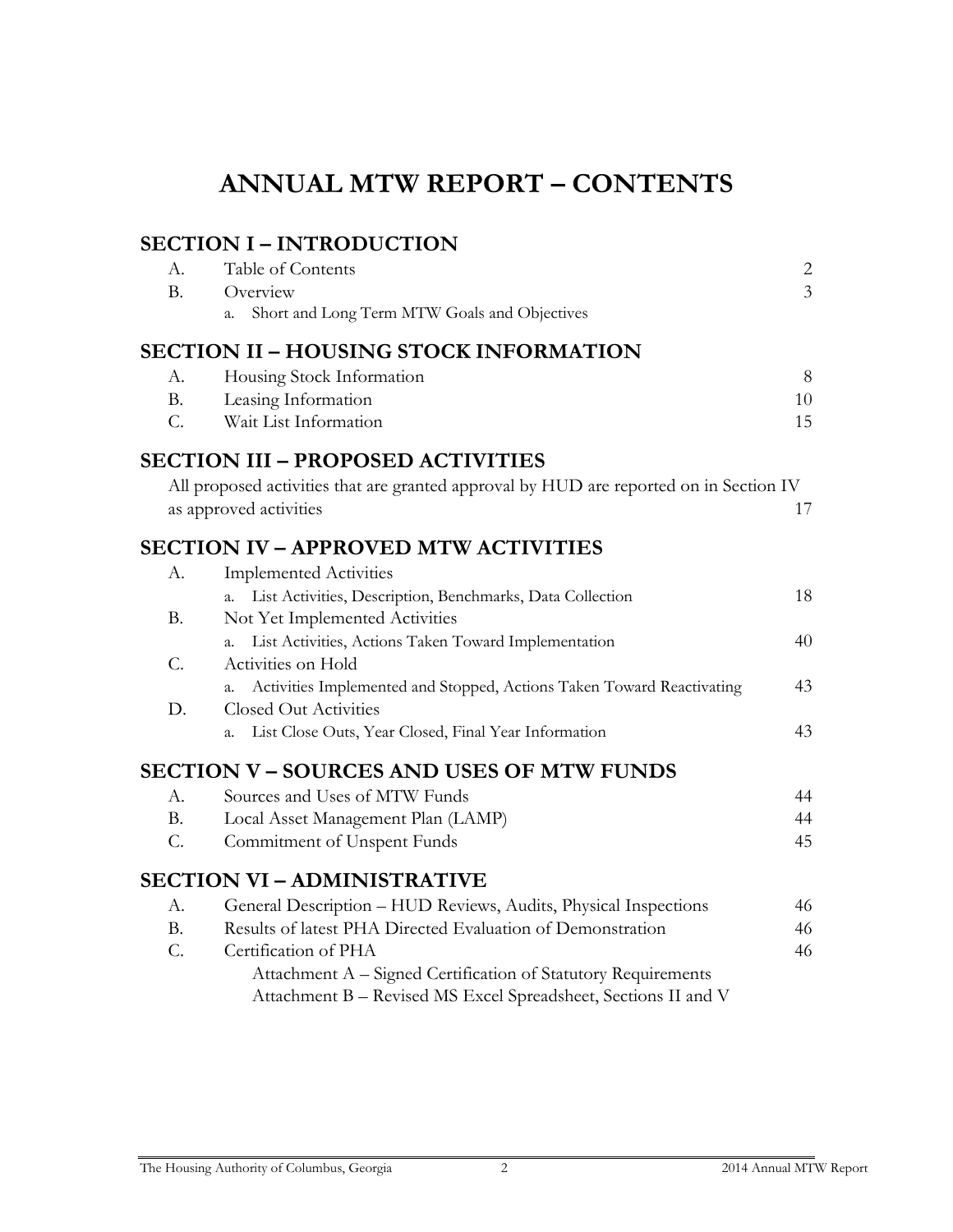# **SECTION I – INTRODUCTION**

#### B. Overview

The Housing Authority of Columbus, Georgia (HACG) is proud to be one of thirty-nine public housing authorities (PHAs) nationwide to be designated as a Moving-to-Work (MTW) Demonstration agency. In the years leading up to this designation, HACG positioned itself as a high performer annually and as an innovator in the industry. HACG has a distinguished list of "among the first" accomplishments that have helped our industry grow and HACG continues to innovate and help the community under the MTW umbrella.

- HACG continues to maintain successful collaborations with industry, state, and community entities, as well as with partner-based housing such as Columbia Residential, Habitat for Humanity, Integral Properties, and NeighborWorks Columbus, to name a few.
- HACG has implemented goals and strengthened relationships with the Columbus Community Foundation, Home for Good, the National Alliance to End Homelessness, and others.
- HACG has improved its properties, garnering awards from design and use to landscaping and beautification, which is in line with priorities of the Columbus Consolidated Government.
- HACG continues to work with our military veterans regarding homelessness.

#### MTW SHORT-TERM GOALS AND OBJECTIVES:

The agency has set out to accomplish a number of short-term goals during the fiscal year (July 1, 2013 – June 30, 2014). Short-term goals related to MTW are as follows:

| <b>Activity Number</b> | <b>Activity Name</b>                  | <b>Activity Status as of</b><br><b>June 30, 2014</b>                                                                  |
|------------------------|---------------------------------------|-----------------------------------------------------------------------------------------------------------------------|
| 2014.01                | Community Choice                      | Significant changes, re-proposed<br>lin 2015 Annual MTW Plan                                                          |
| 2014.02                | Innovations to<br>Reduce Homelessness | Issued 30 vouchers; 27 families<br><b>were housed</b> as a result of this<br>activity                                 |
| 2014.03                | Administrative<br>Reform              | <b>Approved Forms were</b><br>incorporated into the examination<br>process; 40% income cap on rent<br>has been lifted |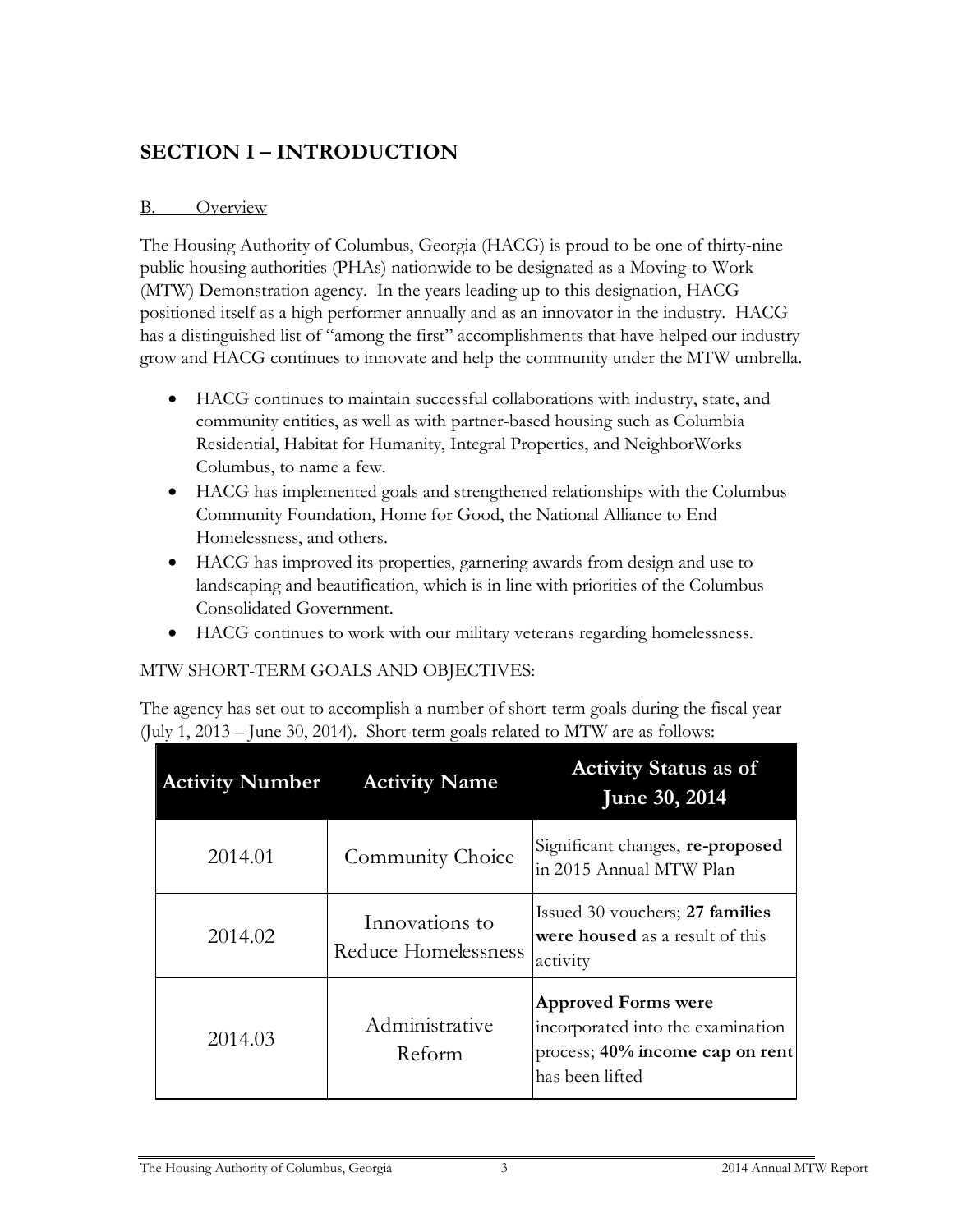| <b>Activity Number</b> | <b>Activity Name</b>          | <b>Activity Status as of</b><br><b>June 30, 2014</b>                                                                   |
|------------------------|-------------------------------|------------------------------------------------------------------------------------------------------------------------|
| 2014.04                | Administrative<br>Efficiency  | Elderly/Disabled families have<br><b>been identified</b> for triennial<br>recertification cycle                        |
| 2014.05                | Streamline HQS<br>Inspections | Properties have been identified<br>for biennial inspection cycle;<br>abated properties marked for<br>annual inspection |
| 2014.06                | Rent Reform (Farley)          | 5 Families on tiered rent $(26\%)$<br>calculation                                                                      |

Another accomplishment during the reporting period includes HACG rising to meet the challenge set forth with the late introduction of Form HUD 50900, as the agency had to scrap much of its original reporting formatting and many of its metric ideas to meet guidelines and standard metrics outlined in Form 50900, and is still able to meet the submission deadline.

Future short-term initiatives proposed by HACG includes:

| <b>Activity Number</b> | <b>Activity Name</b> | <b>Current Status as of</b><br><b>June 30, 2014</b>                                                                                                                                                             |
|------------------------|----------------------|-----------------------------------------------------------------------------------------------------------------------------------------------------------------------------------------------------------------|
| 2014.01                | Community Choice     | Pending HUD Approval:<br>activity proposes to offer 40<br>community-wide vouchers and<br>40 location restricted vouchers at<br>120% of FMR and contrast<br>housing choices with 40 "regular"<br>issued vouchers |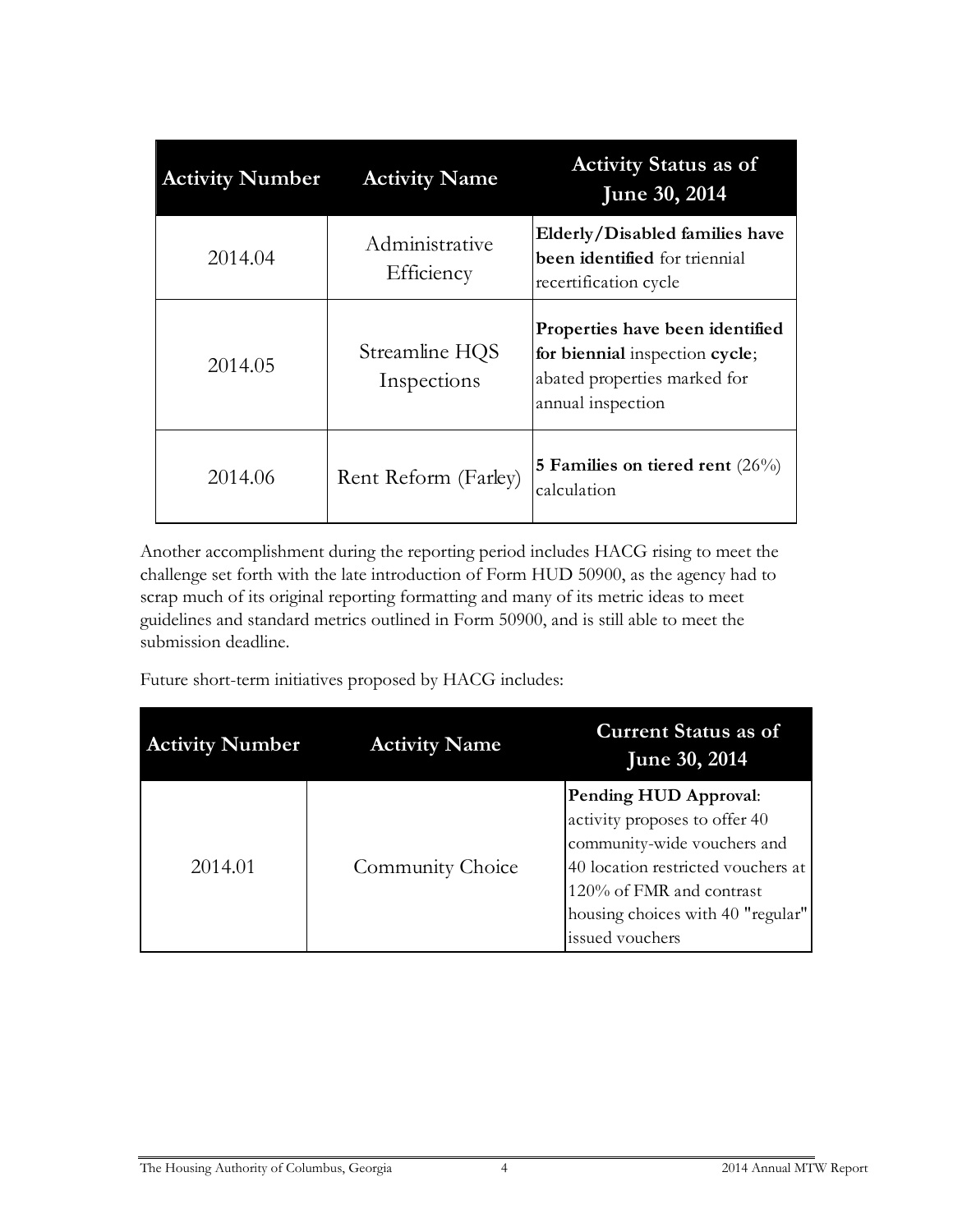| <b>Activity Number</b> | <b>Activity Name</b>                                                                                                                          | <b>Current Status as of</b><br>June 30, 2014                                                                                                                                                                                                  |
|------------------------|-----------------------------------------------------------------------------------------------------------------------------------------------|-----------------------------------------------------------------------------------------------------------------------------------------------------------------------------------------------------------------------------------------------|
| 2015.01                | Eliminate Child Support from<br>the Income Calculation (Public<br>Housing Only)                                                               | Pending HUD Approval: activity<br>proposes to disregard child<br>support income when calculating<br>PH household rent                                                                                                                         |
| 2015.02                | Portability Restrictions<br>(Housing Choice Voucher<br>Only)                                                                                  | Pending HUD Approval: activity<br>proposes to restrict HCV port-ins<br>and port-outs to employment<br>criteria                                                                                                                                |
| 2015.03                | Simplified Utility Allowance<br>(Housing Choice Voucher<br>Only)                                                                              | Pending HUD Approval: activity<br>simplifies utility allowance based<br>on voucher size                                                                                                                                                       |
| 2015.04                | Cap Childcare Deductions                                                                                                                      | Pending HUD Approval: activity<br>proposes to limit childcare<br>expenses to amounts consistent<br>with GA Department of Human<br>Resources' CAPs reimbursement<br>rates                                                                      |
| 2015.05                | Emergency, Temporary /<br>Rapid Rehousing Vouchers<br>(incorporated into activity<br>2014.02 - Innovations to<br><b>Reduce Homelessness</b> ) | Pending HUD Approval: HACG<br>has addresed the emergency and/or<br>temporary housing component<br>through a referral partnership with<br>GA DBHDD, which allows<br>HACG to focus its attention on<br>expanding its rapid rehousing<br>program |
| 2015.06                | Shallow Subsidy                                                                                                                               | <b>Removed for Revision, HACG</b><br>will revise and present in a future<br>MTW Plan for consideration                                                                                                                                        |

Future short-term initiatives proposed by HACG continued: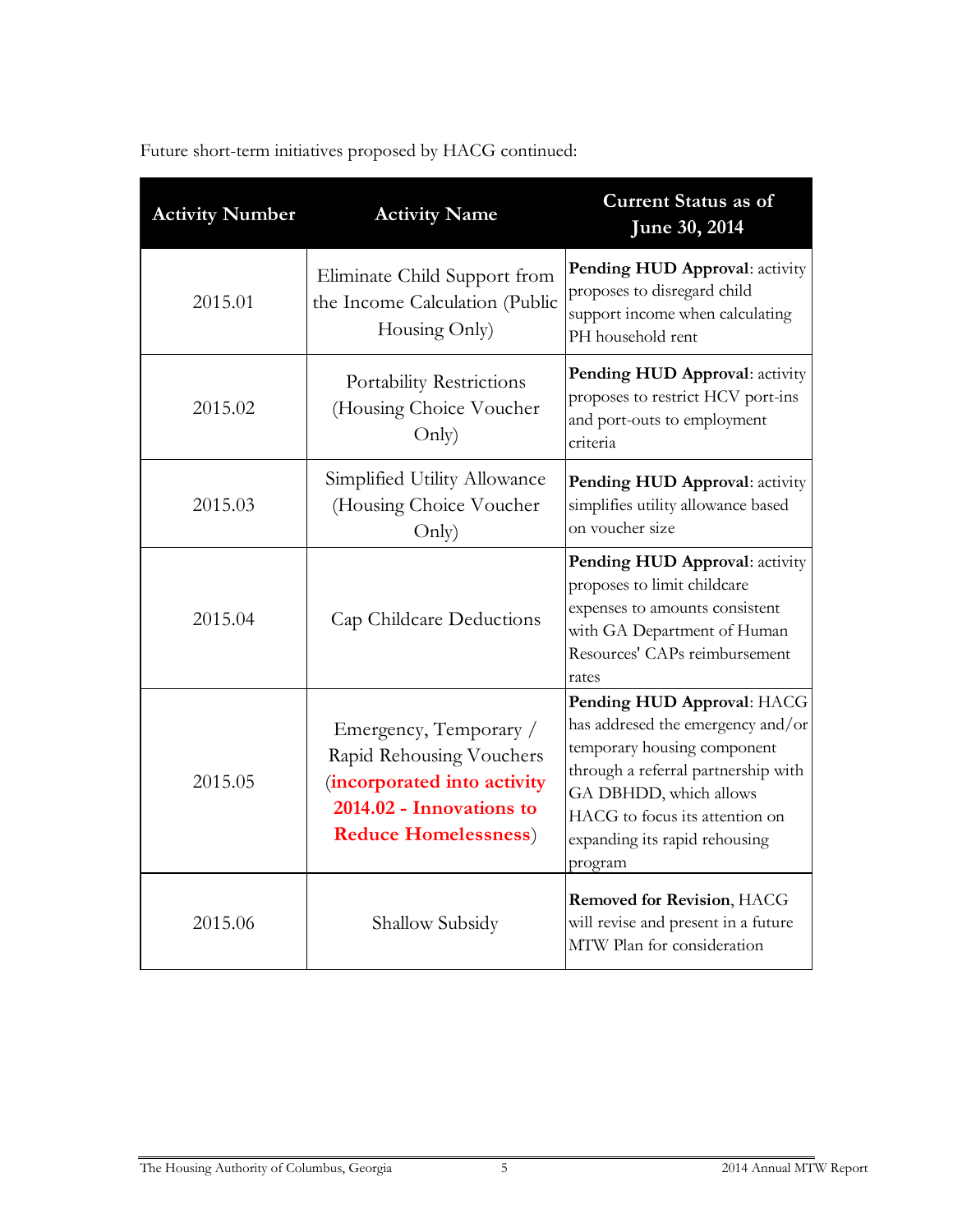#### NON-MTW SHORT-TERM GOALS AND OBJECTIVES:

- HACG is working on an implementation strategy to convert its entire portfolio to long-term Section 8 assistance contracts or project-based vouchers under the Rental Assistance Demonstration (RAD) Program;
- The redevelopment of Booker T. Washington (BTW) is underway, current BTW residents are being offered relocation options and HACG is targeting a March 1, 2015 deadline to have phase I units vacant to allow demolition to commence;
- HACG has been invited to apply for Veterans Affairs Supportive Housing (VASH) vouchers, which will aid in housing the community's military veterans;

#### MTW LONG-TERM GOALS AND OBJECTIVES:

Summarized succinctly, HACG placed each one of its communities in one of three categories.

- **Category One Maintain:** these are communities that are in good condition and will continue as public housing with future modernization as needed.
- **Category Two Redevelop:** these are communities that are experiencing functional or economic obsolescence. These communities will be replaced as soon as HACG can assemble the required financial resources.
- **Category Three – Modernize:** these communities are located in areas that are not conducive to redevelopment; nonetheless, these communities will receive considerable modernization and will be held as public housing until the real estate market is conducive to redevelopment.

Over the next five years, HACG will address community needs in each category in accordance with its Asset Management Plan, which is a corollary of its Strategic Plan.

### NON-MTW LONG-TERM GOALS AND OBJECTIVES:

- Continue to investigate the feasibleness of converting public housing units to project-based vouchers under the RAD Program option;
- Continue the multi-phase redevelopment of the Booker T. Washington (BTW) Apartments, which includes:
	- o Phase 1 Development at the former Chapman Homes site for elderly-only (BTW displacees are given a priority);
	- o Phase 2 Development of the northern half of the BTW site for family housing;
	- o Phase 3 Future development of the southern half of the BTW site for commercial use
- Consistent with the latest "point in time" count, which shows a greater need for rapid rehousing assistance, HACG will continue the pursuit of presenting viable alternatives to decrease homelessness and family displacement in the community;
	- o Pursue Section 811 Vouchers;
	- o Pursue VASH Vouchers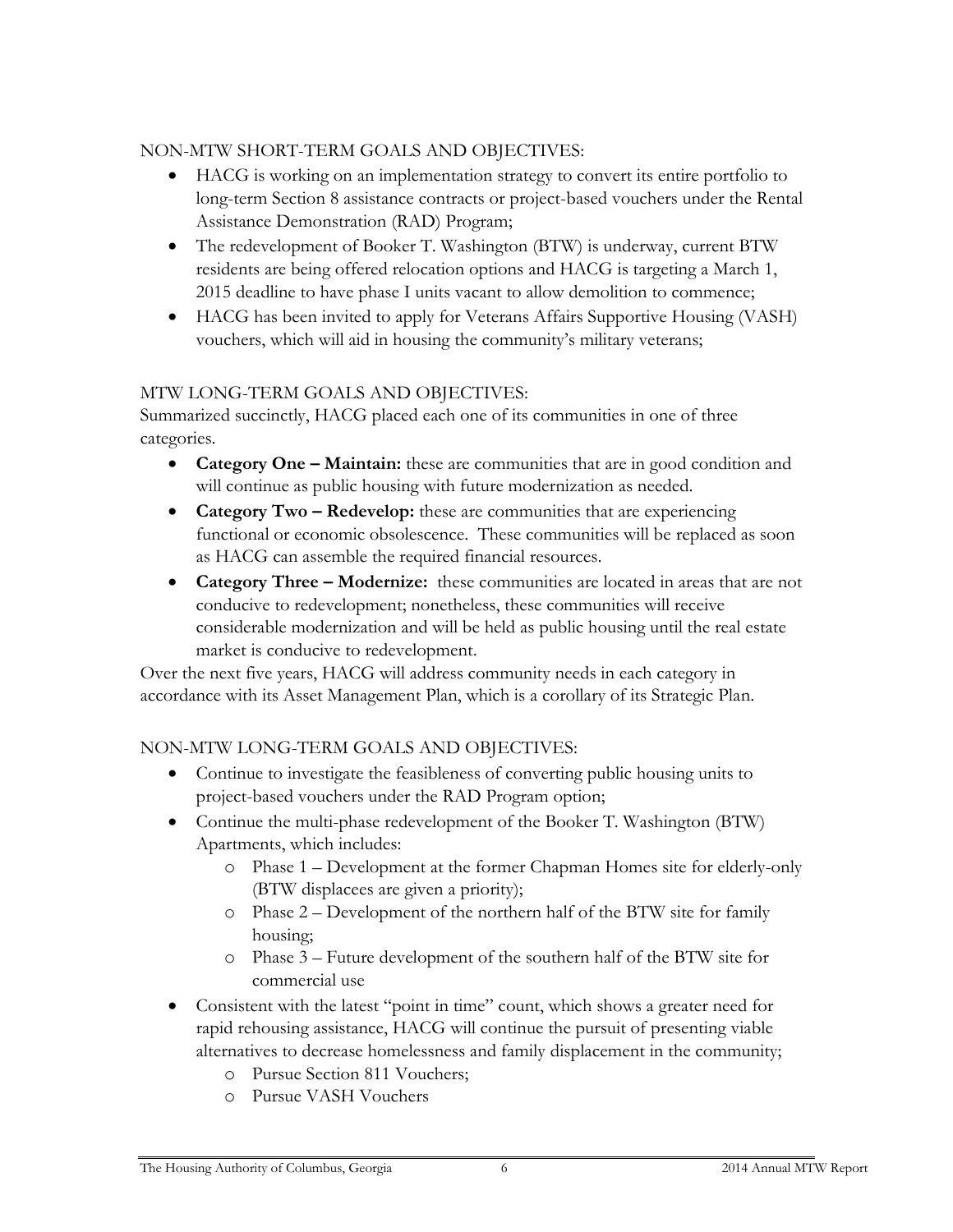#### o Explore other resources

o Continue long-term planning for projects to assist in housing needs:

| <b>HACG</b><br><b>Fiscal Year</b> | <b>Project Description</b>                                      | <b>Project Notes</b>                                                                                                                        | <b>Number of Housing</b><br><b>Units Added</b> |  |  |  |
|-----------------------------------|-----------------------------------------------------------------|---------------------------------------------------------------------------------------------------------------------------------------------|------------------------------------------------|--|--|--|
| 2016                              | Willow Glen II                                                  | HACG plans project to be<br>similar to our Willow Glen<br>stand-alone complex to provide<br>30 units of housing for the<br>chronic homeless | 30                                             |  |  |  |
| 2016                              | Booker T. Washington<br>Re-Development -<br>Phase I             | HACG plans to provide 20<br>units of permanent supportive<br>housing in a mixed-income<br>community                                         | 20                                             |  |  |  |
| 2017                              | Booker T. Washington<br>Re-Development -<br>Phase II            | HACG plans to provide 20<br>units of permanent supportive<br>housing in a mixed-income<br>community                                         | 20                                             |  |  |  |
| 2018                              | Willow Glen III                                                 | HACG plans project to be<br>similar to our Willow Glen<br>stand-alone complex to provide<br>30 units of housing for the<br>chronic homeless | 30                                             |  |  |  |
| 2019                              | Louis Chase<br>Re-Development                                   | HACG plans to provide 20<br>units of permanent supportive<br>housing in a mixed-income<br>community                                         | 20                                             |  |  |  |
|                                   | <b>Additional Units of Permanent Supportive Housing:</b><br>120 |                                                                                                                                             |                                                |  |  |  |

The table above reflects HACG's long-term projects submitted in the FY 2014 Plan. HACG is committed to Willow Glen II, however, based on Columbus' latest "point-intime" count, there appears to be an increased need for rapid rehousing assistance. Therefore, in an effort to meet the needs of the community it serves, the timing of the remaining long-term projects will be revised in future MTW Plans.

Further, HACG believes that FY14 initiatives, pending FY15 initiatives, and ongoing redevelopment plans prepare the agency to impact the community positively and help its residents achieve greater success regarding economic independence and housing selfsufficiency.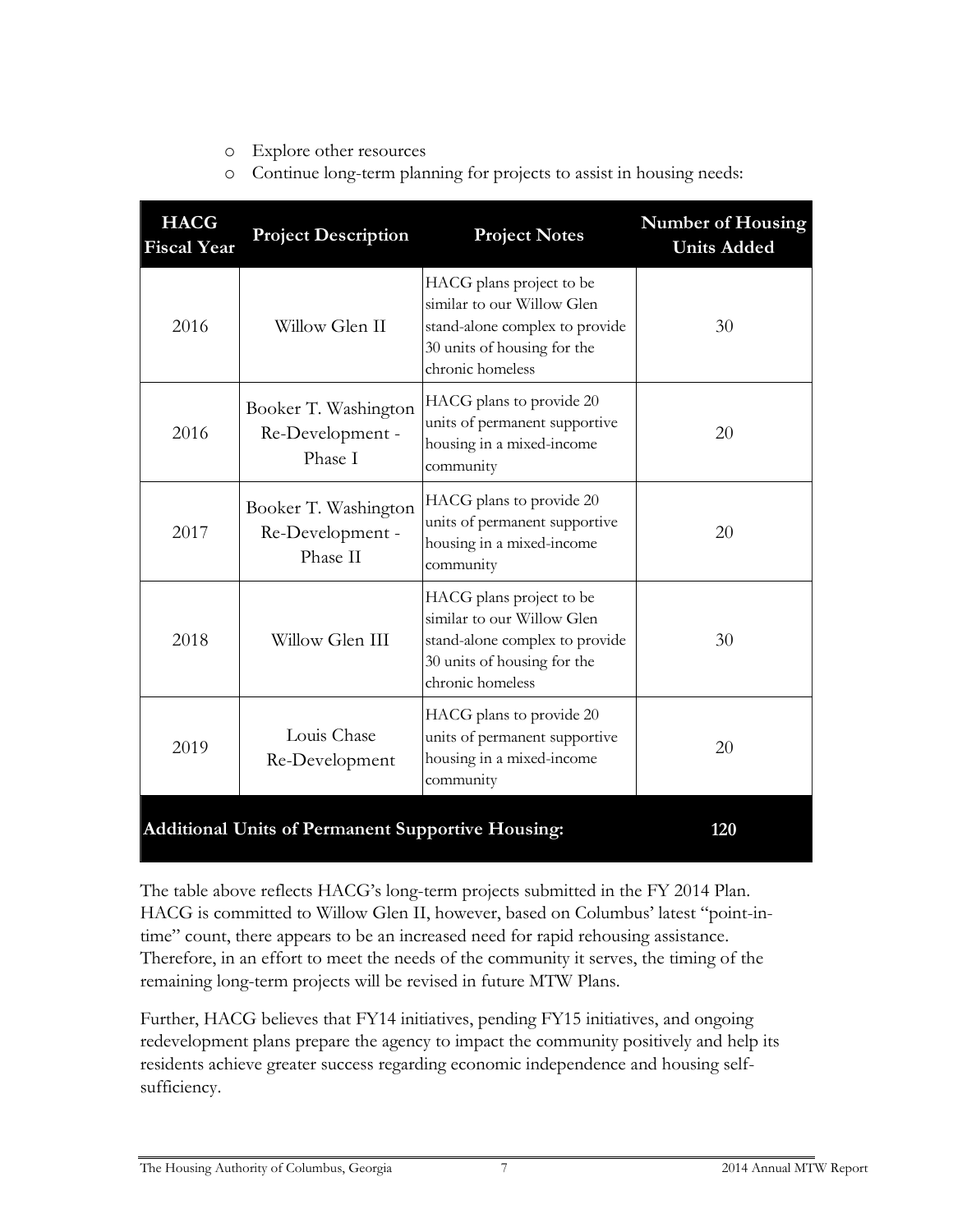### **SECTION II – HOUSING STOCK INFORMATION**

#### A. Housing Stock Information

#### The following information reports HACG's housing stock as of June 30, 2014:

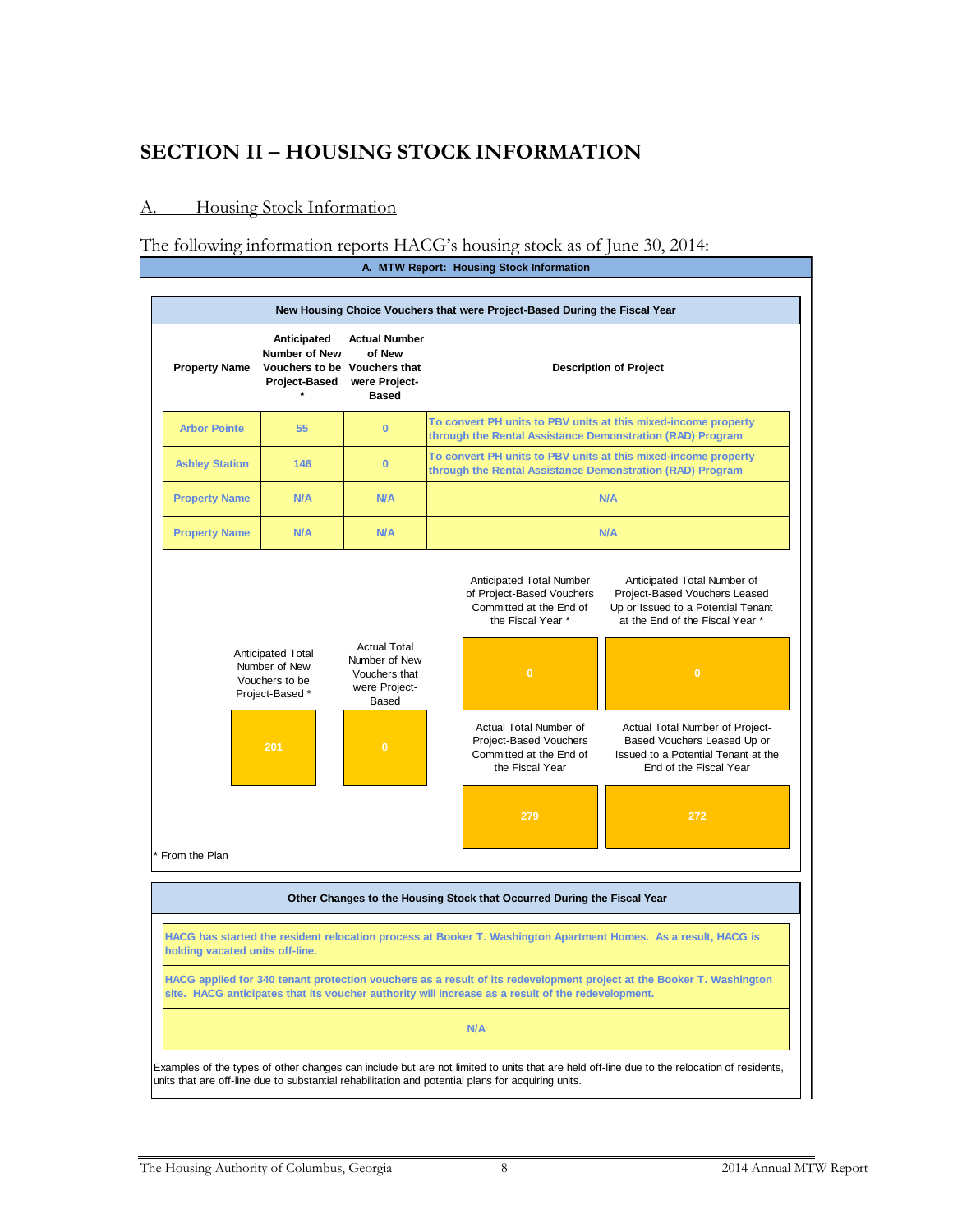#### **General Description of Actual Capital Fund Expenditures During the Plan Year**

**During the course of FYE14, HACG expended \$3,214,335 in Capital Funds. Expenditures included computer software, consultant expenses for the redevelopment of the Booker T. Washington (BTW) site, site improvement projects such as playground equipment, dumpster enclosures, landscaping, mailbox kiosks, dwelling equipment and painting, sewer line replacement, as well as enveloping modernization efforts to improve energy efficiency, and other necessary costs associated with the planning and preparation for the redevelopment of BTW.**

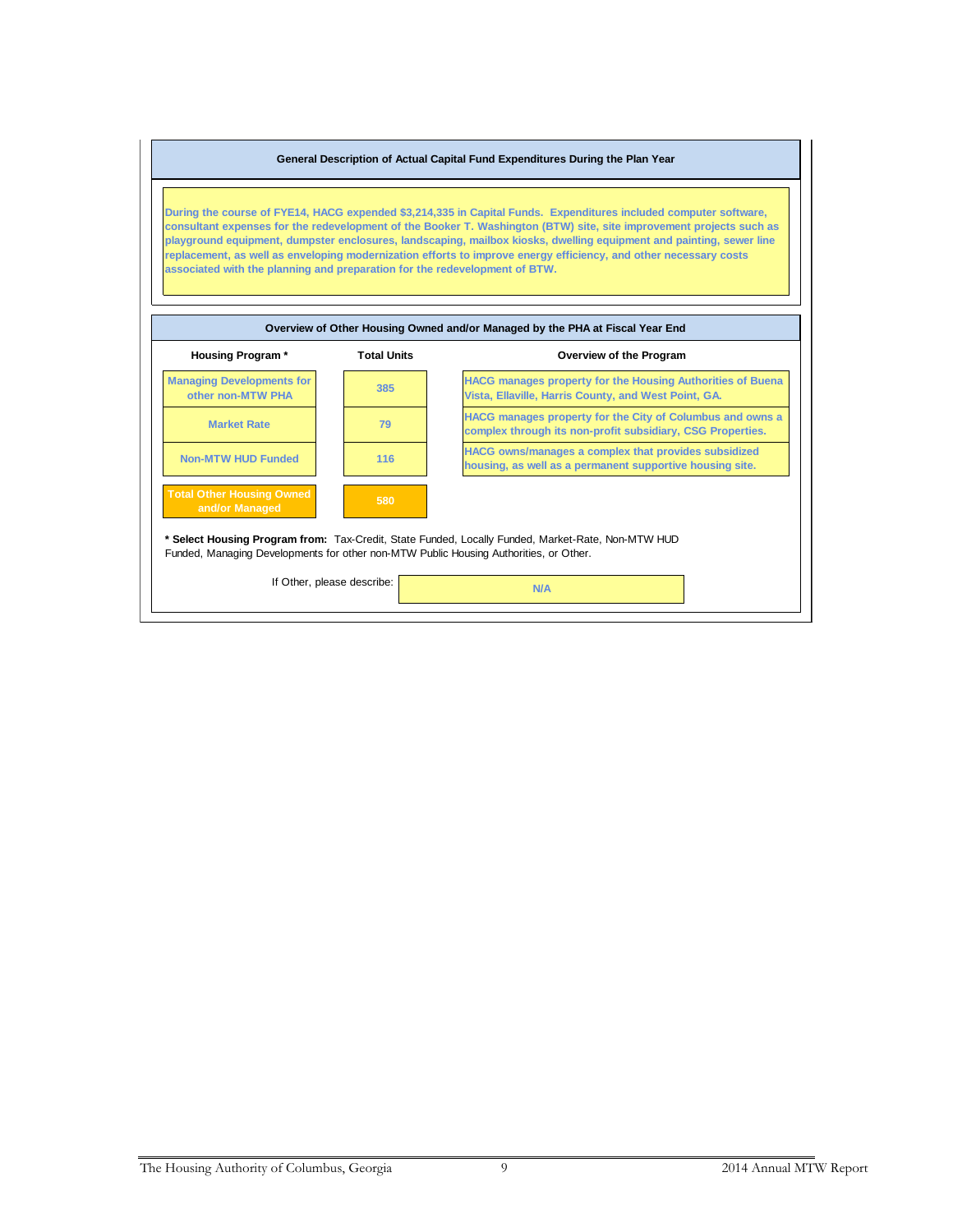| <b>B. MTW Report: Leasing Information</b>                                                                                                                                                                                                                                                                                                           |                                                                                |                                                                          |  |  |  |  |  |  |
|-----------------------------------------------------------------------------------------------------------------------------------------------------------------------------------------------------------------------------------------------------------------------------------------------------------------------------------------------------|--------------------------------------------------------------------------------|--------------------------------------------------------------------------|--|--|--|--|--|--|
| Actual Number of Households Served at the End of the Fiscal Year                                                                                                                                                                                                                                                                                    |                                                                                |                                                                          |  |  |  |  |  |  |
| <b>Number of Households</b><br><b>Housing Program:</b><br>Served*                                                                                                                                                                                                                                                                                   |                                                                                |                                                                          |  |  |  |  |  |  |
|                                                                                                                                                                                                                                                                                                                                                     | Planned                                                                        | Actual                                                                   |  |  |  |  |  |  |
| Number of Units that were Occupied/Leased through Local Non-<br>Traditional MTW Funded Property-Based Assistance Programs **                                                                                                                                                                                                                        | $\mathbf{0}$                                                                   | $\bf{0}$                                                                 |  |  |  |  |  |  |
| Number of Units that were Occupied/Leased through Local Non-<br>Traditional MTW Funded Tenant-Based Assistance Programs **                                                                                                                                                                                                                          | $\overline{0}$                                                                 | $\bf{0}$                                                                 |  |  |  |  |  |  |
| Port-In Vouchers (not absorbed)                                                                                                                                                                                                                                                                                                                     | <b>N/A</b>                                                                     | 68                                                                       |  |  |  |  |  |  |
| <b>Total Projected and Actual Households Served</b>                                                                                                                                                                                                                                                                                                 | $\mathbf{0}$                                                                   | 68                                                                       |  |  |  |  |  |  |
| ** In instances when a Local, Non-Traditional program provides a certain subsidy level but does not specify a number of<br>units/Households Served, the PHA should estimate the number of Households served.                                                                                                                                        |                                                                                | <b>Unit Months</b><br>Occupied/Leased****                                |  |  |  |  |  |  |
| <b>Housing Program:</b>                                                                                                                                                                                                                                                                                                                             | Planned                                                                        | Actual                                                                   |  |  |  |  |  |  |
| Number of Units that were Occupied/Leased through Local Non-<br>Traditional MTW Funded Property-Based Assistance Programs ***                                                                                                                                                                                                                       | 0.0                                                                            | 0.0                                                                      |  |  |  |  |  |  |
| Number of Units that were Occupied/Leased through Local Non-<br>Traditional MTW Funded Tenant-Based Assistance Programs ***                                                                                                                                                                                                                         | 0.0                                                                            | 0.0                                                                      |  |  |  |  |  |  |
| Port-In Vouchers (not absorbed)                                                                                                                                                                                                                                                                                                                     | <b>N/A</b>                                                                     | 821.8                                                                    |  |  |  |  |  |  |
| Total Projected and Annual Unit Months Occupied/Leased                                                                                                                                                                                                                                                                                              | $\mathbf{0}$                                                                   | 822                                                                      |  |  |  |  |  |  |
| N/A<br>*** In instances when a local, non-traditional program provides a certain subsidy level but does not specify a number of<br>units/Households Served, the PHA should estimate the number of households served.<br>**** Unit Months Occupied/Leased is the total number of months the housing PHA has occupied/leased units, according to unit |                                                                                |                                                                          |  |  |  |  |  |  |
| category during the year.                                                                                                                                                                                                                                                                                                                           | Average<br>Number of<br><b>Households</b><br><b>Served Per</b><br><b>Month</b> | <b>Total Number</b><br>of Households<br><b>Served During</b><br>the Year |  |  |  |  |  |  |
| Households Served through Local Non-Traditional Services Only                                                                                                                                                                                                                                                                                       | N/A                                                                            | N/A                                                                      |  |  |  |  |  |  |
|                                                                                                                                                                                                                                                                                                                                                     |                                                                                |                                                                          |  |  |  |  |  |  |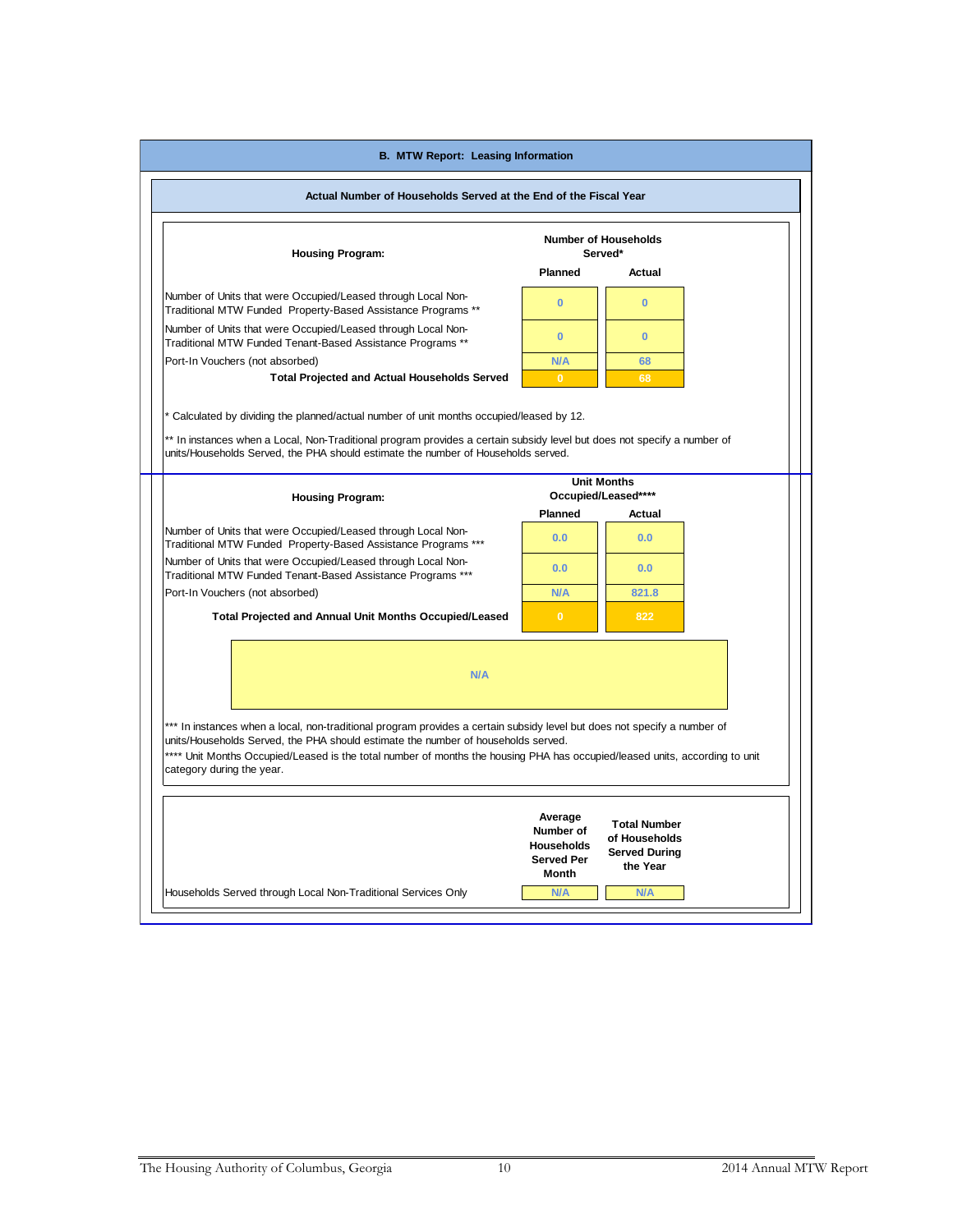#### **Reporting Compliance with Statutory MTW Requirements: 75% of Families Assisted are Very Low-Income**

HUD will verify compliance with the statutory objective of "assuring that at least 75 percent of the families assisted by the Agency are very low-income families" is being achieved by examining public housing and Housing Choice Voucher family characteristics as submitted into the PIC or its successor system utilizing current resident data at the end of the agency's fiscal year. The PHA will provide information on local, non-traditional families provided with housing assistance at the end of the PHA fiscal year, not reported in PIC or its successor system, in the following format:

| <b>Fiscal Year:</b>                                                                                                                 | 2011         | 2012                    | 2013                    | 2014                    | 2015               | 2016               | 2017               | 2018               |
|-------------------------------------------------------------------------------------------------------------------------------------|--------------|-------------------------|-------------------------|-------------------------|--------------------|--------------------|--------------------|--------------------|
| <b>Total Number</b><br>of Local, Non-<br>Traditional<br><b>MTW</b><br>Households<br>Assisted                                        | $\mathbf x$  | $\overline{\mathbf{x}}$ | $\mathsf{x}$            | $\mathsf{x}$            | $\mathbf x$        | $\pmb{\mathsf{X}}$ | $\pmb{\mathsf{x}}$ | $\pmb{\mathsf{X}}$ |
| Number of<br>Local, Non-<br>Traditional<br><b>MTW</b><br>Households<br>with Incomes<br>Below 50%<br>of Area<br>Median<br>Income     | $\mathbf x$  | $\mathsf{x}$            | $\mathsf{x}$            | $\mathbf x$             | $\pmb{\mathsf{X}}$ | $\pmb{\mathsf{X}}$ | $\pmb{\mathsf{x}}$ | $\pmb{\mathsf{X}}$ |
| Percentage<br>of Local, Non-<br>Traditional<br><b>MTW</b><br>Households<br>with Incomes<br>Below 50%<br>of Area<br>Median<br>Income | $\pmb{\chi}$ | $\overline{\mathbf{x}}$ | $\overline{\mathbf{x}}$ | $\overline{\mathbf{x}}$ | $\pmb{\mathsf{x}}$ | $\pmb{\mathsf{X}}$ | $\pmb{\mathsf{X}}$ | $\pmb{\mathsf{X}}$ |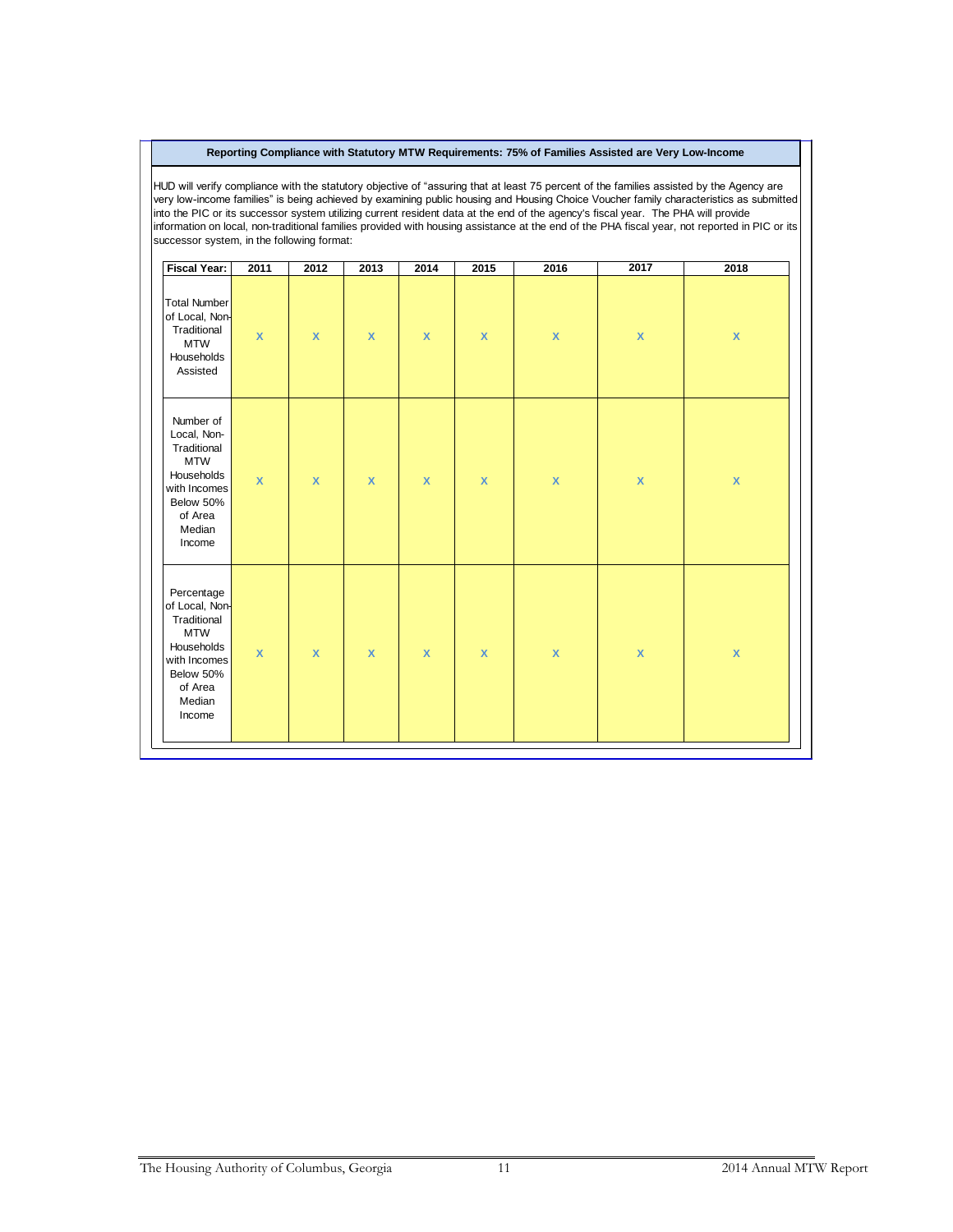#### **Reporting Compliance with Statutory MTW Requirements: Maintain Comparable Mix**

In order to demonstrate that the statutory objective of "maintaining a comparable mix of families (by family size) are served, as would have been provided had the amounts not been used under the demonstration" is being achieved, the PHA will provide information in the following formats:

| Family<br>Size: | Occupied<br>Number of<br><b>Public</b><br><b>Housing units</b><br>by Household<br>Size when<br><b>PHA Entered</b><br><b>MTW</b> | <b>Utilized</b><br>Number of<br><b>Section 8</b><br><b>Vouchers by</b><br>Household<br>Size when<br><b>PHA Entered</b><br><b>MTW</b> | Non-MTW<br><b>Adjustments to the</b><br>Distribution of<br><b>Household Sizes *</b> | <b>Baseline</b><br>Number of<br>Household<br>Sizes to be<br>Maintained | <b>Baseline Percentages</b><br>of Family Sizes to be<br>Maintained |
|-----------------|---------------------------------------------------------------------------------------------------------------------------------|--------------------------------------------------------------------------------------------------------------------------------------|-------------------------------------------------------------------------------------|------------------------------------------------------------------------|--------------------------------------------------------------------|
| 1 Person        | 714                                                                                                                             | 690                                                                                                                                  | $\Omega$                                                                            | 1.404                                                                  | 34.9%                                                              |
| 2 Person        | 356                                                                                                                             | 416                                                                                                                                  | $\Omega$                                                                            | 772                                                                    | 19.2%                                                              |
| 3 Person        | 280                                                                                                                             | 542                                                                                                                                  | $\bf{0}$                                                                            | 822                                                                    | 20.4%                                                              |
| 4 Person        | 196                                                                                                                             | 374                                                                                                                                  | $\Omega$                                                                            | 570                                                                    | 14.2%                                                              |
| 5 Person        | 102                                                                                                                             | 197                                                                                                                                  | $\bf{0}$                                                                            | 299                                                                    | 7.4%                                                               |
| 6+ Person       | 40                                                                                                                              | 114                                                                                                                                  | $\Omega$                                                                            | 154                                                                    | 3.8%                                                               |
| Totals          | 1.688                                                                                                                           | 2.333                                                                                                                                | $\bf{0}$                                                                            | 4.021                                                                  | 100%                                                               |

.<br>Baseline Adjustments to the Distribution of Household Sizes

Utilized

**N/A**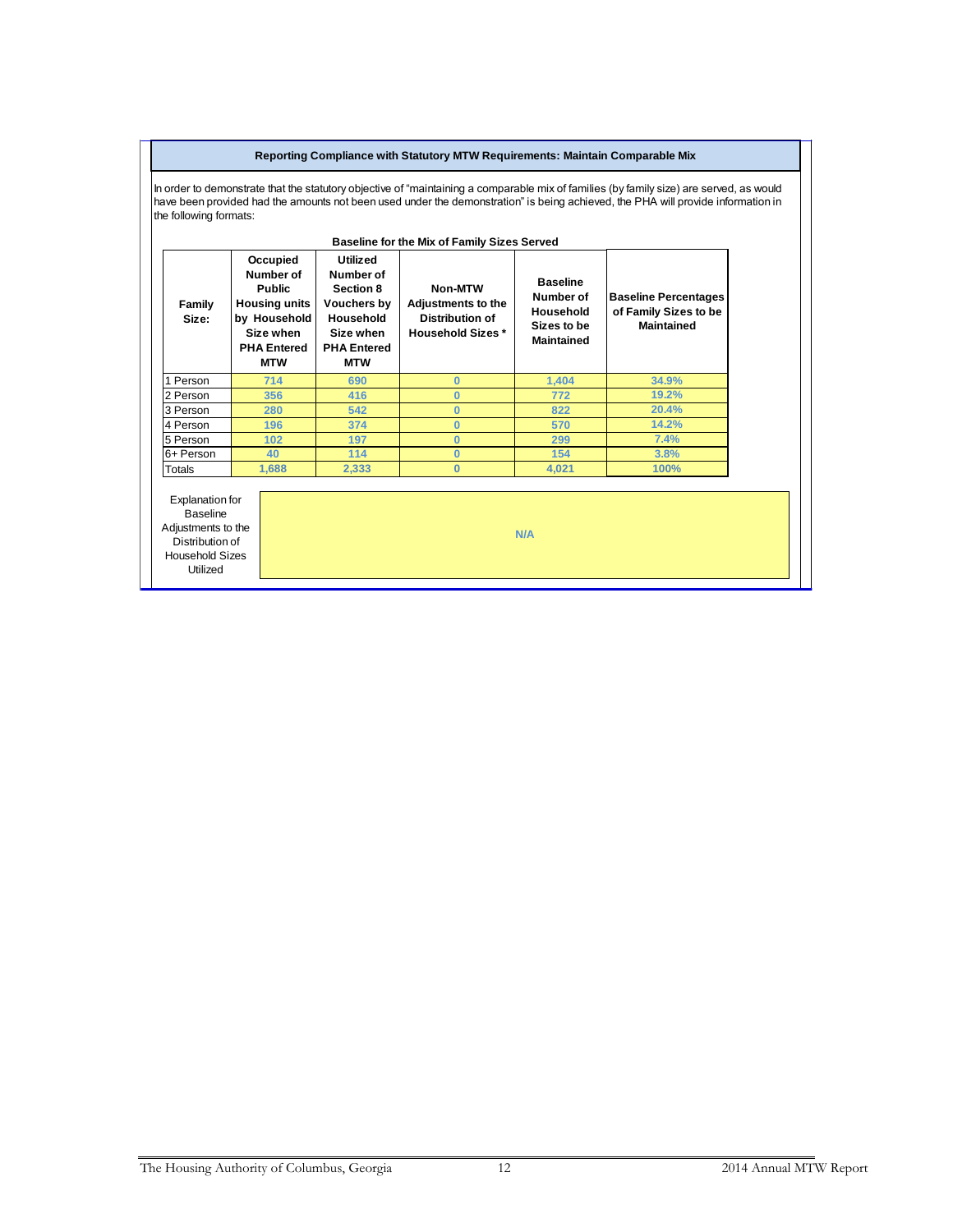| <b>Mix of Family Sizes Served</b>                                                             |          |          |          |          |          |           |               |
|-----------------------------------------------------------------------------------------------|----------|----------|----------|----------|----------|-----------|---------------|
|                                                                                               | 1 Person | 2 Person | 3 Person | 4 Person | 5 Person | 6+ Person | <b>Totals</b> |
| <b>Baseline</b><br>Percentages<br>of Household<br>Sizes to be<br>Maintained **                | 34.9%    | 19.2%    | 20.4%    | 14.2%    | 7.4%     | 3.8%      | 100%          |
| Number of<br>Households<br>Served by<br><b>Family Size</b><br>this Fiscal<br>Year ***         | 1,199    | 686      | 744      | 507      | 276      | 135       | 3,547         |
| Percentages<br>of<br>Households<br>Served by<br>Household<br>Size this<br>Fiscal<br>Year **** | 33.8%    | 19.3%    | 21.0%    | 14.3%    | 7.8%     | 3.8%      | 100%          |
| Percentage<br>Change                                                                          | $-3.2%$  | 0.7%     | 2.6%     | 0.8%     | 4.6%     | $-0.6%$   | 0%            |
|                                                                                               |          |          |          |          |          |           |               |

Justification and Explanation for Family Size Variations of Over 5% from the Baseline Percentages

**N/A**

\* "Non-MTW adjustments to the distribution of family sizes" are defined as factors that are outside the control of the PHA. Acceptable "non-MTW adjustments" include, but are not limited to, demographic changes in the community's population. If the PHA includes non-MTW adjustments, HUD expects the explanations of the factors to be thorough and to include information substantiating the numbers used.

\*\* The numbers in this row will be the same numbers in the chart above listed under the column "Baseline percentages of family sizes to be maintained."

\*\*\* The methodology used to obtain these figures will be the same methodology used to determine the "Occupied number of Public Housing units by family size when PHA entered MTW" and "Utilized number of Section 8 Vouchers by family size when PHA entered MTW" in the table immediately above.

\*\*\*\* The "Percentages of families served by family size this fiscal year" will reflect adjustments to the mix of families served that are directly due to decisions the PHA has made. HUD expects that in the course of the demonstration, PHAs will make decisions that may alter the number of families served.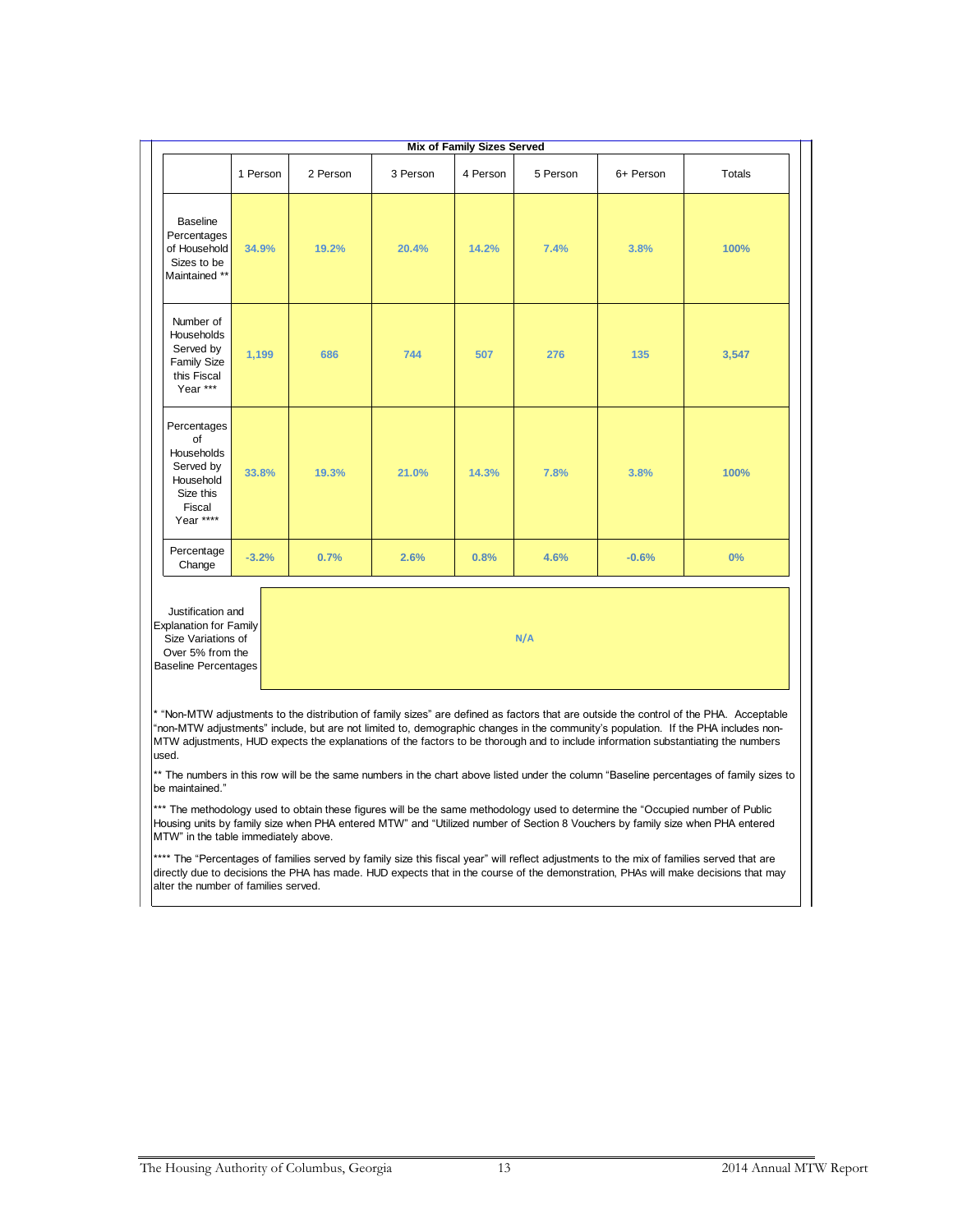| Description of any Issues Related to Leasing of Public Housing, Housing Choice Vouchers or Local, Non-Traditional Units and<br><b>Solutions at Fiscal Year End</b> |                                                                                                                                                              |  |  |  |  |  |  |
|--------------------------------------------------------------------------------------------------------------------------------------------------------------------|--------------------------------------------------------------------------------------------------------------------------------------------------------------|--|--|--|--|--|--|
| <b>Housing Program</b><br>Description of Leasing Issues and Solutions                                                                                              |                                                                                                                                                              |  |  |  |  |  |  |
| <b>Housing Choice Vouchers</b>                                                                                                                                     | There are no leasing issues with this program                                                                                                                |  |  |  |  |  |  |
| <b>Public Housing</b>                                                                                                                                              | HACG is redeveloping the Booker T. Washington (BTW) site and in the process of<br>relocating BTW residents to other PH units as vacancy and interest allows. |  |  |  |  |  |  |
| <b>HCV - Rapid Rehousing</b><br><b>Vouchers</b>                                                                                                                    | There are no leasing issues with this program                                                                                                                |  |  |  |  |  |  |

|                                                                                               | Number of Households Transitioned To Self-Sufficiency by Fiscal Year End |                                                        |
|-----------------------------------------------------------------------------------------------|--------------------------------------------------------------------------|--------------------------------------------------------|
| <b>Activity Name/#</b>                                                                        | Number of Households Transitioned *                                      | <b>Agency Definition of Self Sufficiency</b>           |
| <b>Innovations to Reduce Homelessness</b>                                                     |                                                                          | Same residence for 12 consecutive months               |
| <b>Rent Reform (Farley)</b>                                                                   |                                                                          | <b>Employed for 24 consecutive months</b>              |
| N/A                                                                                           | N/A                                                                      | N/A                                                    |
| N/A                                                                                           | N/A                                                                      | N/A                                                    |
| <b>Households Duplicated Across</b><br><b>Activities/Definitions</b>                          | 0                                                                        | * The number provided here<br>should match the outcome |
| <b>ANNUAL TOTAL NUMBER OF</b><br><b>HOUSEHOLDS TRANSITIONED TO SELF</b><br><b>SUFFICIENCY</b> | υ                                                                        | reported where metric SS #8 is<br>used.                |

 $\overline{r}$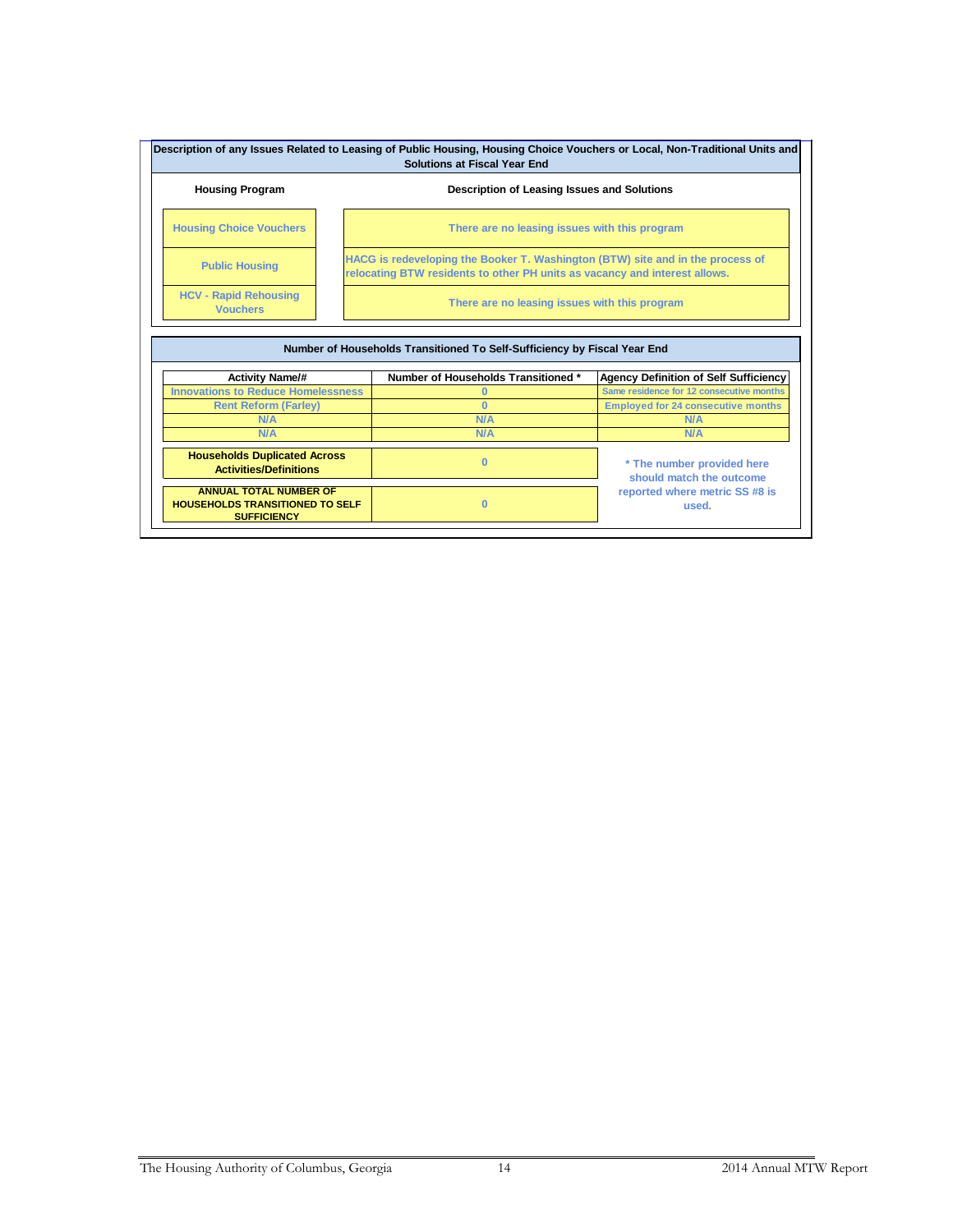| Wait List Information at Fiscal Year End                                                                                                                                                                                                  |                         |                |                       |            |  |  |
|-------------------------------------------------------------------------------------------------------------------------------------------------------------------------------------------------------------------------------------------|-------------------------|----------------|-----------------------|------------|--|--|
| <b>Wait List</b><br>Was the Wait List<br>Number of<br>Open,<br>Wait List Type **<br>Housing Program(s) *<br><b>Opened During the</b><br><b>Households</b><br><b>Partially Open</b><br><b>Fiscal Year</b><br>on Wait List<br>or Closed *** |                         |                |                       |            |  |  |
| <b>Federal MTW Housing Choice</b><br><b>Voucher Program</b>                                                                                                                                                                               | <b>Community-wide</b>   | 1,136          | <b>Closed</b>         | <b>Yes</b> |  |  |
| <b>Federal MTW Public Housing</b><br><b>Units</b>                                                                                                                                                                                         | <b>Community-wide</b>   | 2,174          | <b>Open</b>           | <b>Yes</b> |  |  |
| <b>Federal MTW Housing Choice</b><br><b>Voucher Program</b>                                                                                                                                                                               | <b>Program Specific</b> | $\overline{2}$ | <b>Partially Open</b> | <b>Yes</b> |  |  |

*\* Select Housing Program* **:** Federal MTW Public Housing Units; Federal MTW Housing Choice Voucher Program; Federal non-MTW Housing Choice Voucher Units; Tenant-Based Local, Non-Traditional MTW Housing Assistance Program; Project-Based Local, Non-Traditional MTW Housing Assistance Program; and Combined Tenant-Based and Project-Based Local, Non-Traditional MTW Housing Assistance Program.

*\*\* Select Wait List Types:* Community-Wide, Site-Based, Merged (Combined Public Housing or Voucher Wait List), Program Specific (Limited by HUD or Local PHA Rules to Certain Categories of Households which are Described in the Rules for Program Participation), None (If the Program is a New Wait List, Not an Existing Wait List), or Other (Please Provide a Brief Description of this Wait List Type).

\* For Partially Open Wait Lists, provide a description of the populations for which the waiting list is open.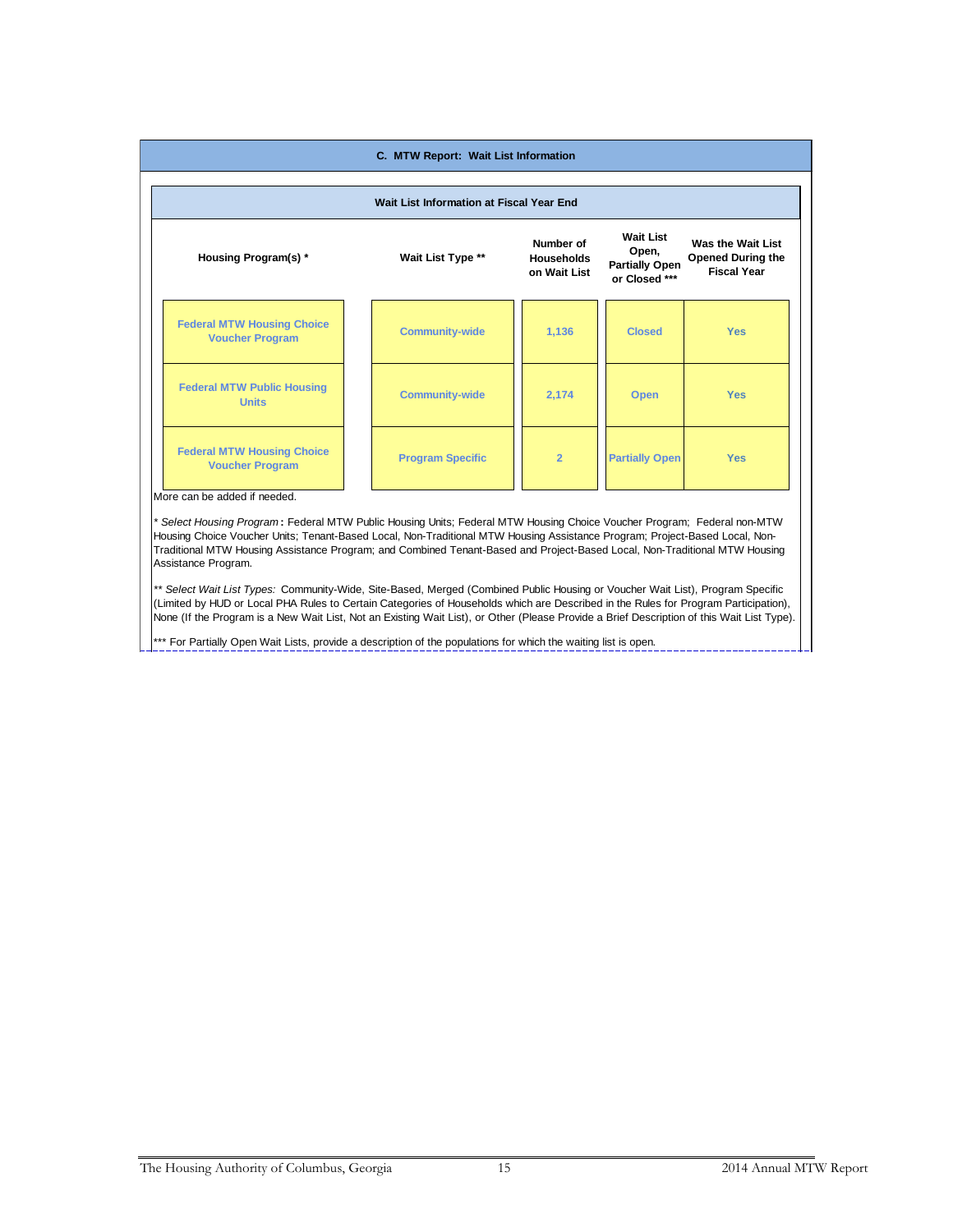**A portion of HCVs are set aside for Activity 2014.01; the current Wait List will be used to solicit volunteers to participate in the activity and will be randomly assigned to one of the 3 evaluation groups. HACG considers this part of the list partially open.**

**A portion of HCVs is dedicated to HACG's Rapid Rehousing Initiative, which is designed to help reduce the area's homelessness population. Vouchers are issued on a referral basis and thusly, HACG considers the Wait List partilally open.**

If Local, Non-Traditional Program, please describe:

| .<br>. |            |  |
|--------|------------|--|
|        | <b>N/A</b> |  |
|        | N/A        |  |
|        | <b>N/A</b> |  |

If Other Wait List Type, please describe:

| N/A |
|-----|
| N/A |
| N/A |

If there are any changes to the organizational structure of the wait list or policy changes regarding the wait list, provide a narrative detailing these changes.

**N/A**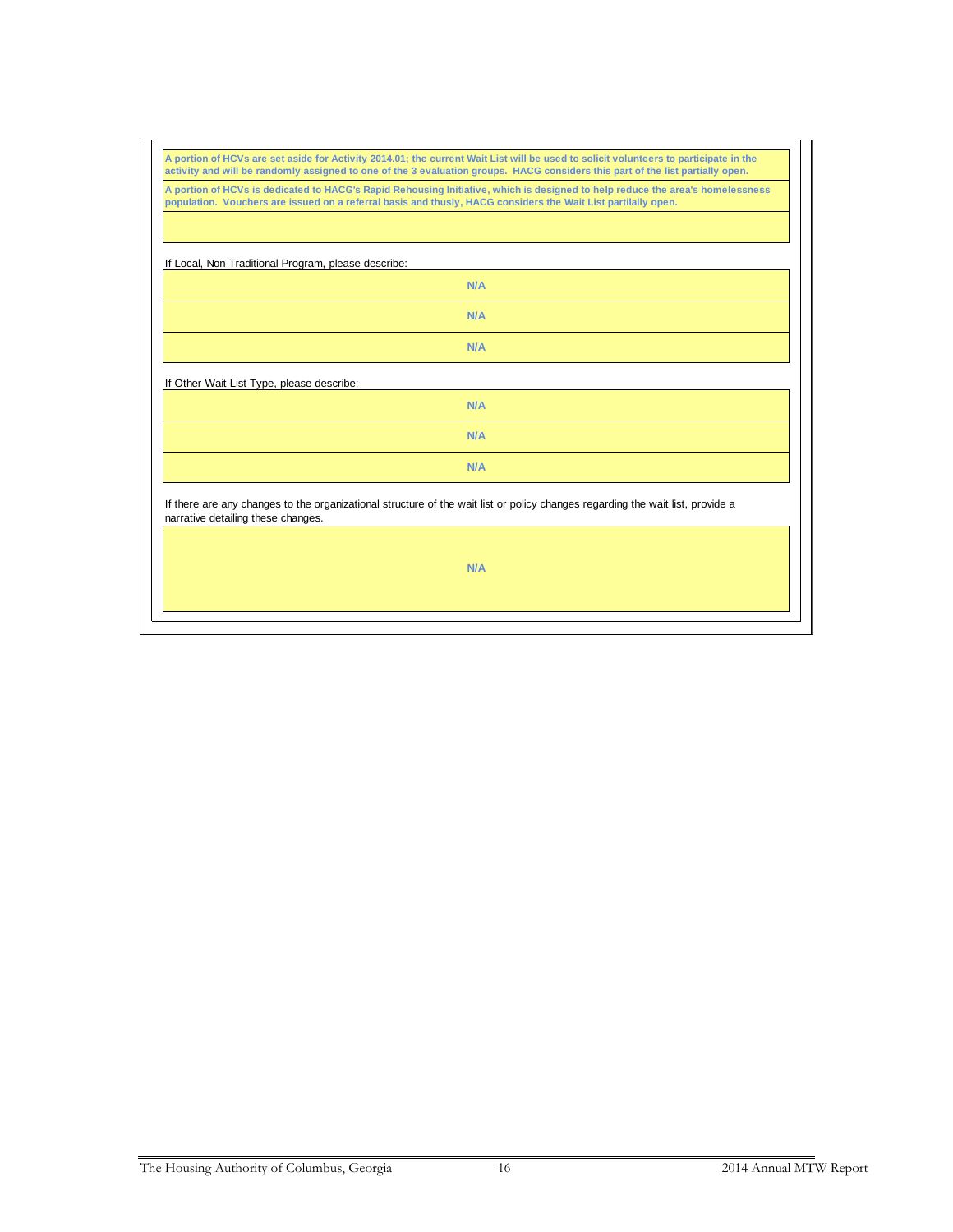# **SECTION III – PROPOSED MTW ACTIVITIES**

All proposed activities that are granted approval by HUD are reported on in Section IV as 'Approved Activities'.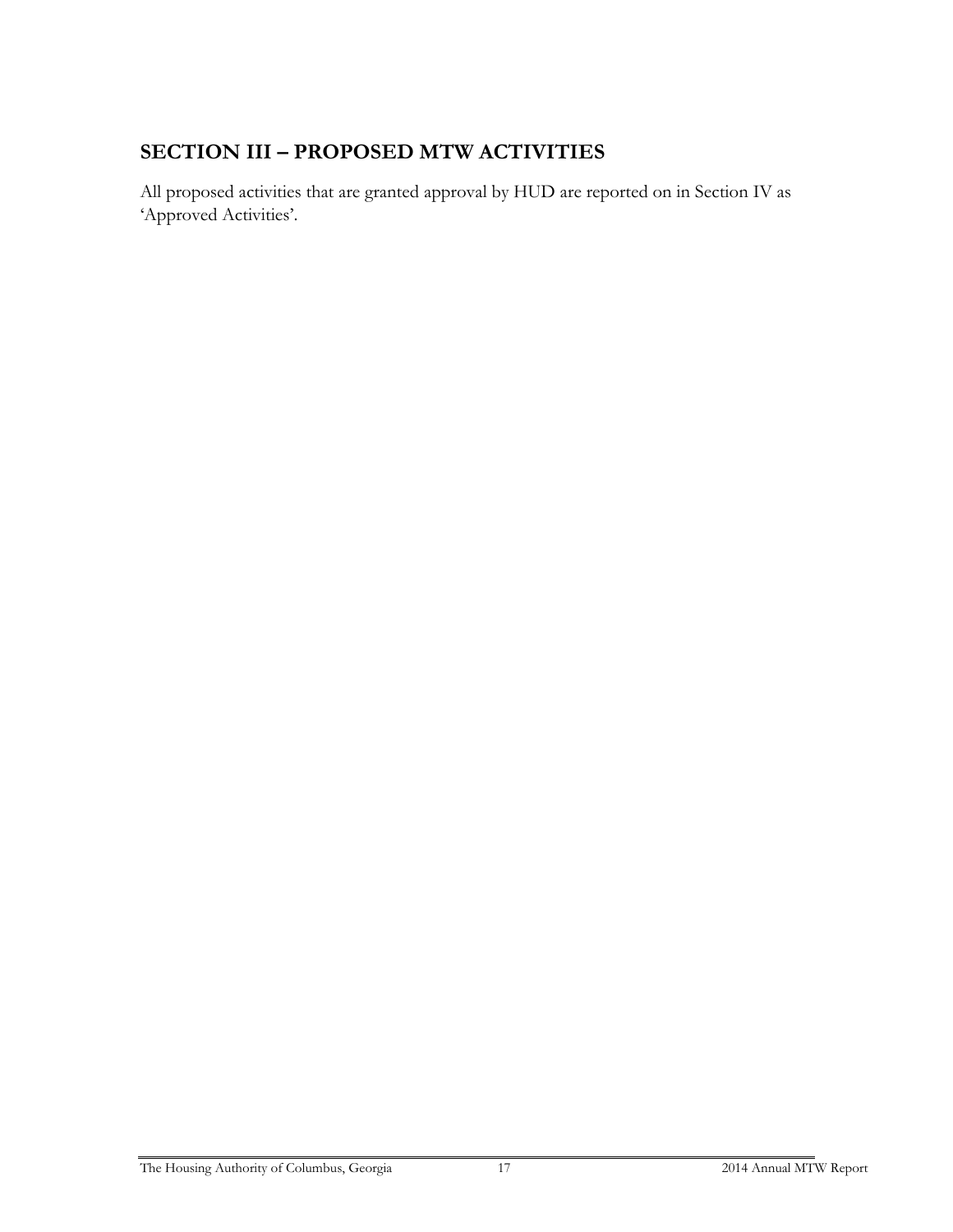# **SECTION IV – APPROVED MTW ACTIVITIES**

#### A. IMPLEMENTED ACTIVITIES

#### **2014.02 – INNOVATIONS TO REDUCE HOMELESSNESS**

#### **Activity Description:**

The activity's focal point is to link homeless families in the community to housing solutions to reduce chronic homelessness with a special emphasis toward military veterans (veterans will be given a priority preference). HACG is earmarking up to 150 housing choice vouchers to assist in this undertaking, where families will be screened for eligibility after being referred by a local agency. The 150 vouchers are comprised of two distinct components:

- 1. Provide up to 30 HACG vouchers for immediate use as Rapid Rehousing Vouchers (RRVs) for homeless families;
- 2. The development of stand-alone permanent supportive housing communities and/or additional permanent supportive housing units in future mixed-income communities.

| CE #4: Increase in Resources Leveraged - Innovations to Reduce Homelessness |                                                                                                                          |                                                                                                                                             |                                                                                                                                          |                                                           |  |
|-----------------------------------------------------------------------------|--------------------------------------------------------------------------------------------------------------------------|---------------------------------------------------------------------------------------------------------------------------------------------|------------------------------------------------------------------------------------------------------------------------------------------|-----------------------------------------------------------|--|
| Unit of Measurement                                                         | <b>Baseline</b>                                                                                                          | Benchmark                                                                                                                                   | Outcome                                                                                                                                  | <b>Benchmark Achieved?</b>                                |  |
| Amount of funds<br>leveraged in dollars<br>(increase).                      | Amount leveraged prior to Expected amount<br>implementation of the<br>activity (in dollars). This<br>number may be zero. | leveraged after<br>implementation of the<br>activity (in dollars).                                                                          | Actual amount leveraged<br>after implementation of<br>the activity (in dollars).                                                         | Whether the outcome<br>meets or exceeds the<br>benchmark. |  |
| Amount of funds<br>leveraged in dollars<br>(increase).                      | Total cost to provide<br>services<br><b>Funds Leveraged Prior</b><br>to Implementation of<br>the Activity.<br><b>TBD</b> | Expected cost to provide<br>services<br><b>Expected Funds</b><br><b>Leveraged After</b><br>Implementation of the<br>Activity.<br><b>TBD</b> | Actual costs to provide<br>services<br><b>Actual Funds</b><br><b>Leveraged After</b><br>Implementation of the<br>Activity.<br><b>TBD</b> | Meets Benchmark                                           |  |
|                                                                             | amount of leveraged<br>funds                                                                                             | amount of leveraged<br>funds                                                                                                                | amount of leveraged<br>funds                                                                                                             |                                                           |  |

Outcomes to Baseline and Benchmark Comparisons: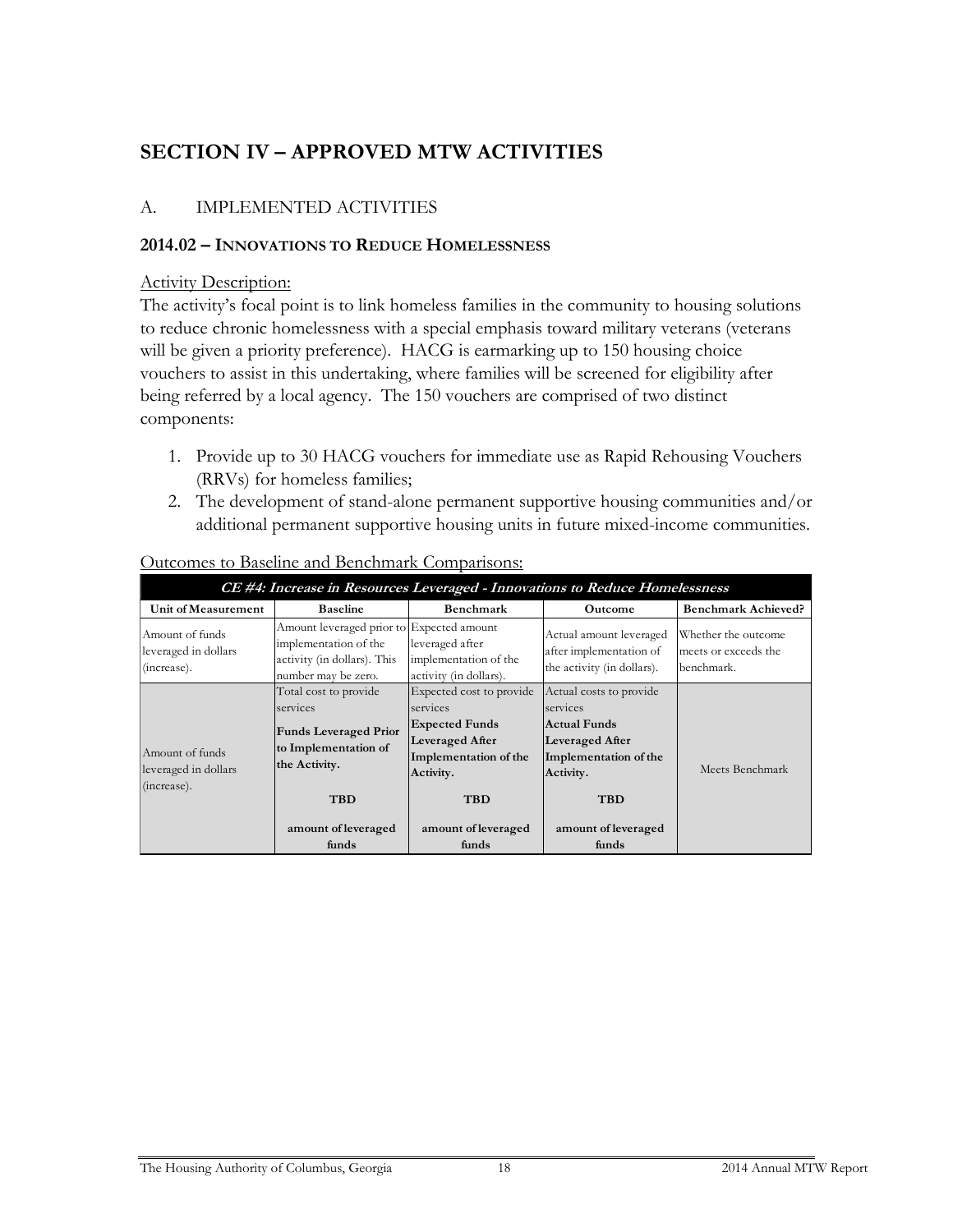|                                                                                             |                                                                                                                                                       |                                                                                                                                          | SS #1: Increase in Household Income - Innovations to Reduce Homelessness                                                              |                                                           |
|---------------------------------------------------------------------------------------------|-------------------------------------------------------------------------------------------------------------------------------------------------------|------------------------------------------------------------------------------------------------------------------------------------------|---------------------------------------------------------------------------------------------------------------------------------------|-----------------------------------------------------------|
| Unit of Measurement                                                                         | <b>Baseline</b>                                                                                                                                       | Benchmark                                                                                                                                | Outcome                                                                                                                               | <b>Benchmark Achieved?</b>                                |
| Average earned income of<br>households affected by<br>this policy in dollars<br>(increase). | Average earned income of Expected average earned<br>households affected by<br>this policy prior to<br>implementation of the<br>activity (in dollars). | income of households<br>affected by this policy<br>prior to implementation of prior to implementation<br>the activity (in dollars).      | Actual average earned<br>income of households<br>affected by this policy<br>(in dollars).                                             | Whether the outcome<br>meets or exceeds the<br>benchmark. |
| Average earned income of                                                                    | Amount of earned income<br>by homeless households $=$<br>$$0.00$ annually<br>Number of homeless<br>households $= 0$                                   | Expected amount of<br>earned income by<br>homeless households $=$<br>$$0.00$ annually<br>Expected number of<br>homeless households $= 8$ | Actual amount of earned<br>income by homeless<br>households = $$73,413$<br>annually<br>Actual number of<br>homeless households $= 27$ |                                                           |
| households affected by<br>this policy in dollars<br>(increase).                             | <b>Earned Income of</b><br><b>Households Prior to</b><br><b>Activity</b><br>Implementation:<br>\$<br>average annual earned                            | <b>Expected Earned</b><br>Income of Households<br><b>After Activity</b><br>Implementation:<br>\$<br>average annual earned                | Actual Earned Income<br>of Households After<br><b>Activity</b><br>Implementation:<br>2,719.00<br>\$<br>average annual earned          | Exceeds Benchmark                                         |
|                                                                                             | income of participants                                                                                                                                | income of participants                                                                                                                   | income of participants                                                                                                                |                                                           |

| SS #3: Increase in Positive Outcomes in Employment Status - Innovations to Reduce Homelessness<br>Report the Baseline, Benchmark and Outcome data for each type of employment status for those head(s) of households affected by the self-sufficiency activity. |                                                                                                                                                                            |                                                                                                                                                                              |                                                                                                                                      |                                                           |
|-----------------------------------------------------------------------------------------------------------------------------------------------------------------------------------------------------------------------------------------------------------------|----------------------------------------------------------------------------------------------------------------------------------------------------------------------------|------------------------------------------------------------------------------------------------------------------------------------------------------------------------------|--------------------------------------------------------------------------------------------------------------------------------------|-----------------------------------------------------------|
| <b>Unit of Measurement</b>                                                                                                                                                                                                                                      | <b>Baseline</b>                                                                                                                                                            | Benchmark                                                                                                                                                                    | Outcome                                                                                                                              | <b>Benchmark Achieved?</b>                                |
| Report the following<br>information separately for<br>each category:<br>(1) Employed Full-Time<br>(2) Employed Part-Time<br>(3) Enrolled in an<br>Educational Program<br>(4) Enrolled in Job<br>Training Program<br>(5) Unemployed                              | Head(s) of households in<br>< <category name="">&gt; prior<br/>to implementation of the<br/>activity (number). This<br/>number may be zero.</category>                     | Expected head(s) of<br>households in << <rategory<br>name&gt;&gt; after<br/>implementation of the<br/>activity (number).</rategory<br>                                       | Actual head(s) of<br>households in << <aategory<br>name&gt;&gt; after<br/>implementation of the<br/>activity (number).</aategory<br> | Whether the outcome<br>meets or exceeds the<br>benchmark. |
| $(6)$ Other                                                                                                                                                                                                                                                     |                                                                                                                                                                            |                                                                                                                                                                              |                                                                                                                                      |                                                           |
|                                                                                                                                                                                                                                                                 | Percentage of total work-<br>able households in<br>< <category name="">&gt; prior<br/>to implementation of<br/>activity (percent). This<br/>number may be zero.</category> | Expected percentage of<br>total work-able households<br>in < <category name="">&gt;<br/>after implementation of the implementation of the<br/>activity (percent).</category> | Actual percentage of total<br>work-able households in<br>< <category name="">&gt; after<br/>activity (percent).</category>           |                                                           |
|                                                                                                                                                                                                                                                                 | Number of work-able (19-<br>$61)$ households = 0                                                                                                                           | Expected number of work-<br>able (19-61) households = $0$                                                                                                                    | Actual number of work-<br>able (19-61) households $=$<br>27                                                                          |                                                           |
| <b>Employed Fulltime</b>                                                                                                                                                                                                                                        | Number of HOHs<br><b>Employed Fulltime</b> $= 0$<br>Percentage of work-able<br>households Employed                                                                         | Expected number of HOHs Actual number of HOHs<br><b>Employed Fulltime = <math>0</math></b><br>Expected percentage of<br>work-able households                                 | <b>Employed Fulltime</b> $= 1$<br>Actual percentage of work-<br>able households Employed                                             | <b>Exceeds Benchmark</b>                                  |
|                                                                                                                                                                                                                                                                 | Fulltime                                                                                                                                                                   | <b>Employed Fulltime</b>                                                                                                                                                     | Fulltime                                                                                                                             |                                                           |
|                                                                                                                                                                                                                                                                 | $0.0\%$                                                                                                                                                                    | $0.0\%$                                                                                                                                                                      | 3.7%                                                                                                                                 |                                                           |
|                                                                                                                                                                                                                                                                 | <b>RRV</b> participants<br>employed fulltime                                                                                                                               | <b>RRV</b> participants<br>employed fulltime                                                                                                                                 | <b>RRV</b> participants<br>employed fulltime                                                                                         |                                                           |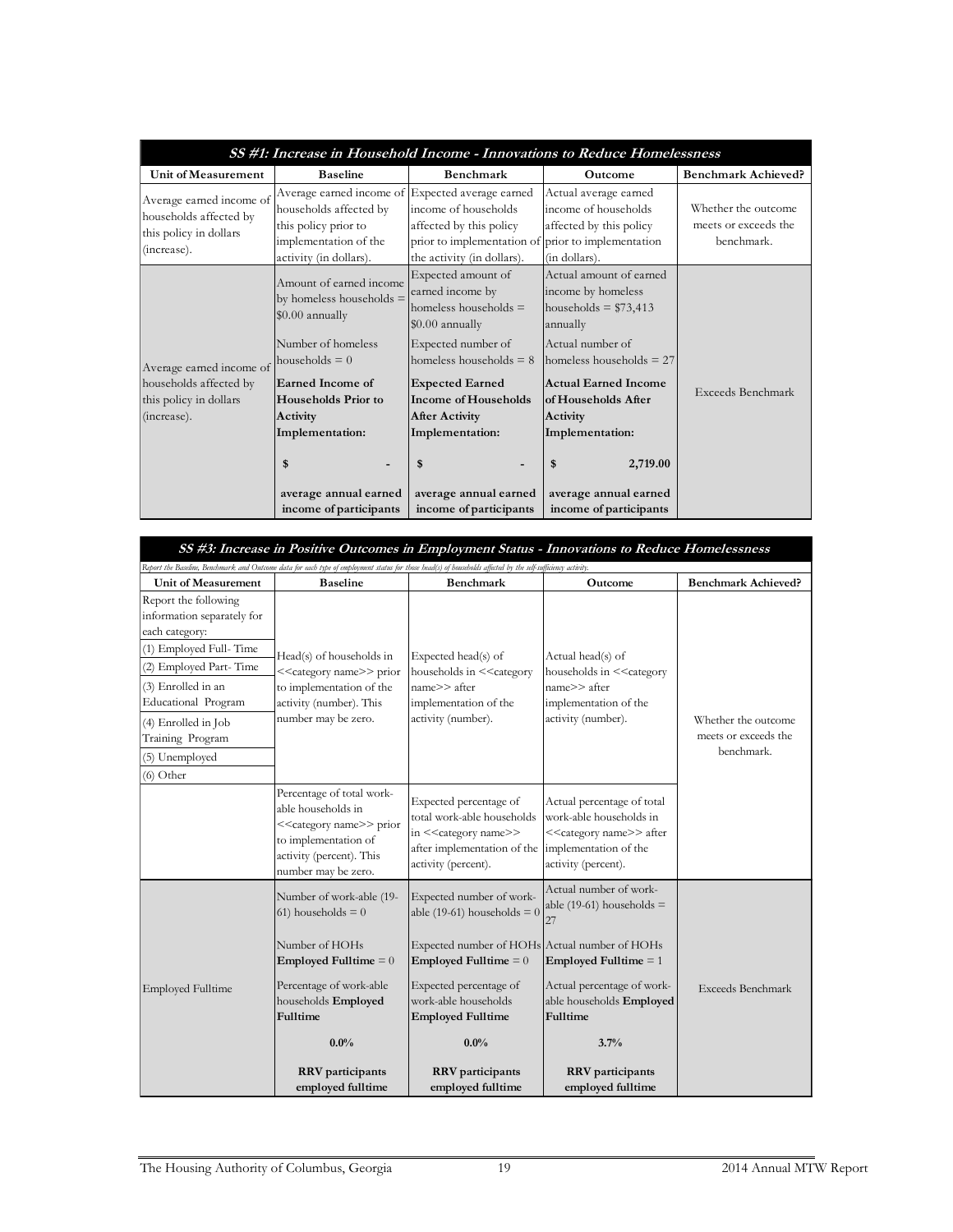| SS #3: Increase in Positive Outcomes in Employment Status - Innovations to Reduce Homelessness |                                                   |                                                                                                                                                               |                                                             |                            |  |
|------------------------------------------------------------------------------------------------|---------------------------------------------------|---------------------------------------------------------------------------------------------------------------------------------------------------------------|-------------------------------------------------------------|----------------------------|--|
|                                                                                                |                                                   | Report the Baseline, Benchmark and Outcome data for each type of employment status for those head(s) of households affected by the self-sufficiency activity. |                                                             |                            |  |
| <b>Unit of Measurement</b>                                                                     | <b>Baseline</b>                                   | <b>Benchmark</b>                                                                                                                                              | Outcome                                                     | <b>Benchmark Achieved?</b> |  |
|                                                                                                | Number of work-able (19-<br>$61$ ) households = 0 | Expected number of work-<br>able (19-61) households $=$<br>30                                                                                                 | Actual number of work-<br>able (19-61) households $=$<br>27 |                            |  |
|                                                                                                | Number of HOHs<br><b>Employed Part Time = 0</b>   | Expected number of HOHs Actual number of HOHs<br><b>Employed Part Time = 3</b>                                                                                | <b>Employed Part Time = <math>6</math></b>                  |                            |  |
| <b>Employed Part Time</b>                                                                      | Percentage of work-able<br>households Employed    | Expected percentage of<br>work-able households                                                                                                                | Actual percentage of work-<br>able households Employed      | Exceeds Benchmark          |  |
|                                                                                                | Part Time                                         | <b>Employed Part Time</b>                                                                                                                                     | Part Time                                                   |                            |  |
|                                                                                                | $0.0\%$                                           | $10.0\%$                                                                                                                                                      | 22.2%                                                       |                            |  |
|                                                                                                | <b>RRV</b> participants                           | <b>RRV</b> participants                                                                                                                                       | <b>RRV</b> participants                                     |                            |  |
|                                                                                                | employed part time                                | employed part time                                                                                                                                            | employed part time                                          |                            |  |
| Unemployed                                                                                     | Number of work-able (19-<br>$61$ ) households = 0 | Expected number of work-<br>able $(19-61)$ households =<br>30                                                                                                 | Actual number of work-<br>able (19-61) households $=$<br>27 |                            |  |
|                                                                                                | Number of HOHs<br>Unemployed $= 0$                | Expected number of HOHs Actual number of HOHs<br>Unemployed $= 22.5$                                                                                          | Unemployed $= 20$                                           |                            |  |
|                                                                                                | Percentage of work-able<br>households Unemployed  | Expected percentage of<br>work-able households<br>Unemployed                                                                                                  | Actual percentage of work-<br>able households<br>Unemployed | <b>Exceeds Benchmark</b>   |  |
|                                                                                                | $0.0\%$                                           | 75.0%                                                                                                                                                         | 74.1%                                                       |                            |  |
|                                                                                                | <b>RRV</b> participants                           | <b>RRV</b> participants                                                                                                                                       | <b>RRV</b> participants                                     |                            |  |
|                                                                                                | unemployed                                        | unemployed                                                                                                                                                    | unemployed                                                  |                            |  |

| SS #4: Households Removed from TANF - Innovations to Reduce Homelessness |                                                                                     |                                                                                                         |                                                                                          |                                                           |  |
|--------------------------------------------------------------------------|-------------------------------------------------------------------------------------|---------------------------------------------------------------------------------------------------------|------------------------------------------------------------------------------------------|-----------------------------------------------------------|--|
| <b>Unit of Measurement</b>                                               | <b>Baseline</b>                                                                     | <b>Benchmark</b>                                                                                        | <b>Outcome</b>                                                                           | <b>Benchmark Achieved?</b>                                |  |
| Number of households<br>receiving TANF assistance<br>(decrease).         | Households receiving<br>TANF prior to<br>implementation of the<br>activity (number) | Expected number of<br>households receiving<br>TANF after<br>implementation of the<br>activity (number). | Actual households<br>receiving TANF after<br>implementation of the<br>activity (number). | Whether the outcome<br>meets or exceeds the<br>benchmark. |  |
| Number of households<br>receiving TANF assistance<br>(decrease).         | Number of households<br>receiving TANF $= 0$                                        | Expected number of<br>households receiving<br>$TANF = 10$                                               | Actual number of<br>households receiving<br>$TANF = 1$                                   |                                                           |  |
|                                                                          | <b>Total Number of</b><br><b>Households Receiving</b><br><b>TANF</b>                | <b>Expected Number of</b><br><b>Households Receiving</b><br><b>TANF</b>                                 | <b>Actual Number of</b><br><b>Households Receiving</b><br><b>TANF</b>                    | Exceeds Benchmark                                         |  |
|                                                                          | $\mathbf{0}$                                                                        | 10                                                                                                      | $\mathbf{1}$                                                                             |                                                           |  |
|                                                                          | households receiving<br><b>TANF</b> assistance                                      | households receiving<br><b>TANF</b> assistance                                                          | households receiving<br><b>TANF</b> assistance                                           |                                                           |  |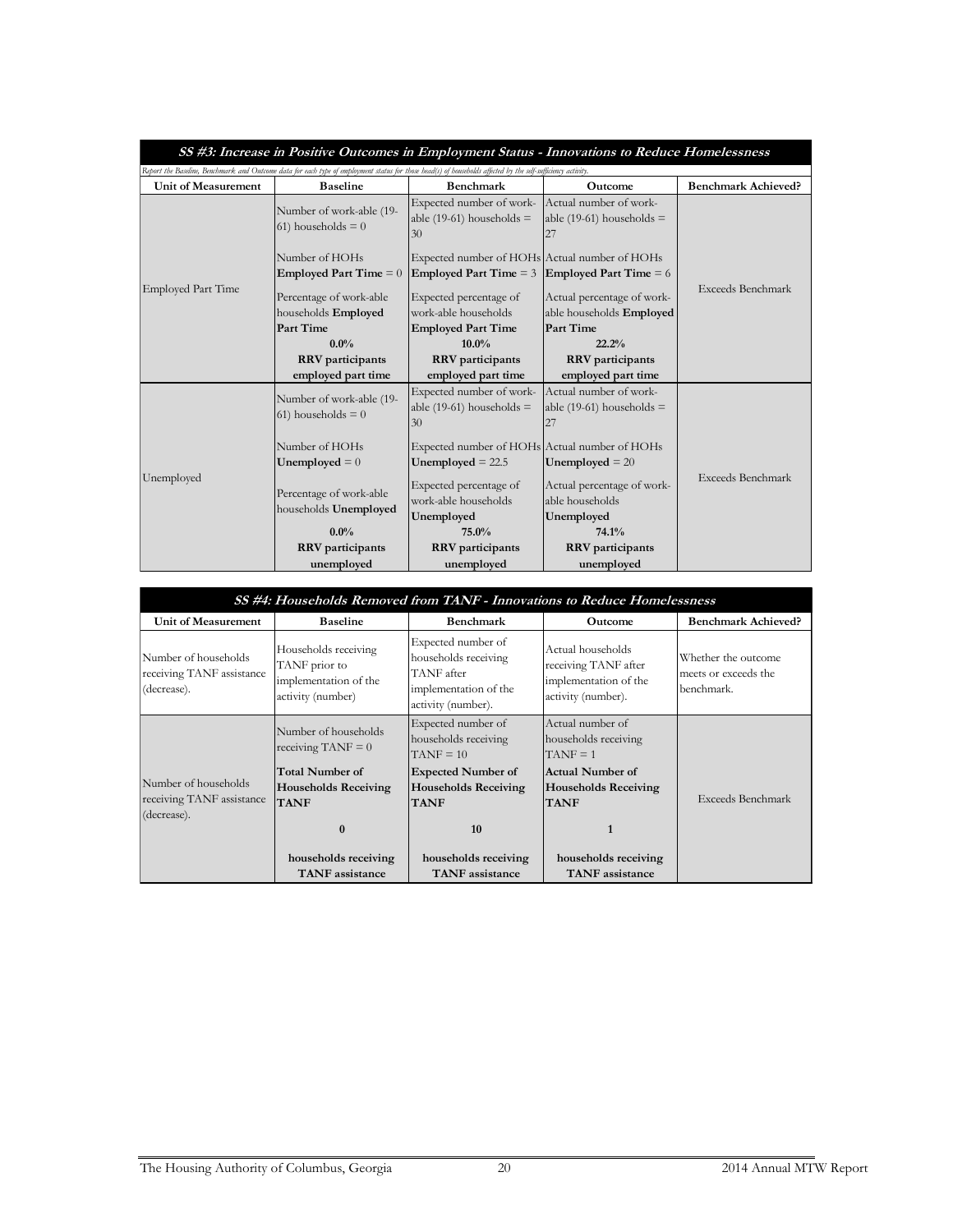| SS #5: Households Assisted by Services that Increase Self Sufficiency - Innovations to Reduce   |                                                                                                                                                                                                              |                                                                                                                                                                       |                                                                                                                                                                                           |                                                           |  |  |  |
|-------------------------------------------------------------------------------------------------|--------------------------------------------------------------------------------------------------------------------------------------------------------------------------------------------------------------|-----------------------------------------------------------------------------------------------------------------------------------------------------------------------|-------------------------------------------------------------------------------------------------------------------------------------------------------------------------------------------|-----------------------------------------------------------|--|--|--|
|                                                                                                 | <b>Homelessness</b>                                                                                                                                                                                          |                                                                                                                                                                       |                                                                                                                                                                                           |                                                           |  |  |  |
| Unit of Measurement                                                                             | <b>Baseline</b>                                                                                                                                                                                              | Benchmark                                                                                                                                                             | Outcome                                                                                                                                                                                   | <b>Benchmark Achieved?</b>                                |  |  |  |
| Number of households<br>receiving services aimed<br>to increase self sufficiency<br>(increase). | Households receiving self<br>sufficiency services prior<br>to implementation of the<br>activity (number).                                                                                                    | Expected number of<br>households receiving self<br>sufficiency services after<br>implementation of the<br>activity (number).                                          | Actual number of<br>households receiving self<br>sufficiency services after<br>implementation of the<br>activity (number).                                                                | Whether the outcome<br>meets or exceeds the<br>benchmark. |  |  |  |
| Number of households<br>receiving services aimed<br>to increase self sufficiency<br>(increase). | Number of Households Expected Number of<br><b>Receiving Self-</b><br><b>Sufficiency Services</b><br>Prior to Activity<br>Implementation<br>$\mathbf{0}$<br>households receiving<br>self sufficiency services | <b>Households Receiving</b><br><b>Self-Sufficiency Services</b><br><b>After Activity</b><br>Implementation<br>30<br>households receiving<br>self sufficiency services | Actual Number of<br><b>Households Receiving</b><br><b>Self-Sufficiency Services</b><br><b>After Activity</b><br>Implementation<br>27<br>households receiving<br>self sufficiency services | Benchmark Not Achieved                                    |  |  |  |

|  | SS #6: Reducing Per Unit Subsidy Costs for Participating Households - Innovations to Reduce Homelessness |
|--|----------------------------------------------------------------------------------------------------------|
|  |                                                                                                          |

| <b>Baseline</b>                                                                                                         | <b>Benchmark</b>                                                                                                              | Outcome                                                                                                                                                                                                                                                                          | <b>Benchmark Achieved?</b>                                |
|-------------------------------------------------------------------------------------------------------------------------|-------------------------------------------------------------------------------------------------------------------------------|----------------------------------------------------------------------------------------------------------------------------------------------------------------------------------------------------------------------------------------------------------------------------------|-----------------------------------------------------------|
| Average subsidy per<br>household affected by this<br>policy prior to<br>implementation of the<br>activity (in dollars). | Expected average subsidy<br>per household affected by<br>this policy after<br>implementation of the<br>activity (in dollars). | Actual average subsidy per<br>household affected by this<br>policy after implementation<br>of the activity (in dollars).                                                                                                                                                         | Whether the outcome<br>meets or exceeds the<br>benchmark. |
| Housing Choice Voucher<br>subsidy = $$8,762,268$                                                                        |                                                                                                                               | <b>Actual Housing Choice</b><br>Voucher subsidy $=$<br>\$13,441,362                                                                                                                                                                                                              |                                                           |
| Number of HCV units $=$<br>18,664                                                                                       |                                                                                                                               | Actual number of HCV<br>units = $26,032$                                                                                                                                                                                                                                         |                                                           |
| Number of rapid rehousing<br>vouchers "contracted" = 30                                                                 | rehousing vouchers<br>"contracted" $=$ 30                                                                                     | Actual number of rapid<br>rehousing vouchers<br>"contracted" = $27$                                                                                                                                                                                                              | <b>Exceeds Benchmark</b>                                  |
| Section 8 Subsidy per                                                                                                   |                                                                                                                               | <b>Actual Section 8 Subsidy</b>                                                                                                                                                                                                                                                  |                                                           |
| <b>Homeless Household</b>                                                                                               |                                                                                                                               | per Homeless Household                                                                                                                                                                                                                                                           |                                                           |
|                                                                                                                         |                                                                                                                               |                                                                                                                                                                                                                                                                                  |                                                           |
|                                                                                                                         |                                                                                                                               |                                                                                                                                                                                                                                                                                  |                                                           |
| \$<br>14,084.23                                                                                                         | \$<br>14,084.23                                                                                                               | 13,941.18<br>\$                                                                                                                                                                                                                                                                  |                                                           |
| average subsidy for rrv                                                                                                 | average subsidy for rrv                                                                                                       | average subsidy for rrv                                                                                                                                                                                                                                                          |                                                           |
|                                                                                                                         | Prior to Activity<br>Implementation<br>participants                                                                           | <b>Expected Housing Choice</b><br>Voucher subsidy $=$<br>\$13,143,402<br>Expected number of HCV<br>units = $27,996$<br>Expected number of rapid<br><b>Expected Section 8</b><br><b>Subsidy per Homeless</b><br><b>Household After Activity</b><br>Implementation<br>participants | <b>After Activity</b><br>Implementation<br>participants   |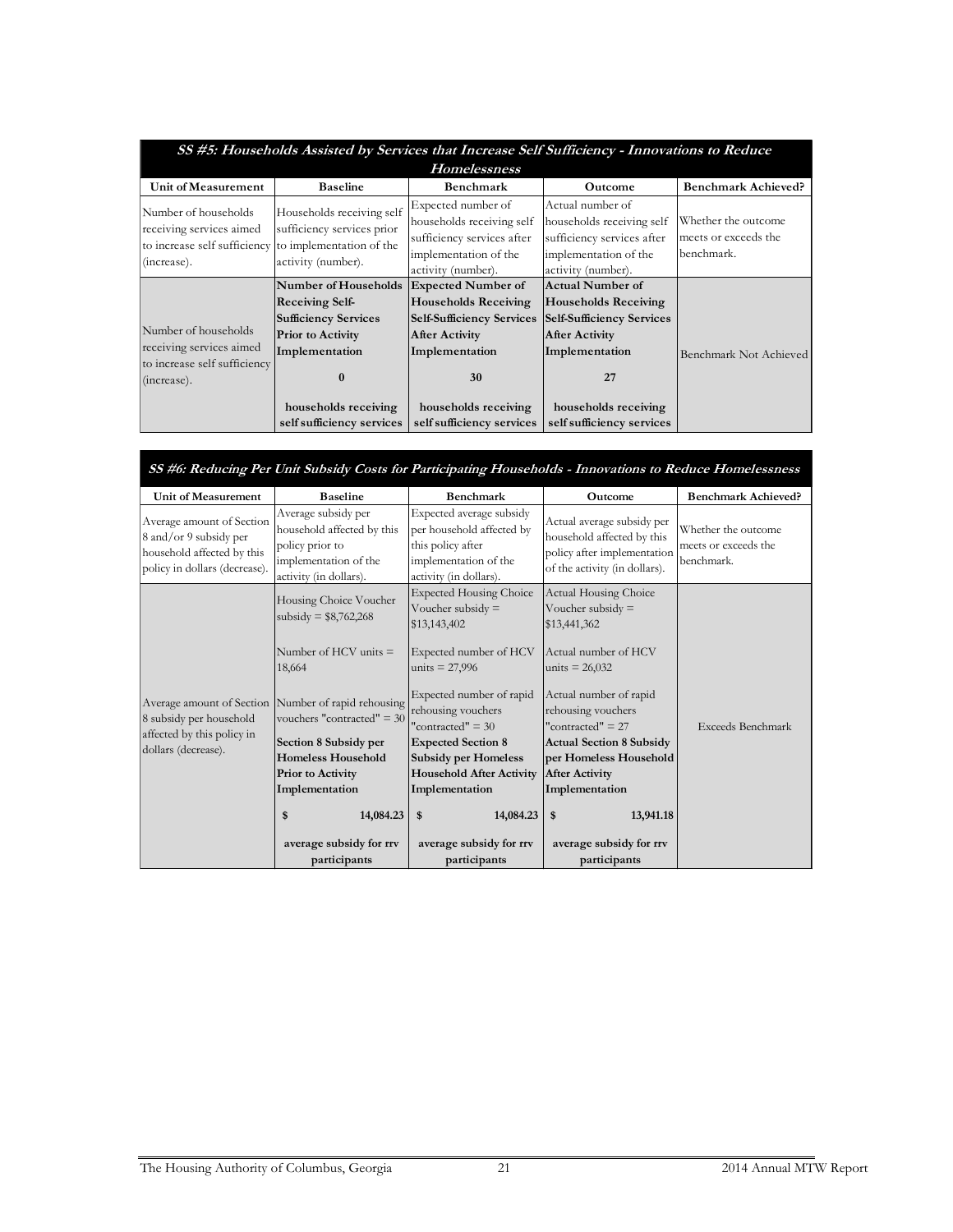| SS #7: Increase in Agency Rental Revenue - Innovations to Reduce Homelessness |                                                                                           |                                                                                                 |                                                                                               |                                                           |  |
|-------------------------------------------------------------------------------|-------------------------------------------------------------------------------------------|-------------------------------------------------------------------------------------------------|-----------------------------------------------------------------------------------------------|-----------------------------------------------------------|--|
| Unit of Measurement                                                           | <b>Baseline</b>                                                                           | Benchmark                                                                                       | <b>Outcome</b>                                                                                | <b>Benchmark Achieved?</b>                                |  |
| PHA rental revenue in<br>dollars (increase).                                  | PHA rental revenue prior<br>to implementation of the<br>activity (in dollars).            | Expected PHA rental<br>revenue after<br>implementation of the<br>activity (in dollars).         | Actual PHA rental<br>revenue after<br>implementation of the<br>activity (in dollars).         | Whether the outcome<br>meets or exceeds the<br>benchmark. |  |
|                                                                               | $PHA$ rental revenue $=$<br>\$2,207,333<br>Number of $PH$ units $=$<br>1,688              | Expected PHA rental<br>revenue = $$2,207,333$<br>Expected number of PH<br>units $= 1,688$       | Actual PHA rental<br>revenue = $$2,249,908$<br>Number of $PH$ units $=$<br>1,516              |                                                           |  |
| PHA rental revenue in<br>dollars (increase).                                  | <b>PHA Rental Revenue</b><br><b>Prior to Activity</b><br>Implementation<br>\$<br>1,307.66 | <b>Expected PHA Rental</b><br><b>Revenue After Activity</b><br>Implementation<br>1,307.66<br>\$ | <b>Actual PHA Rental</b><br><b>Revenue After Activity</b><br>Implementation<br>1,484.11<br>\$ | Exceeds Benchmark                                         |  |
|                                                                               | average PHA rental<br>revenue per household                                               | average PHA rental<br>revenue per household                                                     | average PHA rental<br>revenue per household                                                   |                                                           |  |

| SS #8: Households Transitioned to Self Sufficiency - Innovations to Reduce Homelessness                                                                                                                                                                                                                                          |                                                                                                                                                                                                                                  |                                                                                                                                                 |                                                                                                                                                                                                                                                          |                                                           |  |
|----------------------------------------------------------------------------------------------------------------------------------------------------------------------------------------------------------------------------------------------------------------------------------------------------------------------------------|----------------------------------------------------------------------------------------------------------------------------------------------------------------------------------------------------------------------------------|-------------------------------------------------------------------------------------------------------------------------------------------------|----------------------------------------------------------------------------------------------------------------------------------------------------------------------------------------------------------------------------------------------------------|-----------------------------------------------------------|--|
| Unit of Measurement                                                                                                                                                                                                                                                                                                              | <b>Baseline</b>                                                                                                                                                                                                                  | Benchmark                                                                                                                                       | Outcome                                                                                                                                                                                                                                                  | <b>Benchmark Achieved?</b>                                |  |
| Number of households<br>transitioned to self<br>sufficiency (increase). The<br>PHA may create one or<br>more definitions for "self<br>sufficiency" to use for this<br>metric. Each time the<br>PHA uses this metric, the<br>"Outcome" number<br>should also be provided in<br>Section (II) Operating<br>Information in the space | Households transitioned<br>to self sufficiency<br>(< <pha (<<pha<br="" definition="" of="" self-sufficiency="">sufficiency&gt;&gt;) prior to<br/>implementation of the<br/>activity (number). This<br/>number may be zero.</pha> | Expected households<br>transitioned to self<br>definition of self-<br>sufficiency>>) after<br>implementation of the<br>activity (number).       | Actual households<br>transitioned to self<br>sufficiency (< <pha<br>definition of self-<br/>sufficiency&gt;&gt;) after<br/>implementation of the<br/>activity (number).</pha<br>                                                                         | Whether the outcome<br>meets or exceeds the<br>benchmark. |  |
|                                                                                                                                                                                                                                                                                                                                  | Number of months<br>households have lived as a<br>$HACG$ client = 0<br>Number of households<br>residing with a rapid<br>rehousing voucher $= 0$                                                                                  | Expected number of<br>months households have<br>lived as a HACG client $=$<br>138 (4x9; 8x6; 18x3)<br>Expected number of<br>30                  | Actual number of months<br>households have lived as a<br>$HACG$ client = 102.8<br>$(3083 \text{ days}/30)$<br>Actual number of<br>households residing with a households residing with a<br>rapid rehousing voucher $=$ rapid rehousing voucher $=$<br>27 |                                                           |  |
| Number of households<br>transitioned to self<br>sufficiency (increase).                                                                                                                                                                                                                                                          | Number of Households<br><b>Residing as HACG</b><br>Client for 12<br><b>Consecutive Months or</b><br><b>Longer Prior to Activity</b><br>Implementation<br>$\bf{0}$                                                                | <b>Expected Number of</b><br><b>HACG</b> Client for 12<br><b>Consecutive Months or</b><br><b>Longer After Activity</b><br>Implementation<br>4.6 | <b>Actual Number of</b><br>Households Residing as Households Residing as<br><b>HACG</b> Client for 12<br>Consecutive Months or<br><b>Longer After Activity</b><br>Implementation<br>3.8                                                                  | Benchmark Not Achieved                                    |  |
|                                                                                                                                                                                                                                                                                                                                  | average number of<br>months                                                                                                                                                                                                      | average number of<br>months                                                                                                                     | average number of<br>months                                                                                                                                                                                                                              |                                                           |  |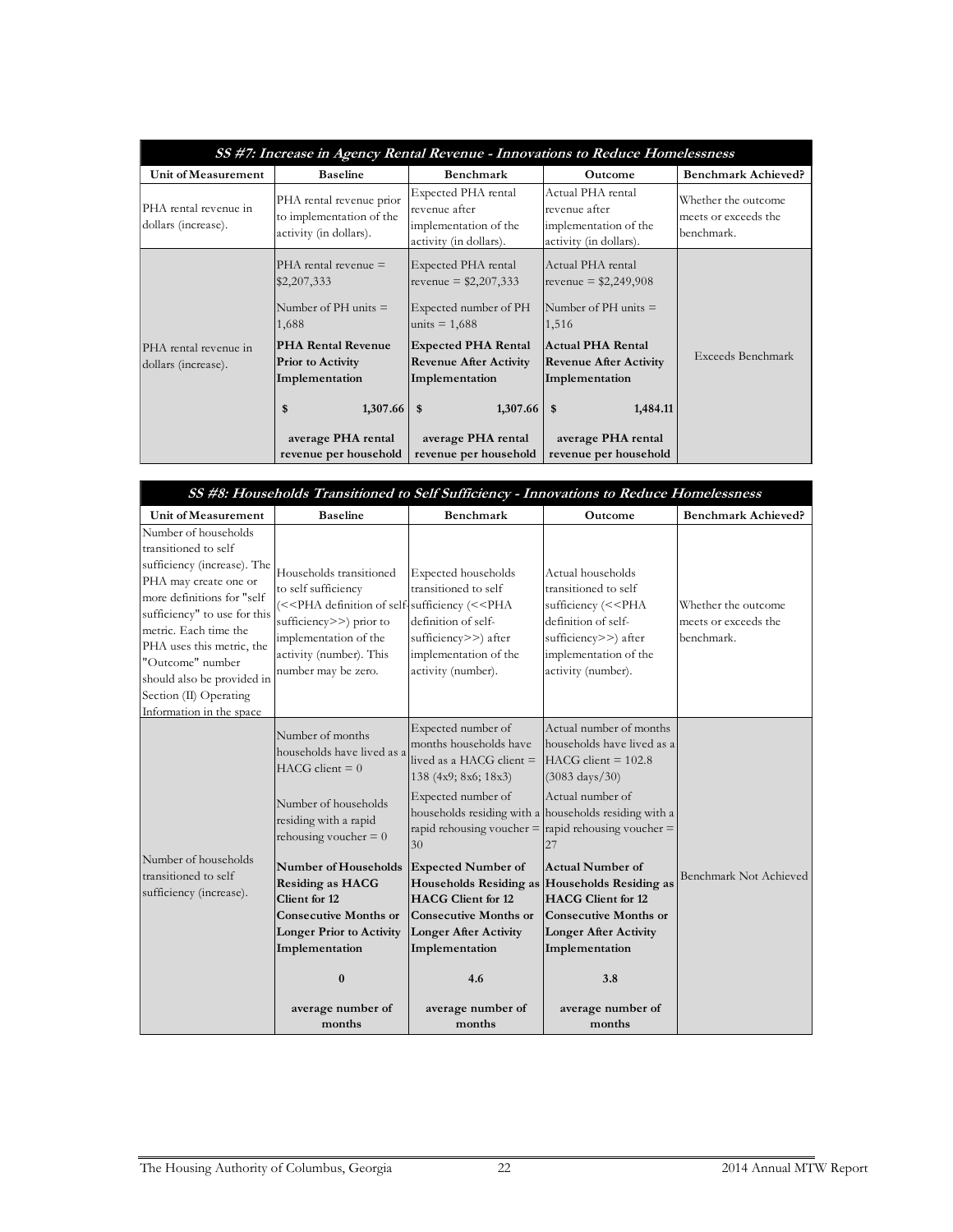| HC #3: Decrease in Wait List Time - Innovations to Reduce Homelessness |                                                                                                                    |                                                                                                                               |                                                                                                                     |                                                           |
|------------------------------------------------------------------------|--------------------------------------------------------------------------------------------------------------------|-------------------------------------------------------------------------------------------------------------------------------|---------------------------------------------------------------------------------------------------------------------|-----------------------------------------------------------|
| Unit of Measurement                                                    | <b>Baseline</b>                                                                                                    | Benchmark                                                                                                                     | Outcome                                                                                                             | <b>Benchmark Achieved?</b>                                |
| Average applicant time on<br>wait list in months<br>(decrease).        | Average applicant time on Expected average<br>wait list prior to<br>implementation of the<br>activity (in months). | applicant time on wait list time on wait list after<br>after implementation of<br>the activity (in months).                   | Actual average applicant<br>implementation of the<br>activity (in months).                                          | Whether the outcome<br>meets or exceeds the<br>benchmark. |
|                                                                        | Number of days on rapid<br>rehousing wait list $= 0$<br>days<br>Number of days per<br>month $=$ 30                 | Expected number of days<br>on rapid rehousing wait<br>$list = 60 \text{ days}$<br>Expected number of days<br>per month $=$ 30 | Actual number of days on<br>rapid rehousing wait list $=$<br>98.9 days<br>Actual number of days per<br>month $=$ 30 |                                                           |
| Average applicant time on<br>wait list in months<br>(decrease).        | Applicant Time on Wait Expected Applicant<br><b>List Prior to Activity</b><br>Implementation<br>0.0                | Time on Wait List After<br>2.0                                                                                                | <b>Actual Applicant Time</b><br>on Wait List After<br><b>Activity Implementation Activity Implementation</b><br>3.3 | Benchmark Not Achieved                                    |
|                                                                        | average number of<br>months on RRV WL                                                                              | average number of<br>months on RRV WL                                                                                         | average number of<br>months on RRV WL                                                                               |                                                           |

- i. This activity meets the rent reform definition; rent calculation for military veterans only is altered in the following manners:
	- 1. Rent is set at \$0 per month for the first 12 months (\$50 minimum is waived);
	- 2. In month 13, the rent calculation is tiered and phased to 30% as follows:

| <b>Time Period</b> | <b>Rent Calculation Percentage</b> |
|--------------------|------------------------------------|
| Year 1             | 26%                                |
| Year 2             | $27\%$                             |
| Year 3             | 28%                                |
| Year 4             | 29%                                |
| Year 5             | 30%                                |

There were no military veterans housed this period; there were no hardship requests. However, there were 2 military veterans referred during the reporting period:

- First veteran family withdrew from the process after the voucher expired; voucher time was extended;
- Second veteran family did not find a place to live/sign a contract before June 30, 2014.

#### Activity Effectiveness / Benchmark Explanation:

This activity has housed 90% of the 30 voucher cap set by HACG. The 27 families housed were identified as chronic homeless families. The remaining 3 families did not find housing/sign a lease agreement before June 30th, although the families were screened income eligible for rental assistance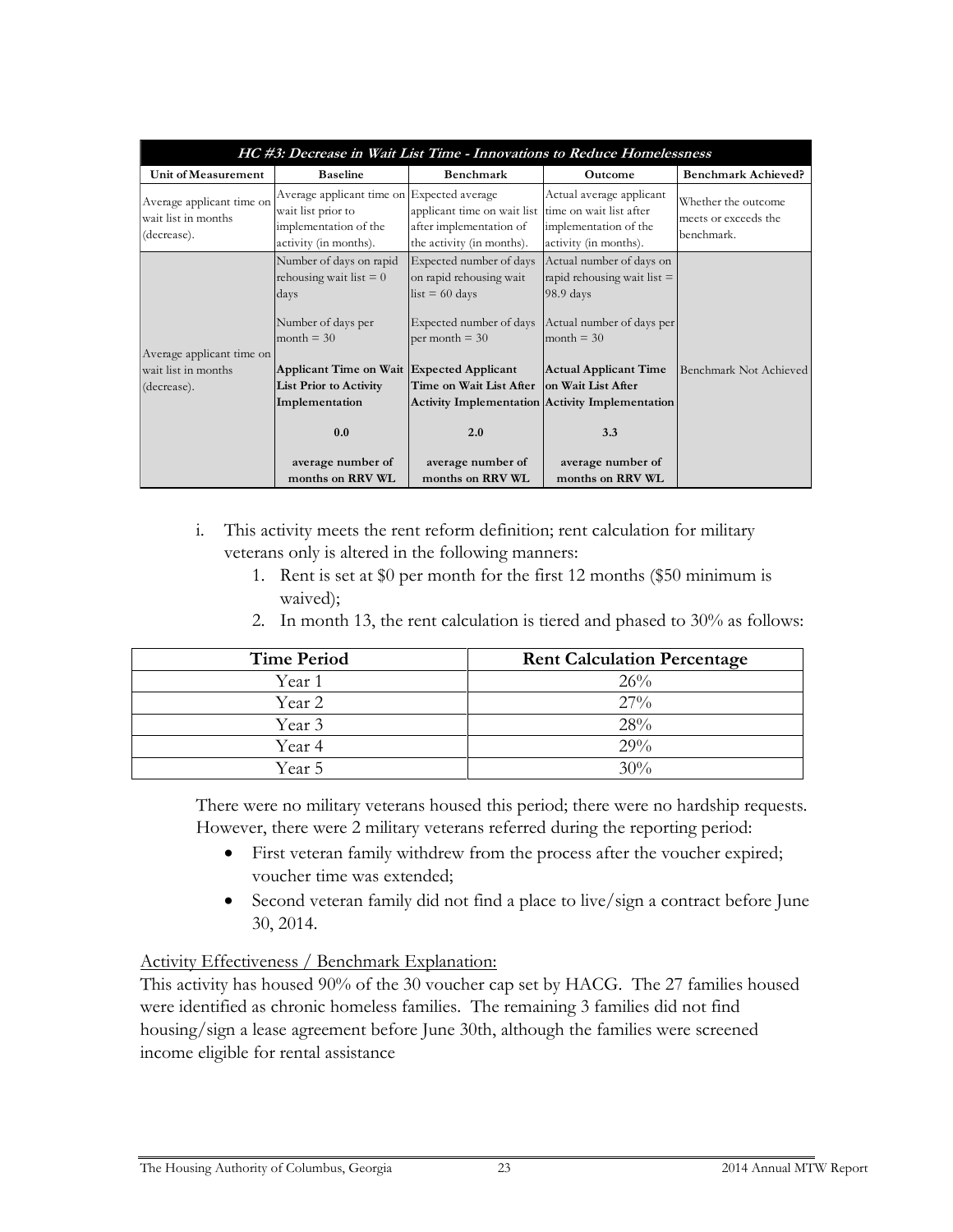#### Benchmark Revision:

Neither benchmark, nor metrics were revised during the reporting period.

#### Data Collection Methodology:

The data collection methodology was not revised during the reporting period.

#### **2014.03 – ADMINISTRATIVE REFORMS**

#### Activity Description:

The activity's primary goal is to improve operational efficiency in the conduct of completing examinations for the agency, as well as reduce unnecessary intrusions into tenant privacy and increase housing choice for families. The goals of the activity will be achieved through three distinct components:

- 1. Income from Assets: Income generated from assets below \$50,000 will be excluded from the income calculation. This activity reduces unnecessary intrusion into tenant privacy and reduces "down time" waiting for verification to support asset amount/income.
- 2. Self-Certification of Assets: The initial year of the activity will set the baseline of current residents. Future residents will have their baseline set during their program admission process. The activity allows residents to self-certify their assets when all household assets fall below \$50,000 (third-party verification required to set baseline).
- 3. Eliminate  $40\%$  of Income Cap: The activity also waives the  $40\%$  cap on the percentage of income a resident is able to spend on rent, which presents more housing choices for the voucher holding family. The activity also eliminates the possibility of a "rent burden" by restricting the participant's rent portion to 50% or less of their household income.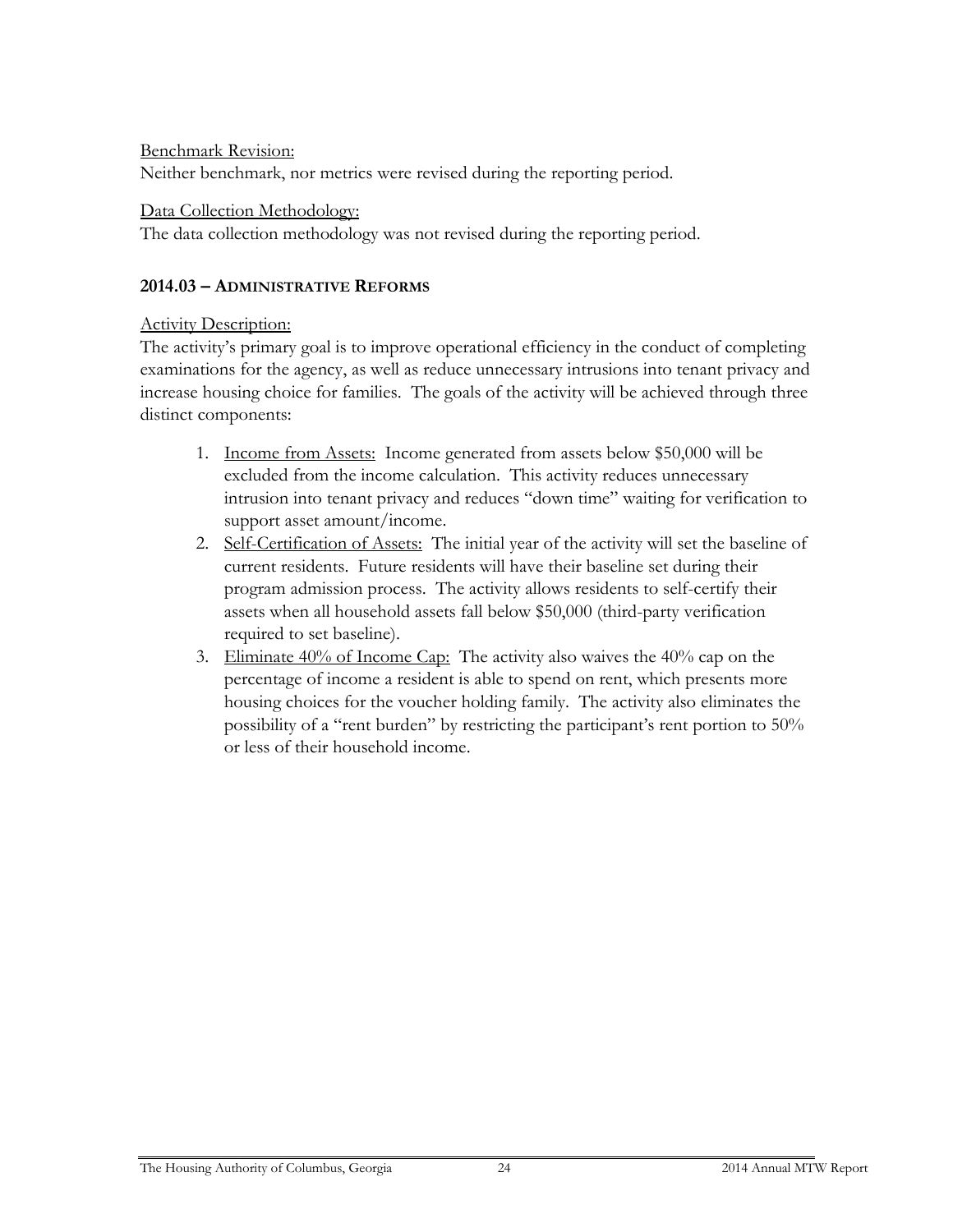#### Outcomes to Baseline and Benchmark Comparisons:

Income from Assets and the Self-Certification of Assets are addressed by the following three metrics:

| CE #1: Agency Cost Savings - Administrative Reform |                                                                                                                                                                                              |                                                                                                                                                                         |                                                                                                                                                                                   |                                                           |
|----------------------------------------------------|----------------------------------------------------------------------------------------------------------------------------------------------------------------------------------------------|-------------------------------------------------------------------------------------------------------------------------------------------------------------------------|-----------------------------------------------------------------------------------------------------------------------------------------------------------------------------------|-----------------------------------------------------------|
| <b>Unit of Measurement</b>                         | <b>Baseline</b>                                                                                                                                                                              | <b>Benchmark</b>                                                                                                                                                        | <b>Outcome</b>                                                                                                                                                                    | <b>Benchmark Achieved?</b>                                |
| Total cost of task in dollars<br>(decrease).       | Cost of task prior to<br>implementation of the<br>activity (in dollars).                                                                                                                     | Expected cost of task after<br>implementation of the<br>activity (in dollars).                                                                                          | Actual cost of task after<br>implementation of the<br>activity (in dollars).                                                                                                      | Whether the outcome<br>meets or exceeds the<br>benchmark. |
|                                                    | Average hourly<br>compensation (salary &<br>benefits) of Housing<br>Managers $= $29.13$ ; of<br>Occupancy Specialists =<br>\$24.50<br>Average time to complete<br>PH annual/interim exam $=$ | Expected average hourly<br>compensation (salary &<br>benefits) of Housing<br>Managers $=$ \$29.13; of<br>Occupancy Specialists =<br>\$24.50<br>Expected average time to | Actual average hourly<br>compensation (salary &<br>benefits) of Housing<br>Managers $= $29.13$ ; of<br>Occupancy Specialists =<br>\$24.50<br>Actual average time to               |                                                           |
|                                                    | 1.83 hrs; HCV<br>$annual/interim$ exam = 2.00 hrs; HCV annual/interim<br>hrs                                                                                                                 | complete PH<br>$exam = 2.00$ hrs                                                                                                                                        | complete PH<br>annual/interim exam = $1.83$ annual/interim exam = $1.83$<br>hrs; HCV annual/interim<br>$exam = 2.00$ hrs                                                          |                                                           |
| Total cost of task in dollars<br>(decrease).       | Number of PH annual<br>$exams = 1,688$ ; of HCV<br>annual exams $= 2,333$                                                                                                                    | Expected number of PH<br>annual exams $= 1,516$ ; of                                                                                                                    | Actual number of PH<br>annual exams $= 1,688$ ; of<br>$HCV$ annual exams = 2,534 $HCV$ annual exams = 2,162                                                                       | <b>Exceeds Benchmark</b>                                  |
|                                                    | <b>Cost of to Conduct</b><br>Annual/Interim<br>Recertification<br><b>Examinations Prior to</b><br>Implementation of the<br>Activity<br>\$<br>102,150.37                                      | <b>Expected Cost of to</b><br>Recertification<br><b>Examinations After</b><br>Implementation of the<br>Activity<br>\$<br>102,490.39                                     | <b>Actual Cost of to</b><br>Conduct Annual/Interim Conduct Annual/Interim<br>Recertification<br><b>Examinations After</b><br>Implementation of the<br>Activity<br>97,960.87<br>\$ |                                                           |
|                                                    | agency cost                                                                                                                                                                                  | agency cost                                                                                                                                                             | agency cost                                                                                                                                                                       |                                                           |

|                                                                  | CE #2: Staff Time Savings - Administrative Reform                                                                                               |                                                                                                                                                                                      |                                                                                                                               |                                                           |  |
|------------------------------------------------------------------|-------------------------------------------------------------------------------------------------------------------------------------------------|--------------------------------------------------------------------------------------------------------------------------------------------------------------------------------------|-------------------------------------------------------------------------------------------------------------------------------|-----------------------------------------------------------|--|
| Unit of Measurement                                              | <b>Baseline</b>                                                                                                                                 | <b>Benchmark</b>                                                                                                                                                                     | Outcome                                                                                                                       | <b>Benchmark Achieved?</b>                                |  |
| Total time to complete the<br>task in staff hours<br>(decrease). | Total amount of staff time<br>dedicated to the task prior<br>to implementation of the<br>activity (in hours).                                   | Expected amount of total<br>staff time dedicated to the<br>task after implementation<br>of the activity (in hours).                                                                  | Actual amount of total staff<br>time dedicated to the task<br>after implementation of the<br>activity (in hours).             | Whether the outcome<br>meets or exceeds the<br>benchmark. |  |
|                                                                  | Amount of staff time<br>dedicated to PH<br>$recertifications = 1.83 hrs;$<br>to $HCV$ recertifications $=$<br>$2.00$ hrs<br>Number of annual PH | Expected amount of staff<br>time dedicated to PH<br>recertifications $= 1.83$ hrs;<br>to HCV recertifications $=$<br>$2.00$ hrs<br>Expected number of annual Actual number of annual | Actual amount of staff time<br>dedicated to PH<br>recertifications $= 1.83$ hrs;<br>to HCV recertifications $=$<br>$2.00$ hrs |                                                           |  |
| Total time to complete the<br>task in staff hours<br>(decrease). | recertifications $= 1,688$ ; of<br>annual HCV<br>$recertifications = 2,333$                                                                     | of annual HCV<br>recertifications = $2,534$                                                                                                                                          | PH recertifications = $1,516$ ; PH recertifications = $1,688$ ;<br>of annual HCV<br>recertifications = $2,162$                | Exceeds Benchmark                                         |  |
|                                                                  | <b>Total Amount of Staff</b><br><b>Hours Dedicated to</b><br><b>Recertifications</b>                                                            | <b>Expected Total Amount</b><br>of Staff Hours Dedicated Staff Hours Dedicated to<br>to Recertifications                                                                             | Actual Total Amount of<br>Recertifications                                                                                    |                                                           |  |
|                                                                  | 3,877.5<br>staff hours                                                                                                                          | 3,921.1<br>staff hours                                                                                                                                                               | 3,706.5<br>staff hours                                                                                                        |                                                           |  |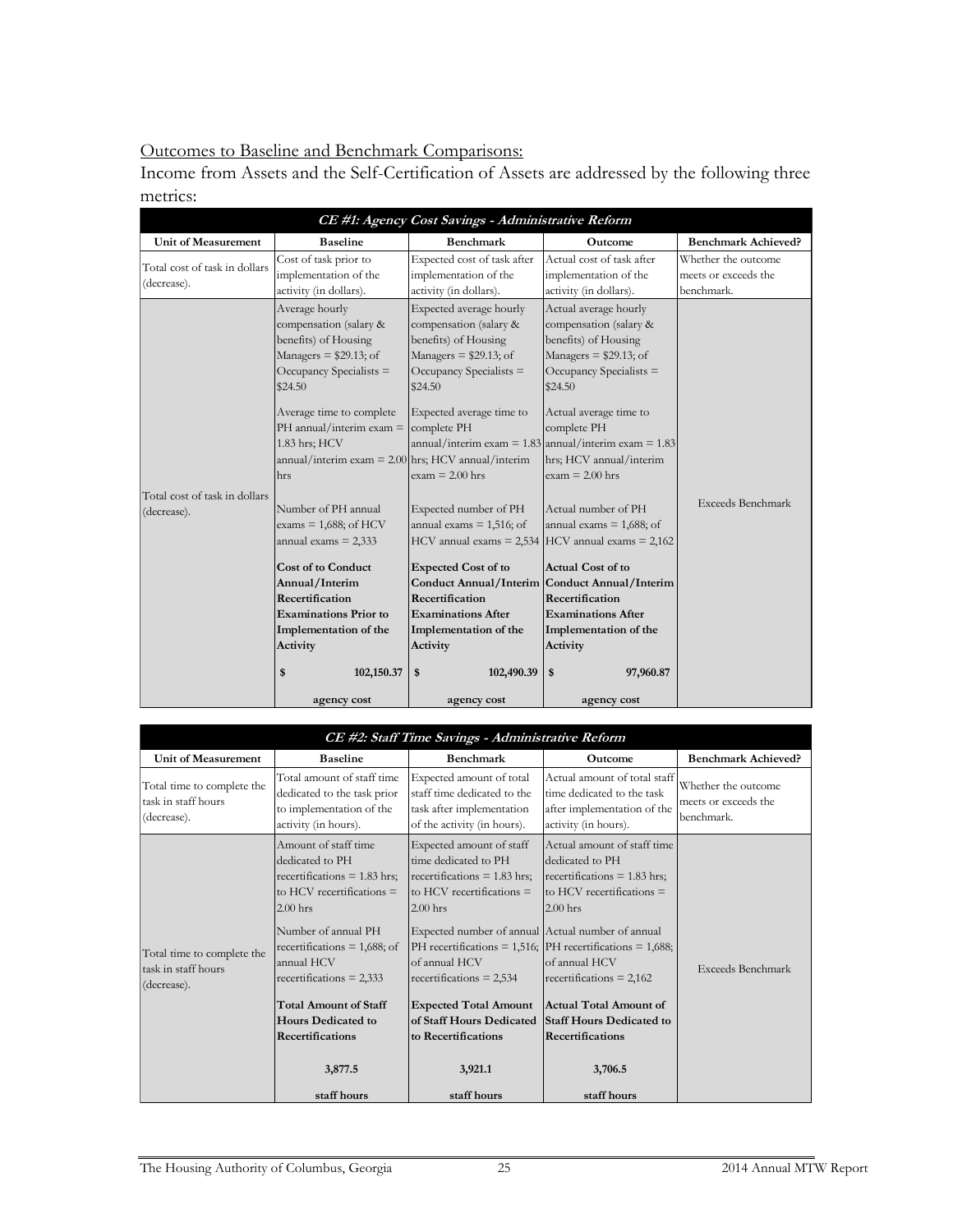| CE #3: Decrease in Error Rate of Task Execution - Administrative Reform   |                                                                                        |                                                                                                 |                                                                                                                |                                    |
|---------------------------------------------------------------------------|----------------------------------------------------------------------------------------|-------------------------------------------------------------------------------------------------|----------------------------------------------------------------------------------------------------------------|------------------------------------|
| Unit of Measurement                                                       | <b>Baseline</b>                                                                        | <b>Benchmark</b>                                                                                | Outcome                                                                                                        | <b>Benchmark Achieved?</b>         |
| Average error rate in<br>completing a task as a<br>percentage (decrease). | Average error rate of task<br>prior to implementation of<br>the activity (percentage). | Expected average error rate<br>of task after<br>implementation of the<br>activity (percentage). | Actual average error rate of Whether the outcome<br>task after implementation<br>of the activity (percentage). | meets or exceeds the<br>benchmark. |
|                                                                           | Number of PH Quality<br>Control checks $=$ 35; of<br>$HCV$ QC checks = 38              | Expected number of PH<br>Quality Control checks =<br>34; of HCV QC checks $=$<br>47             | Actual number of PH<br>Quality Control checks $=$<br>35; of HCV QC checks $=$<br>38                            |                                    |
| Average error rate in<br>completing a task as a<br>percentage (decrease). | Number of PH errors<br>noted $= 25$ ; of HCV errors<br>$noted = 5$                     | Expected number of PH<br>errors noted $= 20$ ; of HCV<br>errors noted $= 7$                     | Actual number of PH<br>errors noted $= 25$ ; of HCV<br>errors noted $= 5$                                      | Benchmark Not Achieved             |
|                                                                           | <b>Average Error Rate of</b><br><b>Quality Control Checks</b>                          | <b>Expected Average Error</b><br><b>Rate of Quality Control</b><br><b>Checks</b>                | <b>Actual Average Error</b><br><b>Rate of Quality Control</b><br><b>Checks</b>                                 |                                    |
|                                                                           | 42.3%<br>average error rate                                                            | 36.9%<br>average error rate                                                                     | 42.3%<br>average error rate                                                                                    |                                    |

The Elimination of the 40% Income Cap is are addressed by the following two metrics:

| CE #5: Increase in Tenant Rent Share - Administrative Reform |                                                                                                                                               |                                                                                                                                                                                                                                            |                                                                                                                                            |                                                           |  |
|--------------------------------------------------------------|-----------------------------------------------------------------------------------------------------------------------------------------------|--------------------------------------------------------------------------------------------------------------------------------------------------------------------------------------------------------------------------------------------|--------------------------------------------------------------------------------------------------------------------------------------------|-----------------------------------------------------------|--|
| <b>Unit of Measurement</b>                                   | <b>Baseline</b>                                                                                                                               | <b>Benchmark</b>                                                                                                                                                                                                                           | <b>Outcome</b>                                                                                                                             | <b>Benchmark Achieved?</b>                                |  |
| Tenant rental revenue in<br>dollars (increase).              | Tenant rental revenue prior<br>to implementation of the<br>activity (in dollars).                                                             | Expected tenant rental<br>revenue after<br>implementation of the<br>activity (in dollars).                                                                                                                                                 | Actual tenant rental<br>revenue after<br>implementation of the<br>activity (in dollars).                                                   | Whether the outcome<br>meets or exceeds the<br>benchmark. |  |
|                                                              | Tenant rental revenue for<br>Public Housing $=$<br>\$2,207,333; Housing Choice<br>Voucher = $$314,834$                                        | Expected tenant rental<br>revenue for Public Housing<br>$=$ \$2,207,333; Housing<br>Choice Voucher $=$<br>\$314,834                                                                                                                        | Tenant rental revenue for<br>Public Housing $=$<br>\$2,249,908; Housing Choice<br>Voucher = $$312,031$                                     |                                                           |  |
| Tenant rental revenue in<br>dollars (increase).              | units $= 17,939$ ; Housing<br>Choice Voucher units $=$<br>2,099<br><b>Tenant Rental Revenue</b><br><b>Prior to Activity</b><br>Implementation | Number of Public Housing Expected number of Public Number of Public Housing<br>Housing units $= 17,939$ ;<br>Housing Choice Voucher<br>units $= 2,099$<br><b>Expected Tenant Rental</b><br><b>Revenue After Activity</b><br>Implementation | units $= 17,958$ ; Housing<br>Choice Voucher units $=$<br>2,001<br>Actual Tenant Rental<br><b>Revenue After Activity</b><br>Implementation | Exceeds Benchmark                                         |  |
|                                                              | 136.52<br>\$                                                                                                                                  | 136.52<br>\$                                                                                                                                                                                                                               | 140.61<br>\$                                                                                                                               |                                                           |  |
|                                                              | average tenant rent (PH<br>and S8)                                                                                                            | average tenant rent (PH<br>and S <sub>8</sub>                                                                                                                                                                                              | average tenant rent (PH<br>and S <sub>8</sub>                                                                                              |                                                           |  |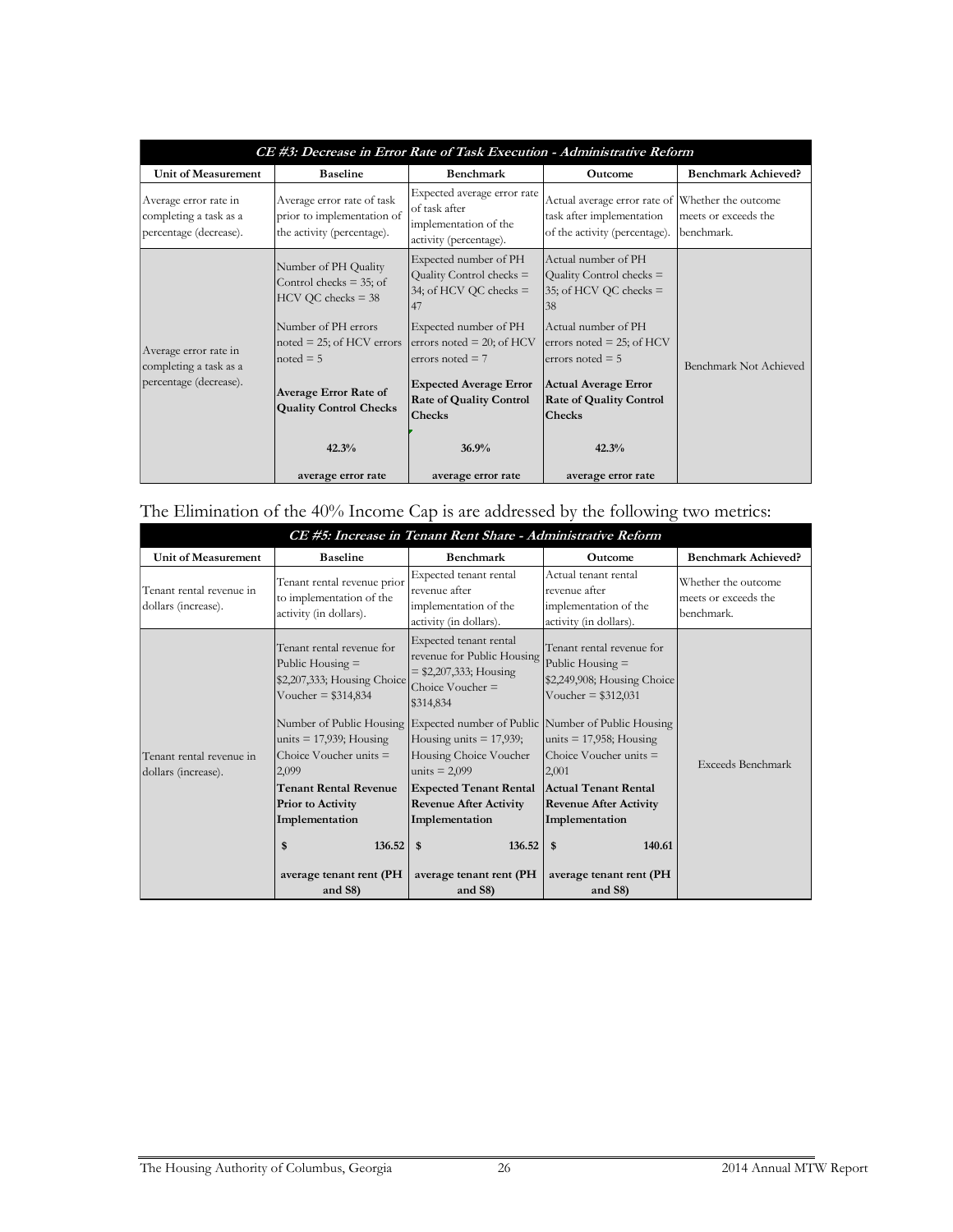|                                                                                                                                                                   | HC #5: Increase in Resident Mobility - Administrative Reform                                                                                                                                                                                                                                                                              |                                                                                                                                                                                                                                                                                                                   |                                                                                                                                                                                                                                                                                                                                                                                                                                |                                                           |  |
|-------------------------------------------------------------------------------------------------------------------------------------------------------------------|-------------------------------------------------------------------------------------------------------------------------------------------------------------------------------------------------------------------------------------------------------------------------------------------------------------------------------------------|-------------------------------------------------------------------------------------------------------------------------------------------------------------------------------------------------------------------------------------------------------------------------------------------------------------------|--------------------------------------------------------------------------------------------------------------------------------------------------------------------------------------------------------------------------------------------------------------------------------------------------------------------------------------------------------------------------------------------------------------------------------|-----------------------------------------------------------|--|
| <b>Unit of Measurement</b>                                                                                                                                        | <b>Baseline</b>                                                                                                                                                                                                                                                                                                                           | <b>Benchmark</b>                                                                                                                                                                                                                                                                                                  | Outcome                                                                                                                                                                                                                                                                                                                                                                                                                        | <b>Benchmark Achieved?</b>                                |  |
| Number of households able to a better unit and/or<br>to move to a better unit<br>and/or neighborhood of<br>opportunity as a result of<br>the activity (increase). | Households able to move<br>neighborhood of<br>opportunity prior to<br>implementation of the<br>activity (number). This<br>number may be zero.                                                                                                                                                                                             | Expected households able<br>to move to a better unit<br>and/or neighborhood of<br>opportunity after<br>implementation of the<br>activity (number).                                                                                                                                                                | Actual increase in<br>households able to move to<br>a better unit and/or<br>neighborhood of<br>opportunity after<br>implementation of the<br>activity (number).                                                                                                                                                                                                                                                                | Whether the outcome<br>meets or exceeds the<br>benchmark. |  |
| Number of households able<br>to move to a better unit<br>and/or neighborhood of<br>opportunity as a result of<br>the activity (increase).                         | Number of Section 8<br>vouchers $= 2,333$<br>Percentage of Section 8<br>families exceeding the 40%<br>Income Cap = $0.0\%$<br>Number of Households<br>Able to Move to a Better<br>Unit and/or<br>Neighborhood of<br>Opportunity Prior to<br><b>Activity Implementation</b><br>$\bf{0}$<br>families able to move<br>with fewer limitations | Expected number of<br>Section 8 vouchers $= 2,333$<br>Expected percentage of<br>the 40% Income Cap $=$<br>15%<br><b>Expected Number of</b><br>Households Able to<br>Move to a Better Unit<br><b>Opportunity After</b><br><b>Activity Implementation</b><br>350<br>families able to move<br>with fewer limitations | Actual number of Section 8<br>vouchers $= 2,333$<br>Actual percentage of<br>Section 8 families exceeding Section 8 families exceeding<br>the 40% Income Cap $=$<br>$14.4\%$<br><b>Actual Number of</b><br>Households Able to<br>Move to a Better Unit<br>and/or Neighborhood of and/or Neighborhood of<br><b>Opportunity After</b><br><b>Activity Implementation</b><br>336<br>families able to move<br>with fewer limitations | Benchmark Not Achieved                                    |  |

i. This activity does not meet the rent reform definition. As a result, there were no hardship related requests.

#### Activity Effectiveness / Benchmark Explanation:

This activity has little data to analyze the effectiveness of the activity's impact. Forms were not approved until the middle of the fiscal year and have been in use a very short time. Consequently, the lateness in which the forms were approved contributed to the benchmarks not being achieved because only a portion of the rental assistance programs were captured.

#### Benchmark Revision:

Neither benchmark, nor metrics have been revised as of June 30, 2014.

#### Data Collection Methodology:

The data collection methodology has not been revised as of June 30, 2014.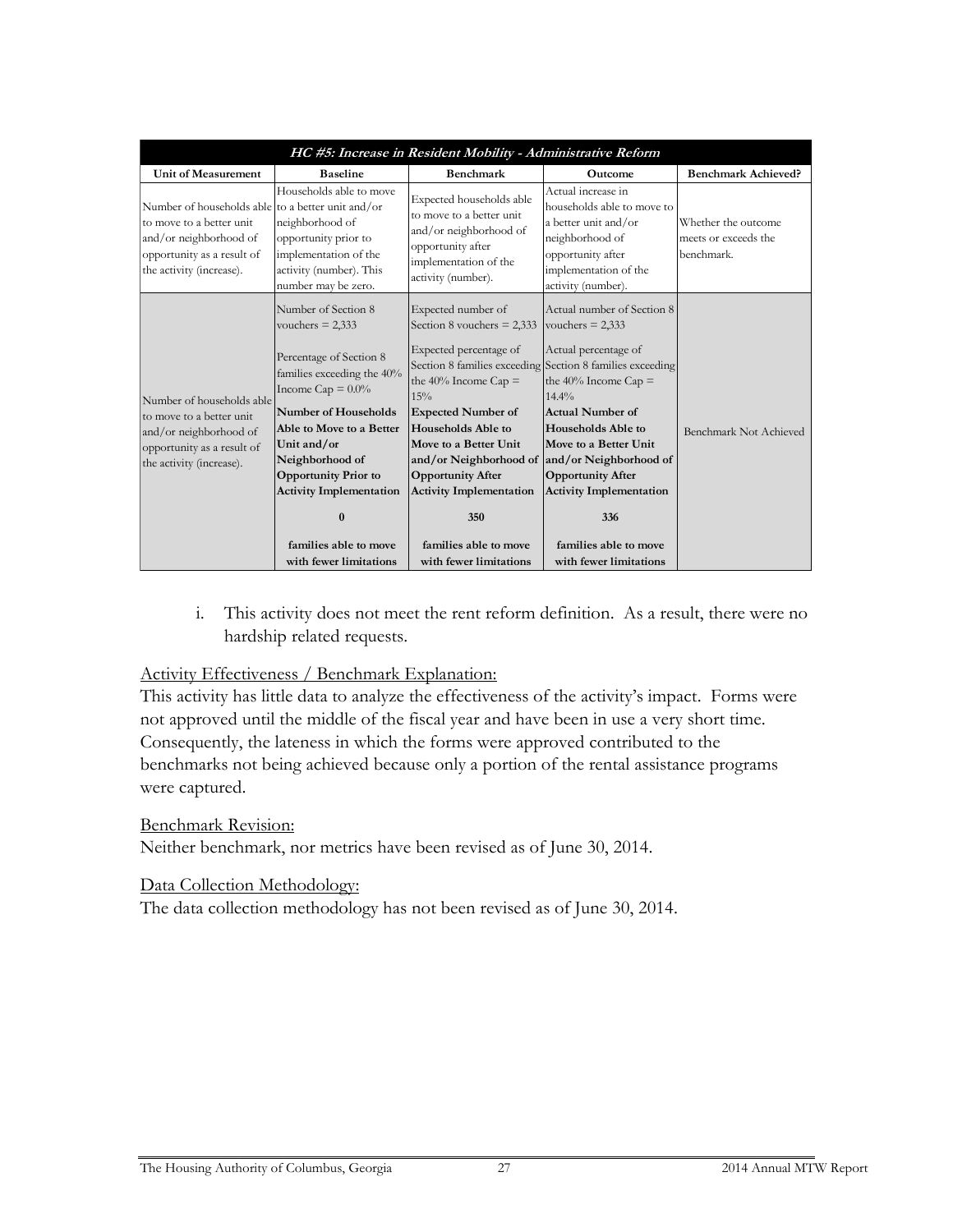#### **2014.04 – ADMINISTRATIVE EFFICIENCIES**

#### Activity Description:

The activity's primary goal is to improve operational efficiency in the conduct of completing examinations for the agency, as well as respect the reduced mobility of our Elderly/Disabled families. Through historical experience, HACG has learned that Elderly/Disabled families with fixed sources of stable income have minimal changes in annual income and thusly, minimal changes in their monthly rent amounts. Due to these facts, HACG deems it unnecessary to "inconvenience" these families and "intrude" on their privacy annually. Therefore, the activity proposes to recertify these families on a triennial basis. The goals of the activity will be achieved through the following methods:

- 1. Household Status: Does the head of household qualify the family as an Elderly/Disabled family?
- 2. Income Source: Does the household present a fixed, stable source of income that most likely will not fluctuate? Income examples include the following: Pensions, Social Security, Social Security Disability, Social Security Insurance, VA Benefits, and similar sources.

Elderly/Disabled households with fluctuating income sources will be recertified annually. Income examples include the following: Child Support, Contributions, Employment, Unemployment Benefits, and similar sources.

3. Forms: In the interest of streamlining the process, forms that expire before 36 months have been evaluated and modified.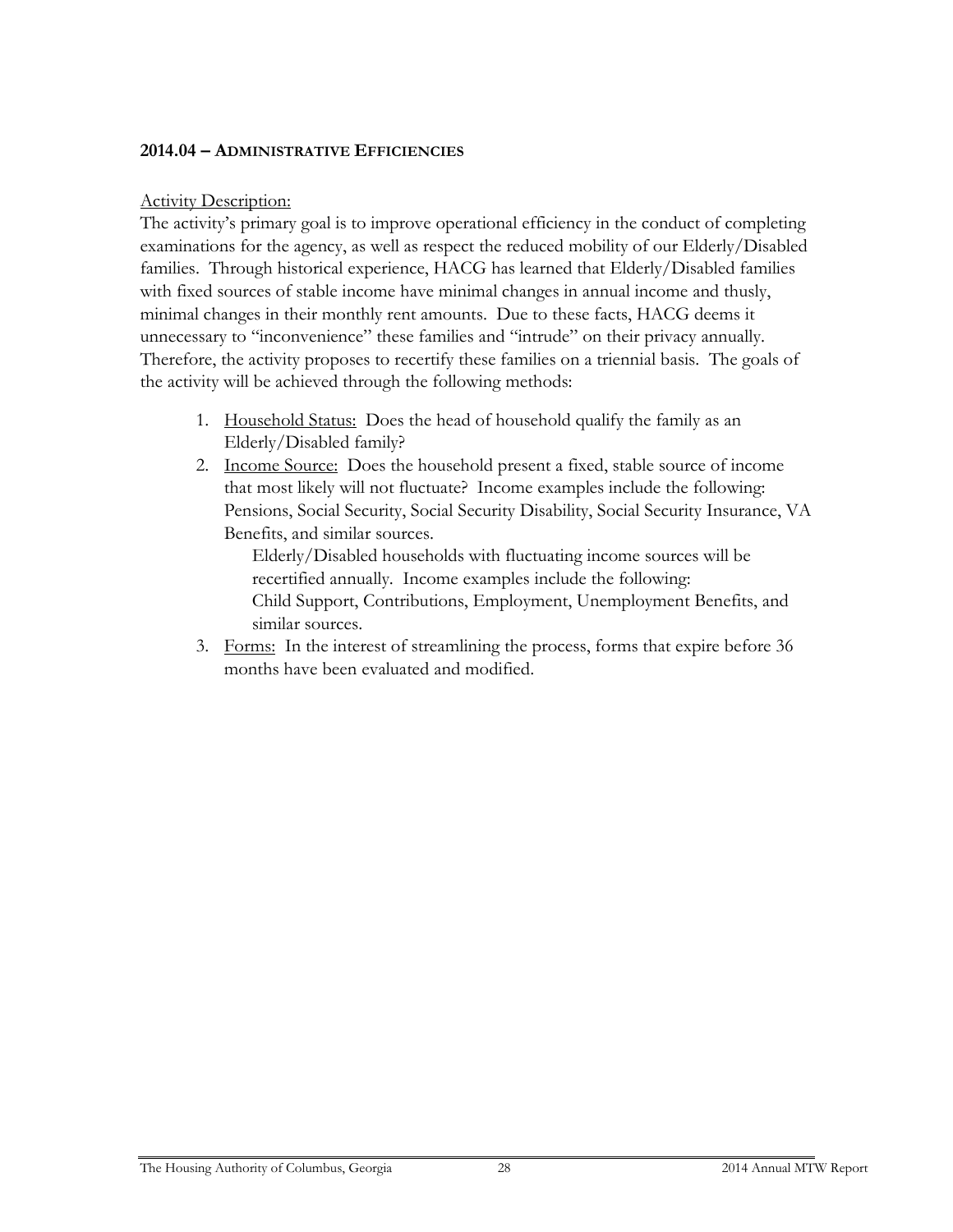| CE #1: Agency Cost Savings - Administrative Efficiency |                                                                                                                                                                                                                                                                                                                                                                                   |                                                                                                                                                                                                                                                                                                                                                                    |                                                                                                                                                                                                                                                                                                                                                                                                                               |                                                           |  |
|--------------------------------------------------------|-----------------------------------------------------------------------------------------------------------------------------------------------------------------------------------------------------------------------------------------------------------------------------------------------------------------------------------------------------------------------------------|--------------------------------------------------------------------------------------------------------------------------------------------------------------------------------------------------------------------------------------------------------------------------------------------------------------------------------------------------------------------|-------------------------------------------------------------------------------------------------------------------------------------------------------------------------------------------------------------------------------------------------------------------------------------------------------------------------------------------------------------------------------------------------------------------------------|-----------------------------------------------------------|--|
| <b>Unit of Measurement</b>                             | <b>Baseline</b>                                                                                                                                                                                                                                                                                                                                                                   | <b>Benchmark</b>                                                                                                                                                                                                                                                                                                                                                   | <b>Outcome</b>                                                                                                                                                                                                                                                                                                                                                                                                                | <b>Benchmark Achieved?</b>                                |  |
| Total cost of task in dollars<br>(decrease).           | Cost of task prior to<br>implementation of the<br>activity (in dollars).                                                                                                                                                                                                                                                                                                          | Expected cost of task after<br>implementation of the<br>activity (in dollars).                                                                                                                                                                                                                                                                                     | Actual cost of task after<br>implementation of the<br>activity (in dollars).                                                                                                                                                                                                                                                                                                                                                  | Whether the outcome<br>meets or exceeds the<br>benchmark. |  |
| Total cost of task in dollars<br>(decrease).           | Average hourly<br>compensation (salary &<br>benefits) of Housing<br>Managers = $$29.13$ ; of<br>Occupancy Specialists =<br>\$25.75<br>Average time to complete<br>PH annual/interim exam $=$<br>.92 hrs; HCV<br>$annual/interim exam = .92$<br>hrs<br>Number of PH annual<br>$\text{exams} = 704$ ; of HCV<br>annual exams $= 904$<br><b>Total Cost of</b><br>Recertification for | Expected average hourly<br>compensation (salary &<br>benefits) of Housing<br>Managers = $$29.13$ ; of<br>Occupancy Specialists =<br>\$25.75<br>Expected time to complete<br>.92 hrs; HCV<br>$annual/interim$ exam = .92<br>hrs<br>Expected number of PH<br>annual exams $= 235$ ; of<br>$HCV$ annual exams = 301<br><b>Expected Cost of</b><br>Recertification for | Actual average hourly<br>compensation (salary &<br>benefits) of Housing<br>Managers $= $29.13$ ; of<br>Occupancy Specialists =<br>\$24.50<br>Actual time to complete<br>PH annual/interim exam $=$ PH annual/interim exam $=$<br>1.25 hrs; HCV<br>annual/interim exam $= .92$<br>hrs<br>Actual number of PH<br>annual exams $= 704$ ; of<br>$HCV$ annual exams $= 904$<br><b>Actual Cost of</b><br><b>Recertification for</b> | Benchmark Not Achieved                                    |  |
|                                                        | Elderly/Disabled<br><b>Families Prior to</b><br>Implementation of the<br>Activity                                                                                                                                                                                                                                                                                                 | Elderly/Disabled<br><b>Families After</b><br>Implementation of the<br>Activity                                                                                                                                                                                                                                                                                     | Elderly/Disabled<br><b>Families After</b><br>Implementation of the<br>Activity                                                                                                                                                                                                                                                                                                                                                |                                                           |  |
|                                                        | 40,136.73<br>\$<br>agency cost                                                                                                                                                                                                                                                                                                                                                    | \$<br>13,378.80<br>agency cost                                                                                                                                                                                                                                                                                                                                     | 46,010.56<br>\$<br>agency cost                                                                                                                                                                                                                                                                                                                                                                                                |                                                           |  |

|  | Outcomes to Baseline and Benchmark Comparisons: |
|--|-------------------------------------------------|
|  |                                                 |

|                                                                  |                                                                                                                                                                                                | CE #2: Staff Time Savings - Administrative Efficiency                                                                                                                                                                                                                                                                 |                                                                                                                                                                       |                                                           |
|------------------------------------------------------------------|------------------------------------------------------------------------------------------------------------------------------------------------------------------------------------------------|-----------------------------------------------------------------------------------------------------------------------------------------------------------------------------------------------------------------------------------------------------------------------------------------------------------------------|-----------------------------------------------------------------------------------------------------------------------------------------------------------------------|-----------------------------------------------------------|
| <b>Unit of Measurement</b>                                       | <b>Baseline</b>                                                                                                                                                                                | <b>Benchmark</b>                                                                                                                                                                                                                                                                                                      | Outcome                                                                                                                                                               | <b>Benchmark Achieved?</b>                                |
| Total time to complete the<br>task in staff hours<br>(decrease). | Total amount of staff time<br>dedicated to the task prior<br>to implementation of the<br>activity (in hours).                                                                                  | Expected amount of total<br>staff time dedicated to the<br>task after implementation<br>of the activity (in hours).                                                                                                                                                                                                   | Actual amount of total staff<br>time dedicated to the task<br>after implementation of the<br>activity (in hours).                                                     | Whether the outcome<br>meets or exceeds the<br>benchmark. |
| Total time to complete the                                       | Amount of staff time<br>dedicated to PH<br>$HCV$ recertifications = .92<br>hrs<br>Number of annual PH<br>recertifications = 704; of<br>annual HCV<br>recertifications $= 904$                  | Expected amount of staff<br>time dedicated to PH<br>recertifications = .92 hrs; to recertifications = .92 hrs; to recertifications = 1.25 hrs;<br>$HCV$ recertifications = .92<br>hrs<br>Expected number of annual Actual number of annual<br>PH recertifications = 235;<br>of annual HCV<br>recertifications $=$ 301 | Actual amount of staff time<br>dedicated to PH<br>to HCV recertifications $=$<br>$.92$ hrs<br>PH recertifications = 704;<br>of annual HCV<br>recertifications $= 904$ |                                                           |
| task in staff hours<br>(decrease).                               | <b>Total Amount of Staff</b><br><b>Hours Dedicated to</b><br>Elderly/Disabled Family<br><b>Recertifications Prior to</b><br>Implementation of the<br>Activity<br>739.7<br>average annual staff | Expected Amount of Staff Actual Amount of Staff<br>Hours Dedicated to<br>Elderly/Disabled Family Elderly/Disabled Family<br><b>Recertifications After</b><br>Implementation of the<br>Activity<br>246.6<br>average annual staff                                                                                       | Hours Dedicated to<br><b>Recertifications After</b><br>Implementation of the<br>Activity<br>855.8<br>average annual staff                                             | Benchmark Not Achieved                                    |
|                                                                  | hours                                                                                                                                                                                          | hours                                                                                                                                                                                                                                                                                                                 | hours                                                                                                                                                                 |                                                           |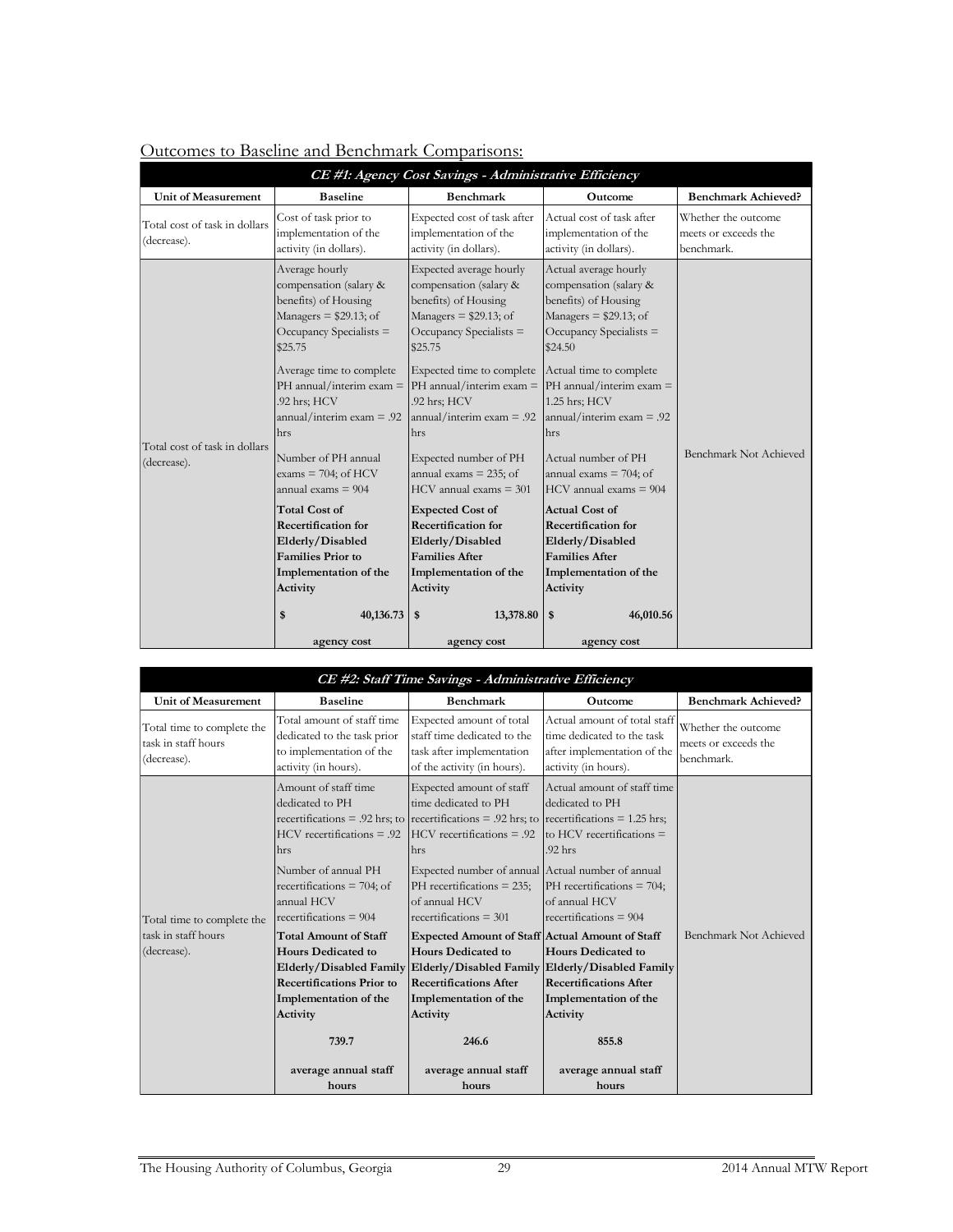|                                                 | CE #5: Increase in Tenant Rent Share - Administrative Efficiency                                       |                                                                                                                                      |                                                                                                        |                                                           |  |
|-------------------------------------------------|--------------------------------------------------------------------------------------------------------|--------------------------------------------------------------------------------------------------------------------------------------|--------------------------------------------------------------------------------------------------------|-----------------------------------------------------------|--|
| <b>Unit of Measurement</b>                      | <b>Baseline</b>                                                                                        | <b>Benchmark</b>                                                                                                                     | <b>Outcome</b>                                                                                         | <b>Benchmark Achieved?</b>                                |  |
| Tenant rental revenue in<br>dollars (increase). | Tenant rental revenue prior<br>to implementation of the<br>activity (in dollars).                      | Expected tenant rental<br>revenue after<br>implementation of the<br>activity (in dollars).                                           | Actual tenant rental<br>revenue after<br>implementation of the<br>activity (in dollars).               | Whether the outcome<br>meets or exceeds the<br>benchmark. |  |
| Tenant rental revenue in<br>dollars (increase). | Tenant rental revenue for<br>Public Housing $=$<br>\$2,207,333; Housing Choice<br>Voucher = $$314,834$ | Expected tenant rental<br>revenue for Public Housing<br>$=$ \$2,207,333; Housing<br>$Choice Voucher =$<br>\$314,834                  | Tenant rental revenue for<br>Public Housing $=$<br>\$2,249,908; Housing Choice<br>Voucher = $$312,031$ |                                                           |  |
|                                                 | units $= 17,939$ ; Housing<br>Choice Voucher $= 2,099$                                                 | Number of Public Housing Number of Public Housing Number of Public Housing<br>units $= 17,939$ ; Housing<br>Choice Voucher $= 2,099$ | units $= 17,958$ ; Housing<br>Choice Voucher $= 2,001$                                                 | Exceeds Benchmark                                         |  |
|                                                 | <b>Tenant Rental Revenue</b><br>Prior to Activity<br>Implementation                                    | <b>Expected Tenant Rental</b><br><b>Revenue After Activity</b><br>Implementation                                                     | Actual Tenant Rental<br><b>Revenue After Activity</b><br>Implementation                                |                                                           |  |
|                                                 | \$<br>136.52                                                                                           | 136.52<br>\$                                                                                                                         | 140.61<br>\$                                                                                           |                                                           |  |
|                                                 | average tenant rent (PH<br>and S <sub>8</sub>                                                          | average tenant rent (PH<br>and S <sub>8</sub>                                                                                        | average tenant rent (PH<br>and S <sub>8</sub>                                                          |                                                           |  |

i. This activity does not meet the rent reform definition. And there were no hardship related requests.

#### Activity Effectiveness / Benchmark Explanation:

There is not enough data collected to determine the effectiveness of the activity; however, the premise of the activity has been well received by staff and targeted residents alike. Therefore HACG projects that this activity will have a positive impact upon full implementation. HACG used the reporting period to recertify and identify elderly/disabled households for the triennial recertification cycle, as well as calculate the amount of time to conduct annual/interim recertification examinations on this population.

#### Benchmark Revision:

Neither benchmark, nor metrics were revised during the reporting period.

#### Data Collection Methodology:

The data collection methodology was not revised during the reporting period.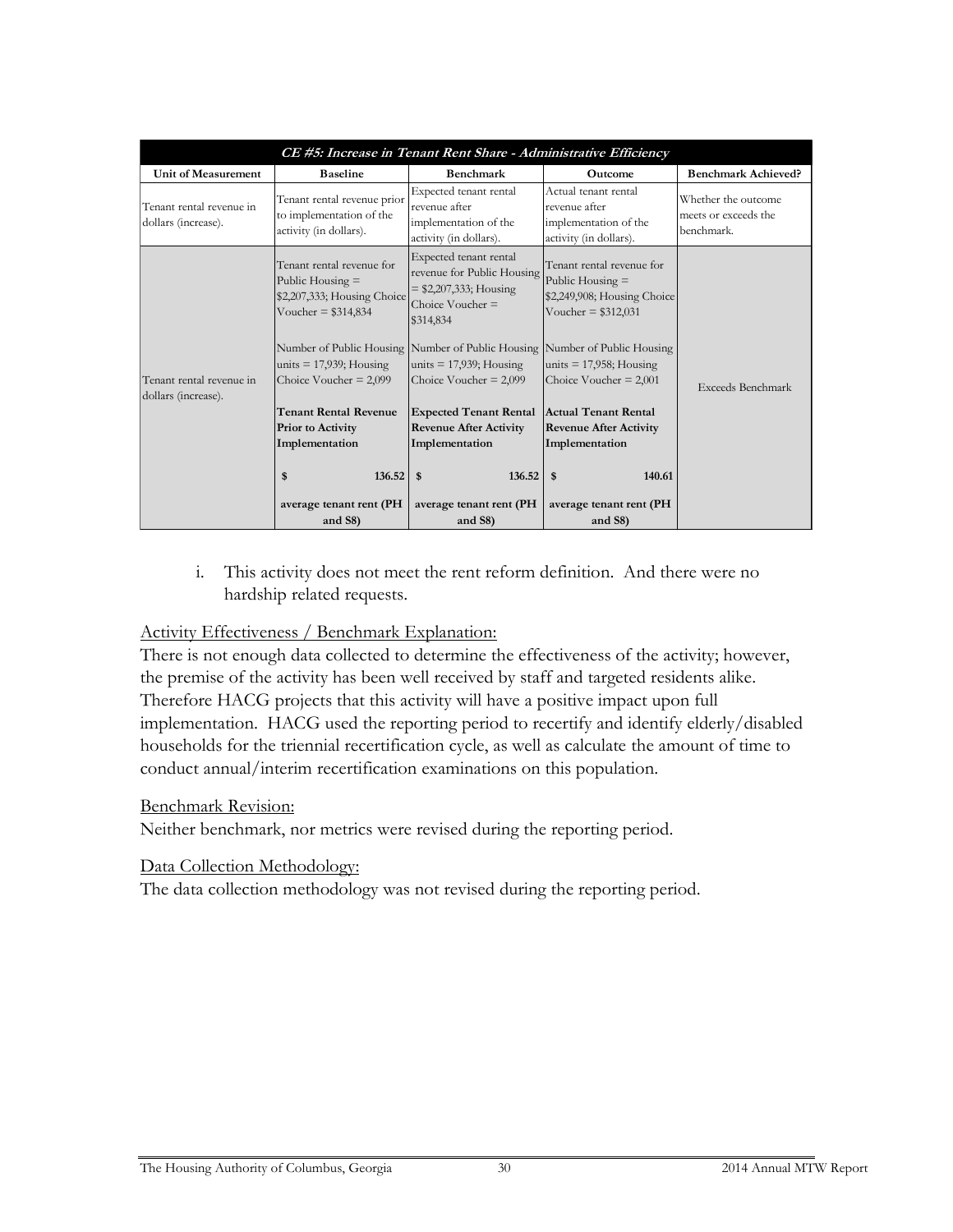#### **2014.05 – STREAMLINED HOUSING QUALITY STANDARDS (HQS)INSPECTIONS**

#### **Activity Description:**

This activity aims to improve operational efficiency in the conduct of completing HQS inspections, as well as empower/encourage residents and maintenance staff to report irregularities and inconsistencies on the property. The activity seeks to "reward" properties that pass the initial inspection or the first re-inspection by putting the property on a biennial inspection cycle. The off year will consist of a self-certification from the resident and property manager/owner. Conversely, the activity seeks to "penalize" properties that fail HQS with a \$45.00 "re-inspection" fee. This fee will be assessed to property owners that require a  $2<sup>nd</sup>$  re-inspection and each re-inspection thereafter. The \$45.00 fee cannot (and should not) be passed down to the resident by the property owner. Further, the activity proposes a quality control measure, where a percent of the properties will be randomly selected to ensure that quality does not suffer. The goals of the activity will be achieved through the following methods:

- 1. Property Identification: HACG will complete an annual inspection of each property and identify properties for biennial inspections, as well as fined properties for  $2<sup>nd</sup>$  re-inspections and thereafter.
- 2. Revenue Collection: HACG will abate failed properties and assess a \$45.00 fine for each re-inspection after the 1<sup>st</sup> re-inspection until issue is corrected.
- 3. Forms: Properties identified as pass on the initial inspection or 1<sup>st</sup> re-inspection will be provided a self-certification form that both will need to submit the following year in lieu of a physical inspection. Both the property manager/owner and the client must certify that the property meets HQS.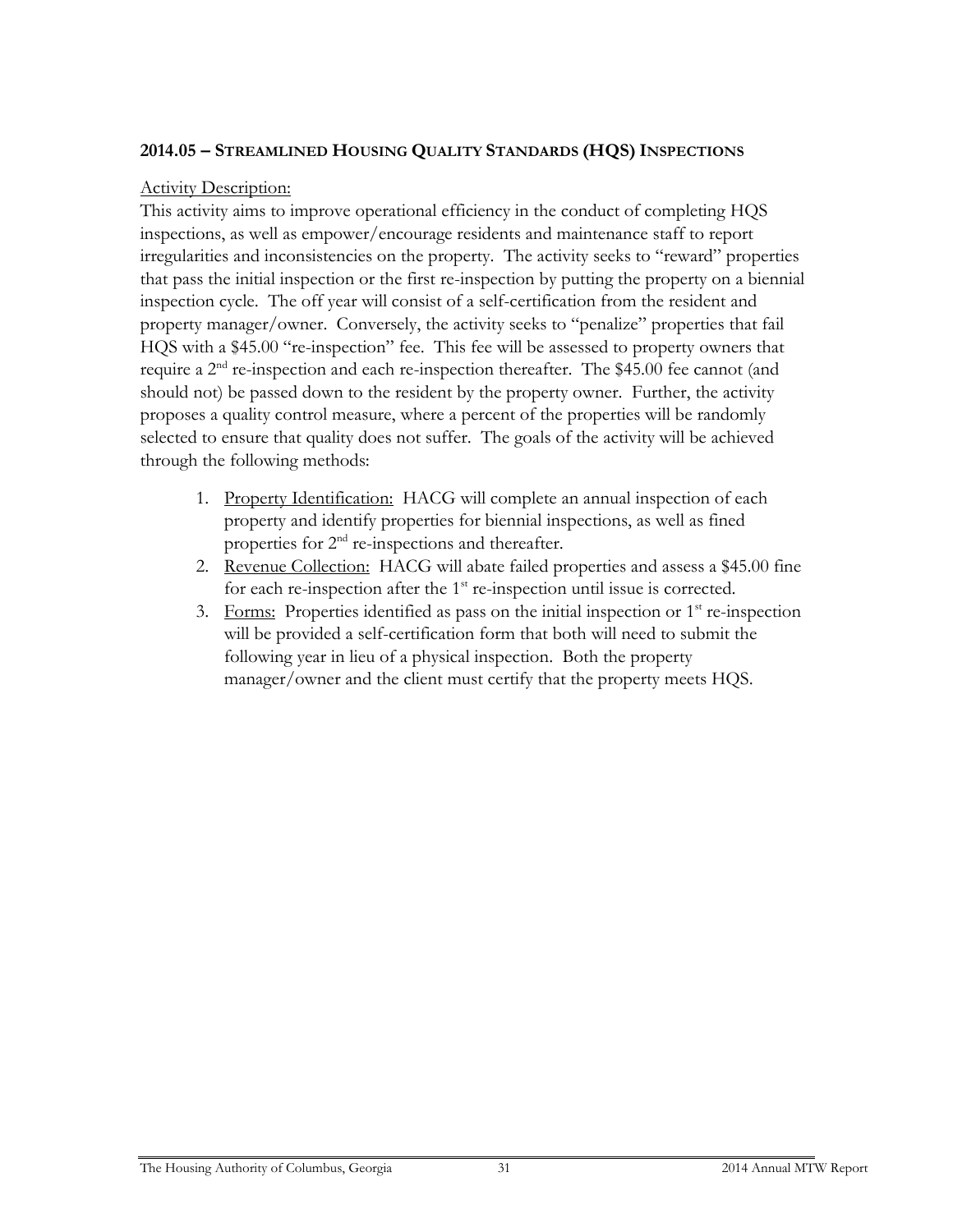| CE #1: Agency Cost Savings - Streamlined HQS Inspections |                                                                                                                                           |                                                                                              |                                                                                                                                 |                                                           |
|----------------------------------------------------------|-------------------------------------------------------------------------------------------------------------------------------------------|----------------------------------------------------------------------------------------------|---------------------------------------------------------------------------------------------------------------------------------|-----------------------------------------------------------|
| Unit of Measurement                                      | <b>Baseline</b>                                                                                                                           | <b>Benchmark</b>                                                                             | Outcome                                                                                                                         | <b>Benchmark Achieved?</b>                                |
| Total cost of task in dollars<br>(decrease).             | Cost of task prior to<br>implementation of the<br>activity (in dollars).                                                                  | Expected cost of task after<br>implementation of the<br>activity (in dollars).               | Actual cost of task after<br>implementation of the<br>activity (in dollars).                                                    | Whether the outcome<br>meets or exceeds the<br>benchmark. |
|                                                          | Average compensation<br>(salary & benefits) of HQS<br>Inspectors $=$ \$23.70 per<br>hour<br>Average time per inspection Expected time per | Expected compensation<br>(salary & benefits) of HQS<br>Inspectors $= $23.70$ per<br>hour     | Actual average<br>compensation (salary &<br>benefits) of HQS<br>Inspectors = $$23.70$ per<br>hour<br>Actual time per inspection |                                                           |
| Total cost of task in dollars<br>(decrease).             | $= 1.24$<br>Number of inspections $=$<br>5,032                                                                                            | inspection $= 1.24$<br>Expected number of<br>inspections $= 5,032$                           | $= 1.24$<br>Number of inspections $=$<br>4,386                                                                                  | Exceeds Benchmark                                         |
|                                                          | Cost of HQS Inspections<br>Prior to Implementation<br>of the Activity                                                                     | <b>Expected Cost of HQS</b><br><b>Inspections After</b><br>Implementation of the<br>Activity | <b>Actual Cost of HQS</b><br><b>Inspections After</b><br>Implementation of the<br>Activity                                      |                                                           |
|                                                          | 147,885.00<br>\$<br>agency cost                                                                                                           | 147,885.00<br>$\mathbf{s}$<br>agency cost                                                    | 128,895.77<br>\$<br>agency cost                                                                                                 |                                                           |

#### Outcomes to Baseline and Benchmark Comparisons:

| CE #2: Staff Time Savings - Streamlined HQS Inspections          |                                                                                                                           |                                                                                                                                                                        |                                                                                                                   |                                                           |
|------------------------------------------------------------------|---------------------------------------------------------------------------------------------------------------------------|------------------------------------------------------------------------------------------------------------------------------------------------------------------------|-------------------------------------------------------------------------------------------------------------------|-----------------------------------------------------------|
| Unit of Measurement                                              | <b>Baseline</b>                                                                                                           | <b>Benchmark</b>                                                                                                                                                       | <b>Outcome</b>                                                                                                    | <b>Benchmark Achieved?</b>                                |
| Total time to complete the<br>task in staff hours<br>(decrease). | Total amount of staff time<br>dedicated to the task prior<br>to implementation of the<br>activity (in hours).             | Expected amount of total<br>staff time dedicated to the<br>task after implementation<br>of the activity (in hours).                                                    | Actual amount of total staff<br>time dedicated to the task<br>after implementation of the<br>activity (in hours). | Whether the outcome<br>meets or exceeds the<br>benchmark. |
|                                                                  | Number of inspections $=$<br>5,032<br>Time per inspection $= 1.24$<br>hours                                               | Expected number of<br>inspections $= 5,032$<br>Expected time per<br>inspection $= 1.24$ hours                                                                          | Actual number of<br>inspections $= 4,386$<br>Actual time per inspection<br>$= 1.24$ hours                         |                                                           |
| Total time to complete the<br>task in staff hours<br>(decrease). | <b>Total Amount of Staff</b><br>Time Dedicated to HQS<br><b>Inspections Prior to</b><br>Implementation of the<br>Activity | <b>Expected Total Amount</b><br>of Staff Time Dedicated<br>to HQS Inspections Prior Inspections Prior to<br>to Implementation of the Implementation of the<br>Activity | Actual Amount of Staff<br>Time Dedicated to HOS<br>Activity                                                       | Exceeds Benchmark                                         |
|                                                                  | 6,240.0<br>annual staff hours                                                                                             | 6,240.0<br>annual staff hours                                                                                                                                          | 5,439.0<br>annual staff hours                                                                                     |                                                           |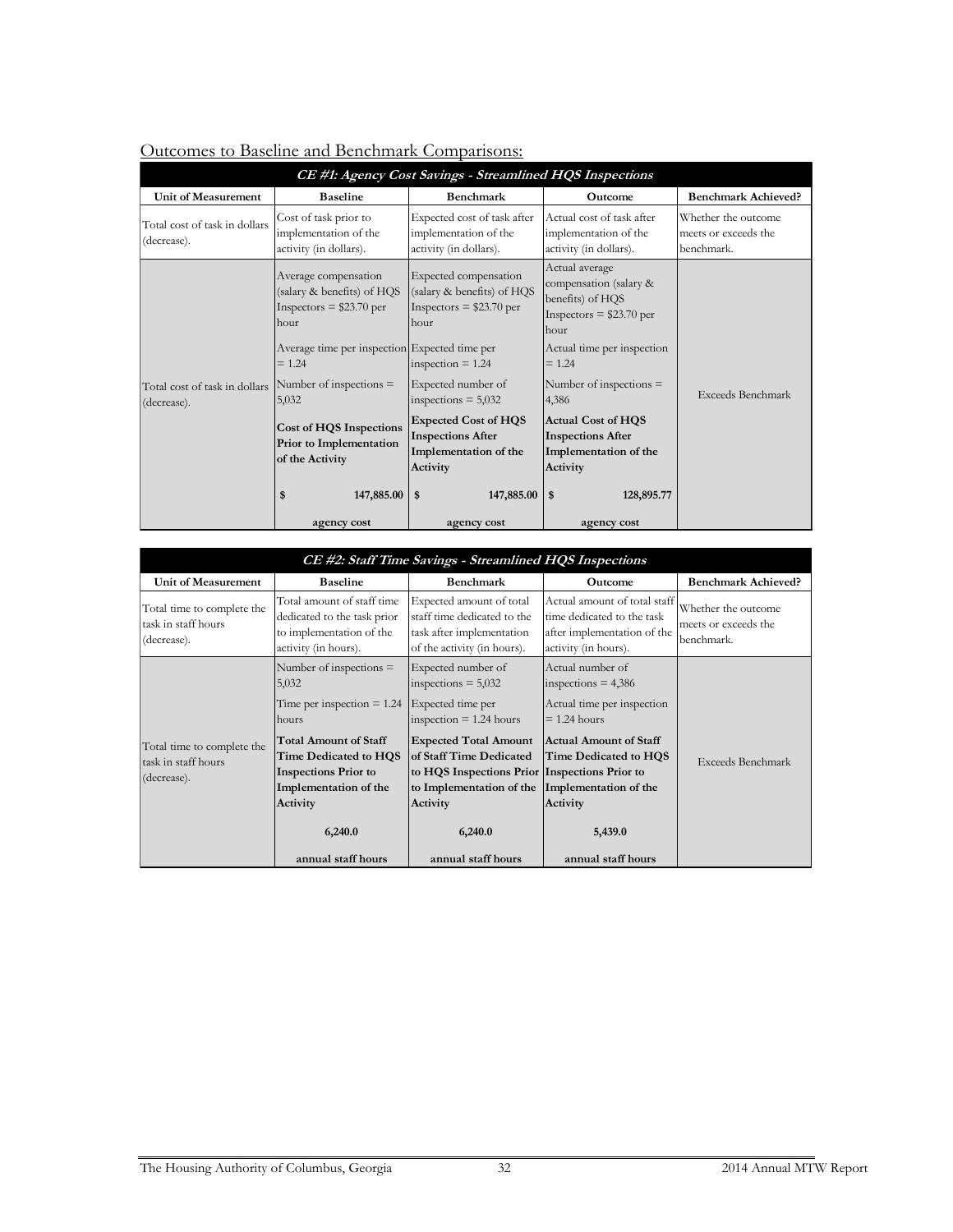|                                                                           |                                                                                        |                                                                                                 | CE #3: Decrease in Error Rate of Task Execution - Streamlined HQS Inspections                 |                                                           |
|---------------------------------------------------------------------------|----------------------------------------------------------------------------------------|-------------------------------------------------------------------------------------------------|-----------------------------------------------------------------------------------------------|-----------------------------------------------------------|
| Unit of Measurement                                                       | <b>Baseline</b>                                                                        | Benchmark                                                                                       | <b>Outcome</b>                                                                                | <b>Benchmark Achieved?</b>                                |
| Average error rate in<br>completing a task as a<br>percentage (decrease). | Average error rate of task<br>prior to implementation of<br>the activity (percentage). | Expected average error<br>rate of task after<br>implementation of the<br>activity (percentage). | Actual average error rate<br>of task after<br>implementation of the<br>activity (percentage). | Whether the outcome<br>meets or exceeds the<br>benchmark. |
|                                                                           | Number of Quality<br>Control inspections $= 0$                                         | Expected number of<br>Quality Control<br>inspections $= 52$                                     | Actual number of Quality<br>Control inspections $= 15$                                        |                                                           |
| Average error rate in                                                     | Number of Quality<br>Control errors $= 0$                                              | Expected number of<br>Quality Control errors = $5$ Control errors = $5$                         | Actual number of Quality                                                                      |                                                           |
| completing a task as a<br>percentage (decrease).                          | <b>Error Rate Prior to</b><br><b>Activity Implementation</b>                           | <b>Expected Error Rate</b><br><b>After Activity</b><br>Implementation                           | Actual Error Rate After<br><b>Activity Implementation</b>                                     | Benchmark Not Achieved                                    |
|                                                                           | $0.0\%$<br>average QC error rate                                                       | 9.6%<br>average QC error rate                                                                   | 33.3%<br>average QC error rate                                                                |                                                           |

i. This activity does not meet the rent reform definition. As a result, there were no hardship related requests.

#### Activity Effectiveness / Benchmark Explanation:

Since the introduction of this activity to property owners and clients, the activity has had mixed reviews from property owners and seemed to be well received by clients on the HCV program. Fiscal year 2014 has essentially been a period of identifying properties that qualify for the biennial inspection cycle and identifying properties that required multiple inspection trips to the property. However, property landlords that have been assessed the \$45.00 reinspection fee have paid the re-inspection fee with little to no complaints.

#### Benchmark Revisions:

Neither benchmark, nor metrics were revised during the reporting period.

#### Data Collection Methodology:

The data collection methodology was not revised during the reporting period.

#### **2014.06 – RENT REFORM (FARLEY)**

#### Activity Description:

This activity contrasts the effects of implementing, intense self-sufficiency measures at one development (Farley) and providing a 'status quo' level of services at a similar make-up development (Chase). The activity seeks to introduce and implement self-sufficiency incentives at Farley to learn if the incentives have an impact on residents' motivation to become employed and/or improve their call to action in such activities as employment training, education, parenting classes, life skills, and the like. The goals of the activity will be achieved through the following methods: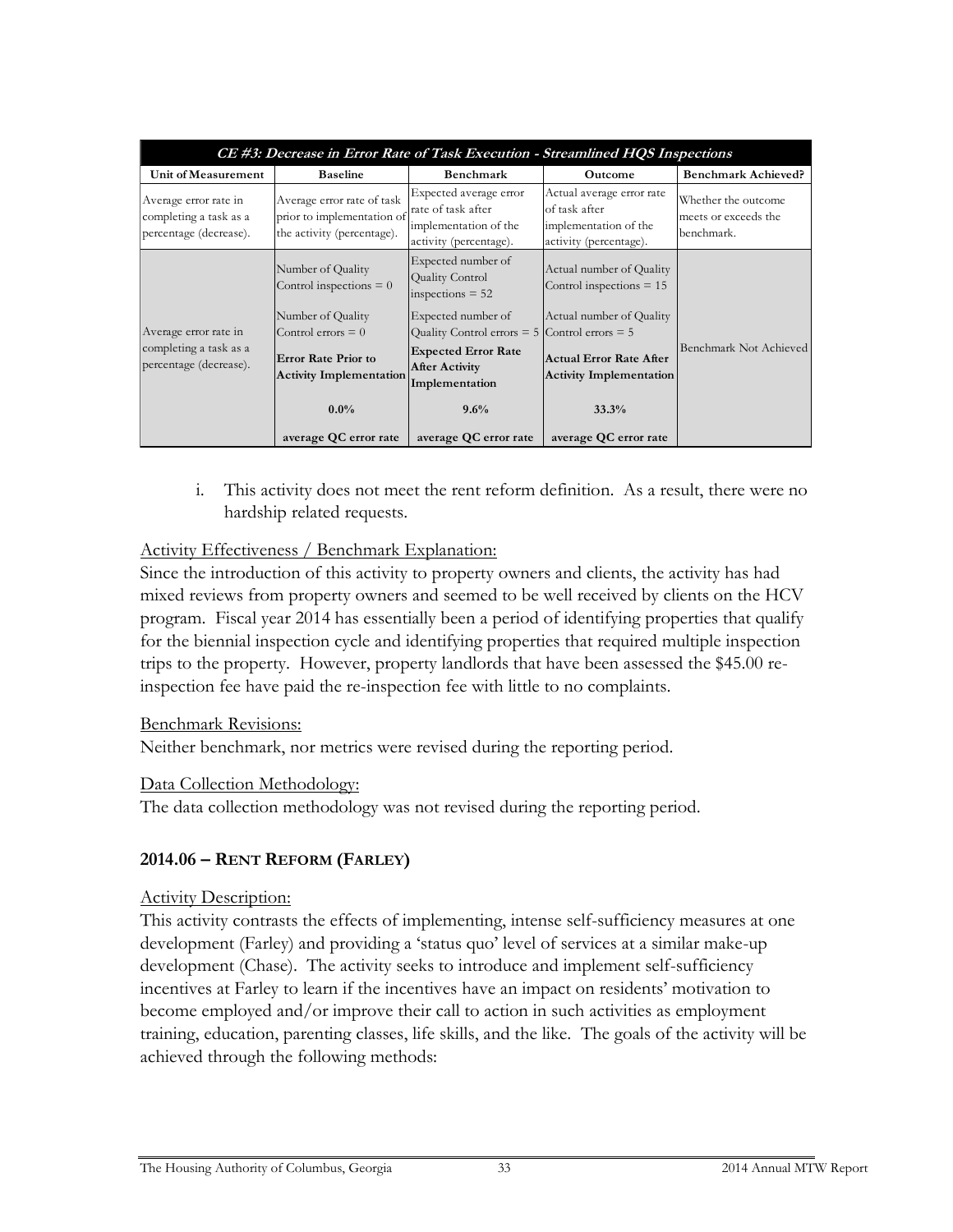- 1. Minimum Rent Increase: HACG will increase the minimum rent at E.F. Farley Apartment Homes to \$100.00 during its annual recertification period (January 1): a. January 2014, rent was increased from \$50.00 to \$75.00 per month;
	- b. January 2015, rent will be increased from \$75.00 to \$100.00 per month;
		- i. HOHs identified as Elderly/Disabled are excluded from the increase;
		- ii. Hardship requests will be considered on a case-by-case basis;
- 2. Tiered Rent Calculation: In an effort to encourage employment, HACG will lower the calculation percentage from 30% to 26% for newly employed residents (defined as residents that were unemployed for 6 months or longer, as well as new admissions received without earned income). The tiered rent will increase 1% each year until it returns to 30%. The table reflects the tiered rent schedule:

| Resident's Year | <b>Rent Percentage</b> |
|-----------------|------------------------|
|                 | 26%                    |
|                 | $27\%$                 |
|                 | $28\%$                 |
|                 | 29%                    |
|                 | 30%                    |

- 3. Self-Sufficiency Activity: HACG's Community Initiatives Department will increase FSS and ROSS presence at Farley, including an increase in program recruiting, an increase in on-site workshops/programs, and providing extensive self-sufficiency counseling.
- 4. Self-Sufficiency Incentives: Another measure to increase self-sufficiency is the implementation of incentives that commonly serve as a barrier to employment. The incentives proposed are as follows:
	- Childcare
	- Employment Related Equipment/Uniforms
	- Transportation

The object of the incentives is to reduce out-of-pocket expenses to the resident on the out-set of beginning new employment. The incentives are scaled to reduce as the resident's income becomes stabilized.

5. Synchronize Annual Recertification: Since the target site, Farley, and control site, Chase, have similar demographics characteristics (e.g., number of units, unemployed, school-aged children, income levels, etc…) HACG changed the annual recertification date so that the properties would time line would align with one another and provide for a more accurate comparison.

Outcomes to Baseline and Benchmark Comparisons:

Metric tables begin on the next page.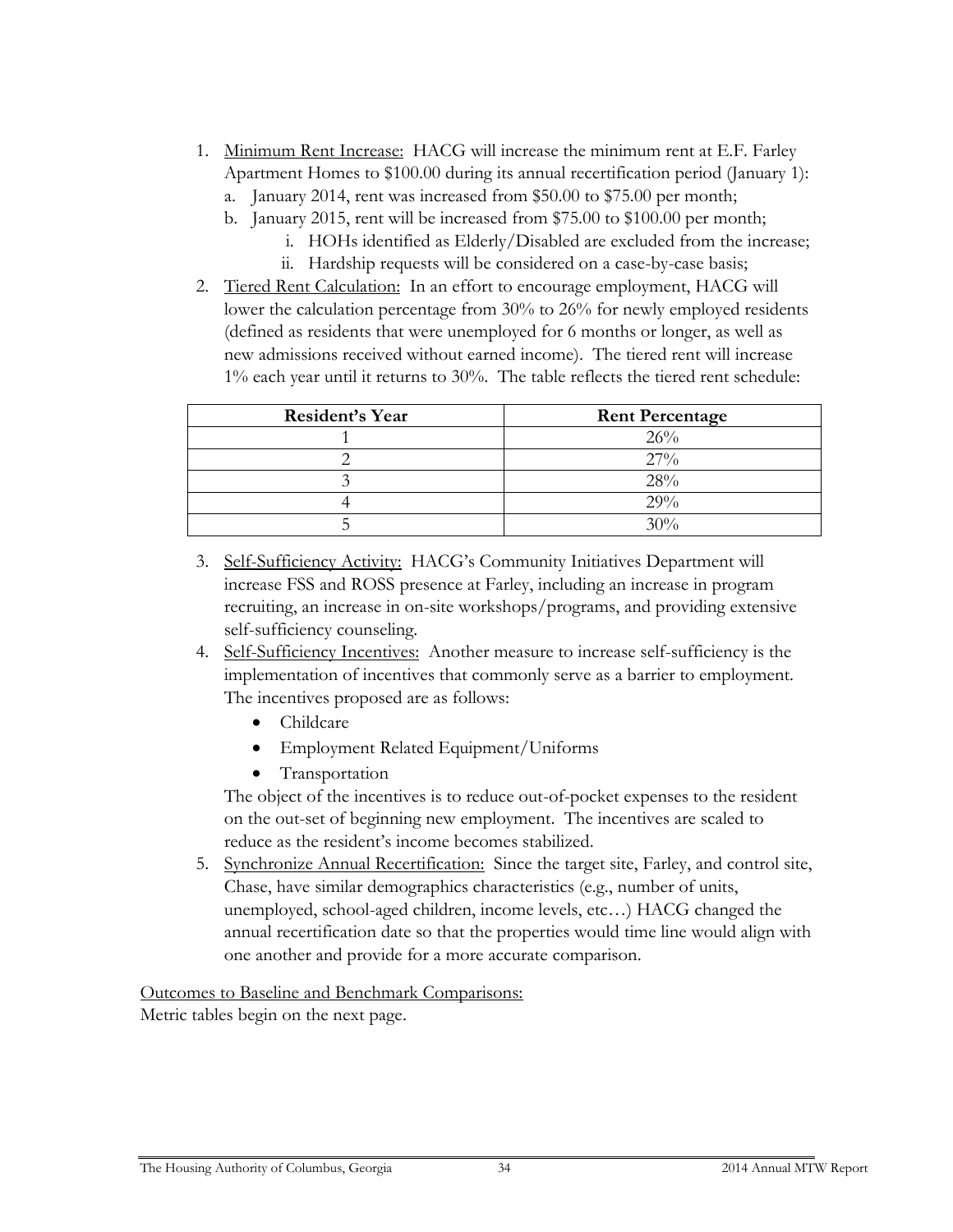| SS #1: Increase in Household Income - Rent Reform (Farley)                                         |                                                                                                                                             |                                                                                                                                                                             |                                                                                                                                                        |                                                           |
|----------------------------------------------------------------------------------------------------|---------------------------------------------------------------------------------------------------------------------------------------------|-----------------------------------------------------------------------------------------------------------------------------------------------------------------------------|--------------------------------------------------------------------------------------------------------------------------------------------------------|-----------------------------------------------------------|
| <b>Unit of Measurement</b>                                                                         | <b>Baseline</b>                                                                                                                             | <b>Benchmark</b>                                                                                                                                                            | Outcome                                                                                                                                                | <b>Benchmark Achieved?</b>                                |
| Average earned income of<br>households affected by this<br>policy in dollars (increase).           | Average earned income of<br>households affected by this<br>policy prior to<br>implementation of the<br>activity (in dollars).               | Expected average earned<br>income of households<br>affected by this policy prior<br>to implementation of the<br>activity (in dollars).                                      | Actual average earned<br>income of households<br>affected by this policy prior<br>to implementation (in<br>dollars).                                   | Whether the outcome<br>meets or exceeds the<br>benchmark. |
|                                                                                                    | Total earned income $=$<br>\$501,200<br>Number of employed                                                                                  | Expected earned income =<br>\$584,408<br>Expected number of                                                                                                                 | Actual earned income $=$<br>\$535,040<br>Actual number of employed                                                                                     |                                                           |
| Average earned income of<br>Farley households affected<br>by this policy in dollars<br>(increase). | households $=$ 40<br><b>Average Earned Income</b><br>of Households Affected<br>by this Policy Prior to<br>Implementation of the<br>Activity | employed households $= 44$<br><b>Expected Average</b><br><b>Earned Income of</b><br><b>Households Affected by</b><br>this Policy After<br>Implementation of the<br>Activity | households $=$ 31<br><b>Actual Average Earned</b><br><b>Income of Households</b><br>Affected by this Policy<br>After Implementation of<br>the Activity | <b>Exceeds Benchmark</b>                                  |
|                                                                                                    | 12,530.00<br>\$<br>E.E. Farley Households                                                                                                   | 13,282.00<br>\$<br>E.E. Farley Households                                                                                                                                   | \$<br>17,259.35<br>average earned income of average earned income of average earned income of<br>E.E. Farley Households                                |                                                           |
|                                                                                                    | Total earned income =<br>\$493,092                                                                                                          | Expected earned income =<br>\$493,092                                                                                                                                       | Actual earned income $=$<br>\$627,239                                                                                                                  |                                                           |
|                                                                                                    | Number of employed<br>households $=$ 36                                                                                                     | Expected number of<br>employed households $=$ 36                                                                                                                            | Actual number of employed<br>households $=$ 38                                                                                                         |                                                           |
| Average earned income of<br>Chase households affected<br>by this policy in dollars<br>(increase).  | <b>Average Earned Income</b><br>of Households Affected<br>by this Policy Prior to<br>Implementation of the<br>Activity                      | <b>Expected Average</b><br><b>Earned Income of</b><br>Households Affected by<br>this Policy After<br>Implementation of the<br>Activity                                      | <b>Actual Average Earned</b><br><b>Income of Households</b><br>Affected by this Policy<br>After Implementation of<br>the Activity                      | <b>Exceeds Benchmark</b>                                  |
|                                                                                                    | 13,697.00<br>\$                                                                                                                             | 13,697.00<br>\$                                                                                                                                                             | 16,506.29<br>\$                                                                                                                                        |                                                           |
|                                                                                                    |                                                                                                                                             |                                                                                                                                                                             | average earned income of average earned income of average earned income of<br>Louis Chase Households Louis Chase Households Louis Chase Households     |                                                           |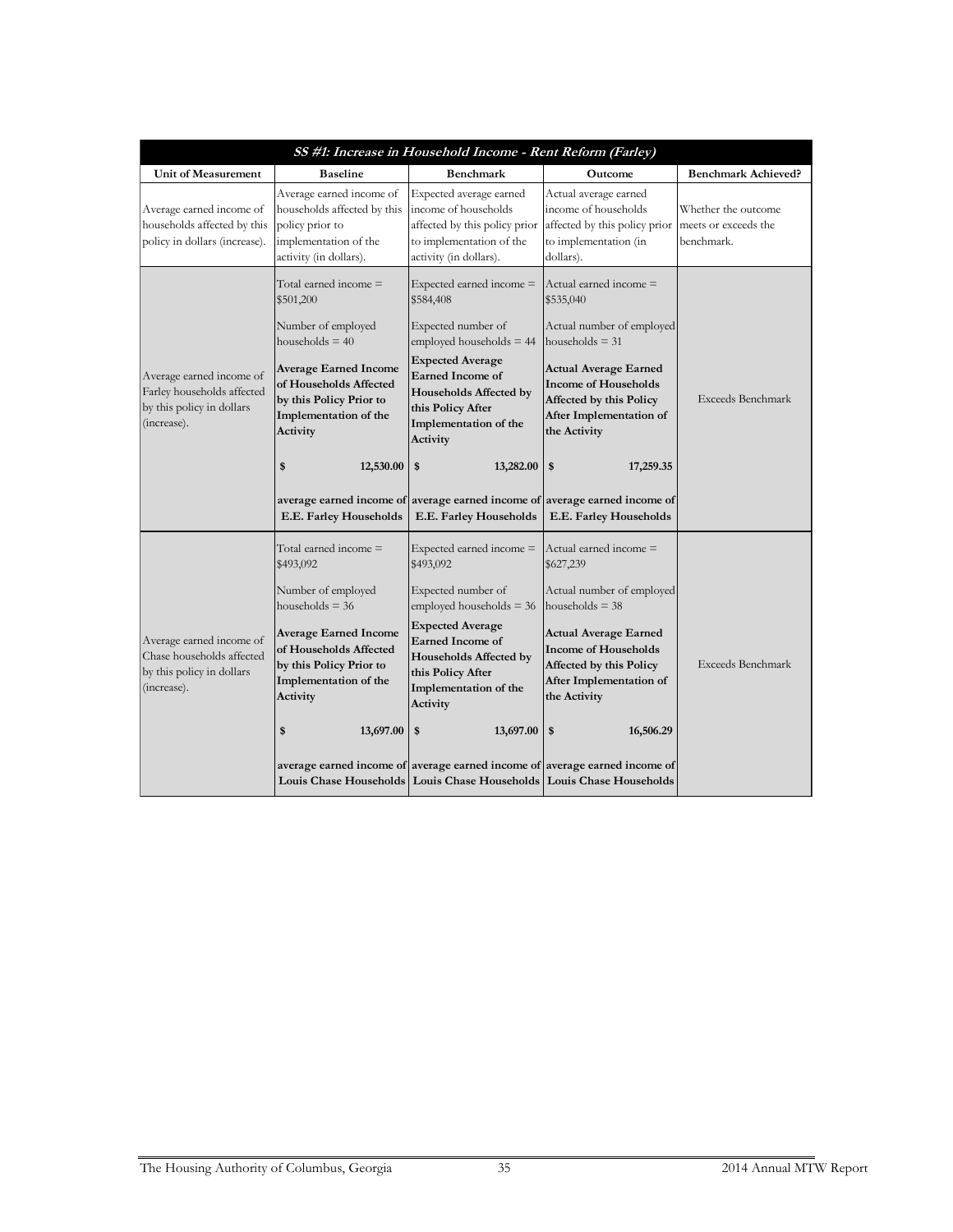| SS #3: Increase in Positive Outcomes in Employment Status - Rent Reform (Farley)                                                                                                                                                                  |                                                                                                                                                                                                                                                                                                                     |                                                                                                                                                                                                                                                                                                                                                              |                                                                                                                                                                                                                                                                                                                                                            |                                                           |
|---------------------------------------------------------------------------------------------------------------------------------------------------------------------------------------------------------------------------------------------------|---------------------------------------------------------------------------------------------------------------------------------------------------------------------------------------------------------------------------------------------------------------------------------------------------------------------|--------------------------------------------------------------------------------------------------------------------------------------------------------------------------------------------------------------------------------------------------------------------------------------------------------------------------------------------------------------|------------------------------------------------------------------------------------------------------------------------------------------------------------------------------------------------------------------------------------------------------------------------------------------------------------------------------------------------------------|-----------------------------------------------------------|
|                                                                                                                                                                                                                                                   | Report the Baseline, Benchmark and Outcome data for each type of employment status for those head(s) of households affected by the self-sufficiency activity.                                                                                                                                                       |                                                                                                                                                                                                                                                                                                                                                              |                                                                                                                                                                                                                                                                                                                                                            |                                                           |
| <b>Unit of Measurement</b>                                                                                                                                                                                                                        | <b>Baseline</b>                                                                                                                                                                                                                                                                                                     | Benchmark                                                                                                                                                                                                                                                                                                                                                    | Outcome                                                                                                                                                                                                                                                                                                                                                    | <b>Benchmark Achieved?</b>                                |
| Report the following<br>information separately for<br>each category:<br>(1) Employed Full-Time<br>(2) Employed Part-Time<br>(3) Enrolled in an<br>Educational Program<br>(4) Enrolled in Job<br>Training Program<br>(5) Unemployed<br>$(6)$ Other | Head(s) of households in<br>< <category name="">&gt; prior<br/>to implementation of the<br/>activity (number). This<br/>number may be zero.</category>                                                                                                                                                              | Expected head(s) of<br>households in < <category<br>name&gt;&gt; after<br/>implementation of the<br/>activity (number).</category<br>                                                                                                                                                                                                                        | Actual head(s) of<br>households in < <category<br>name&gt;&gt; after<br/>implementation of the<br/>activity (number).</category<br>                                                                                                                                                                                                                        | Whether the outcome<br>meets or exceeds the<br>benchmark. |
|                                                                                                                                                                                                                                                   | Percentage of total work-<br>able households in<br>< <category name="">&gt; prior<br/>to implementation of<br/>activity (percent). This<br/>number may be zero.</category>                                                                                                                                          | Expected percentage of<br>total work-able households<br>in << category name>><br>after implementation of the<br>activity (percent).                                                                                                                                                                                                                          | Actual percentage of total<br>work-able households in<br>< <category name="">&gt; after<br/>implementation of the<br/>activity (percent).</category>                                                                                                                                                                                                       | Whether the outcome<br>meets or exceeds the<br>benchmark. |
| (1) Employed Full-Time                                                                                                                                                                                                                            | Number of work-able<br>Farley households $(19-61)$ =<br>70<br>Number of Farley<br>households employed<br>fulltime $= 17$<br>Percentage of Total Work-<br><b>Able Farley Households</b><br><b>Employed Fulltime Prior</b><br>to Implementation of the<br>Activity<br>24.3%<br>Farley households<br>employed fulltime | Expected number of work-<br>able Farley households (19-<br>$(61) = 70$<br>Expected number of Farley<br>households employed<br>fulltime $= 17$<br><b>Actual Percentage of</b><br><b>Total Work-Able Farley</b><br>Households <i>Employed</i><br><i>Fulltime</i> After<br>Implementation of the<br>Activity<br>24.3%<br>Farley households<br>employed fulltime | Actual number of work-<br>able Farley households (19-<br>$(61) = 72$<br>Actual number of Farley<br>households employed<br>fulltime $= 11$<br><b>Expected Percentage of</b><br><b>Total Work-Able Farley</b><br>Households <b>Employed</b><br><b>Fulltime</b> After<br>Implementation of the<br>Activity<br>15.3%<br>Farley households<br>employed fulltime | Benchmark Not Achieved                                    |
| (1) Employed Full-Time                                                                                                                                                                                                                            | Number of work-able<br>Chase households $(19-61)$ =<br>82<br>Number of Chase<br>households employed<br>fulltime $= 15$<br>Percentage of Total Work-<br><b>Able Chase Households</b><br><b>Employed Fulltime Prior</b><br>to Implementation of the<br>Activity<br>18.3%<br>Chase households<br>employed fulltime     | Expected number of work-<br>able Chase households (19-<br>$61 = 82$<br>Expected number of Chase<br>households employed<br>fulltime $= 15$<br>Actual Percentage of<br><b>Total Work-Able Chase</b><br>Households <i>Employed</i><br>Fulltime After<br>Implementation of the<br>Activity<br>18.3%<br>Chase households<br>employed fulltime                     | Actual number of work-<br>able Chase households (19-<br>$61 = 84$<br>Actual number of Chase<br>households employed<br>fulltime $= 13$<br><b>Expected Percentage of</b><br>Total Work-Able Chase<br>Households <i>Employed</i><br><b>Fulltime</b> After<br>Implementation of the<br>Activity<br>15.5%<br>Chase households<br>employed fulltime              | Benchmark Not Achieved                                    |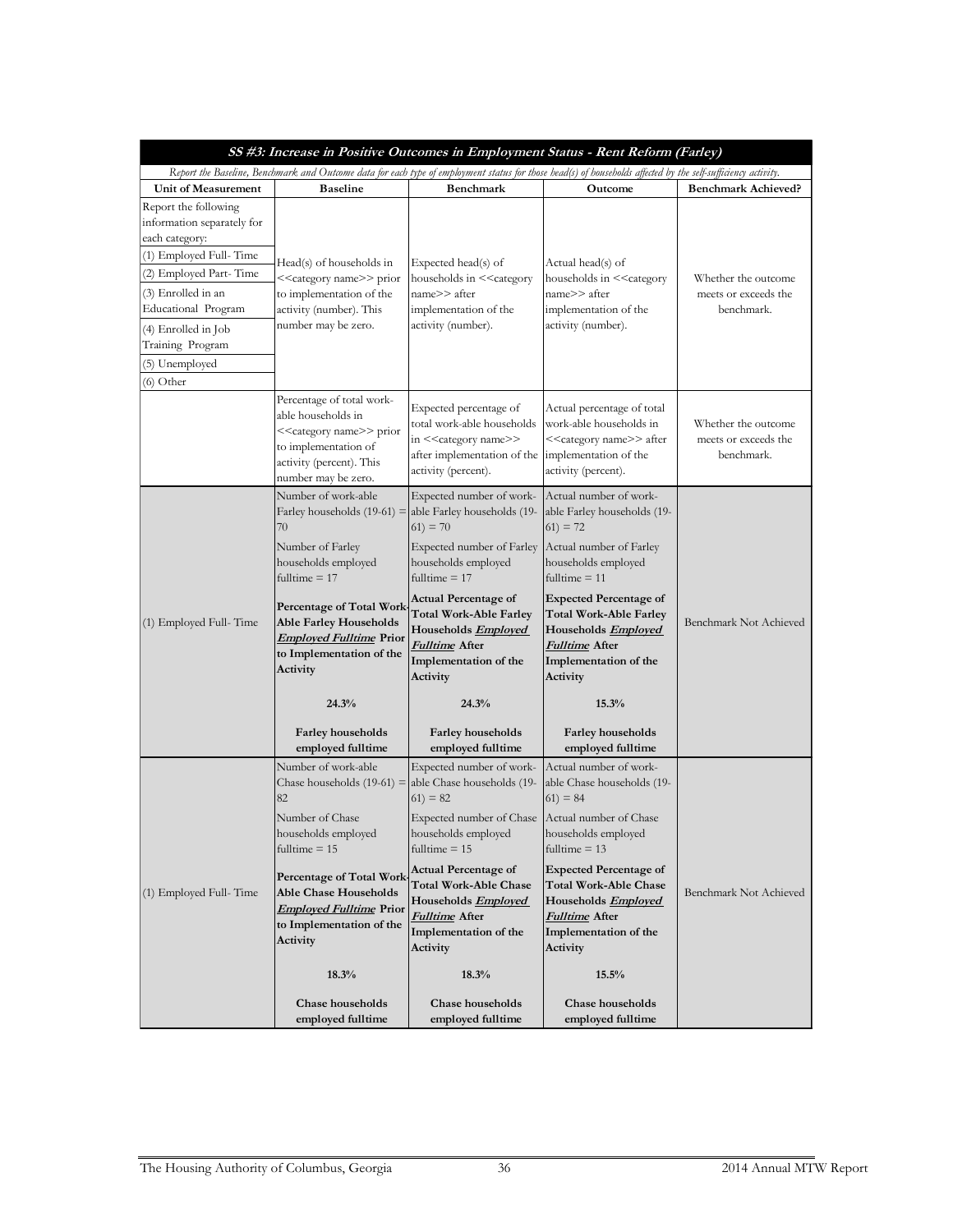| SS #3: Increase in Positive Outcomes in Employment Status - Rent Reform (Farley) - continued                                                                                                                                                      |                                                                                                                                                                                                                                                                                                                      |                                                                                                                                                                                                                                                                                                                                                        |                                                                                                                                                                                                                                                                                                                                                            |                                                           |
|---------------------------------------------------------------------------------------------------------------------------------------------------------------------------------------------------------------------------------------------------|----------------------------------------------------------------------------------------------------------------------------------------------------------------------------------------------------------------------------------------------------------------------------------------------------------------------|--------------------------------------------------------------------------------------------------------------------------------------------------------------------------------------------------------------------------------------------------------------------------------------------------------------------------------------------------------|------------------------------------------------------------------------------------------------------------------------------------------------------------------------------------------------------------------------------------------------------------------------------------------------------------------------------------------------------------|-----------------------------------------------------------|
|                                                                                                                                                                                                                                                   |                                                                                                                                                                                                                                                                                                                      |                                                                                                                                                                                                                                                                                                                                                        | Report the Baseline, Benchmark and Outcome data for each type of employment status for those head(s) of households affected by the self-sufficiency activity.                                                                                                                                                                                              |                                                           |
| <b>Unit of Measurement</b>                                                                                                                                                                                                                        | <b>Baseline</b>                                                                                                                                                                                                                                                                                                      | <b>Benchmark</b>                                                                                                                                                                                                                                                                                                                                       | Outcome                                                                                                                                                                                                                                                                                                                                                    | <b>Benchmark Achieved?</b>                                |
| Report the following<br>information separately for<br>each category:<br>(1) Employed Full-Time<br>(2) Employed Part-Time<br>(3) Enrolled in an<br>Educational Program<br>(4) Enrolled in Job<br>Training Program<br>(5) Unemployed<br>$(6)$ Other | Head(s) of households in<br>< <category name="">&gt; prior<br/>to implementation of the<br/>activity (number). This<br/>number may be zero.</category>                                                                                                                                                               | Expected head(s) of<br>households in < <category<br>name&gt;&gt; after<br/>implementation of the<br/>activity (number).</category<br>                                                                                                                                                                                                                  | Actual head(s) of<br>households in < <category<br>name&gt;&gt; after<br/>implementation of the<br/>activity (number).</category<br>                                                                                                                                                                                                                        | Whether the outcome<br>meets or exceeds the<br>benchmark. |
|                                                                                                                                                                                                                                                   | Percentage of total work-<br>able households in<br>< <category name="">&gt; prior<br/>to implementation of<br/>activity (percent). This<br/>number may be zero.</category>                                                                                                                                           | Expected percentage of<br>total work-able households<br>in << category name>><br>after implementation of the implementation of the<br>activity (percent).                                                                                                                                                                                              | Actual percentage of total<br>work-able households in<br>< <category name="">&gt; after<br/>activity (percent).</category>                                                                                                                                                                                                                                 | Whether the outcome<br>meets or exceeds the<br>benchmark. |
| (2) Employed Part-Time                                                                                                                                                                                                                            | Number of work-able<br>Farley households $(19-61)$ =<br>70<br>Number of Farley<br>households employed part<br>$time = 23$<br>Percentage of Total Work<br>Able Farley Households<br><b>Employed Part Time</b><br>Prior to Implementation<br>of the Activity<br>32.9%<br>Farley households<br>employed part time       | Expected number of work-<br>able Farley households (19-<br>$61 = 70$<br>Expected number of Farley<br>households employed part<br>$time = 23$<br><b>Actual Percentage of</b><br><b>Total Work-Able Farley</b><br>Households <i>Employed</i><br>Part Time After<br>Implementation of the<br>Activity<br>32.9%<br>Farley households<br>employed part time | Actual number of work-<br>able Farley households (19-<br>$(61) = 72$<br>Actual number of Farley<br>households employed part<br>$time = 25$<br><b>Expected Percentage of</b><br>Total Work-Able Farley<br>Households <b>Employed</b><br>Part Time After<br>Implementation of the<br>Activity<br>34.7%<br>Farley households<br>employed part time            | <b>Exceeds Benchmark</b>                                  |
| (2) Employed Part-Time                                                                                                                                                                                                                            | Number of work-able<br>Chase households $(19-61)$ =<br>82<br>Number of Chase<br>households employed part<br>$\tan e = 21$<br>Percentage of Total Work-<br><b>Able Chase Households</b><br><u>Employed Part Time</u><br>Prior to Implementation<br>of the Activity<br>25.6%<br>Chase households<br>employed part time | Expected number of work-<br>able Chase households (19-<br>$(61) = 82$<br>Expected number of Chase<br>households employed part<br>$\tan e = 21$<br><b>Actual Percentage of</b><br><b>Total Work-Able Chase</b><br>Households <i>Employed</i><br>Part Time After<br>Implementation of the<br>Activity<br>25.6%<br>Chase households<br>employed part time | Actual number of work-<br>able Chase households (19-<br>$61) = 84$<br>Actual number of Chase<br>households employed part<br>$\tan e = 32$<br><b>Expected Percentage of</b><br><b>Total Work-Able Chase</b><br>Households <i>Employed</i><br><i>Part Time</i> After<br>Implementation of the<br>Activity<br>38.1%<br>Chase households<br>employed part time | <b>Exceeds Benchmark</b>                                  |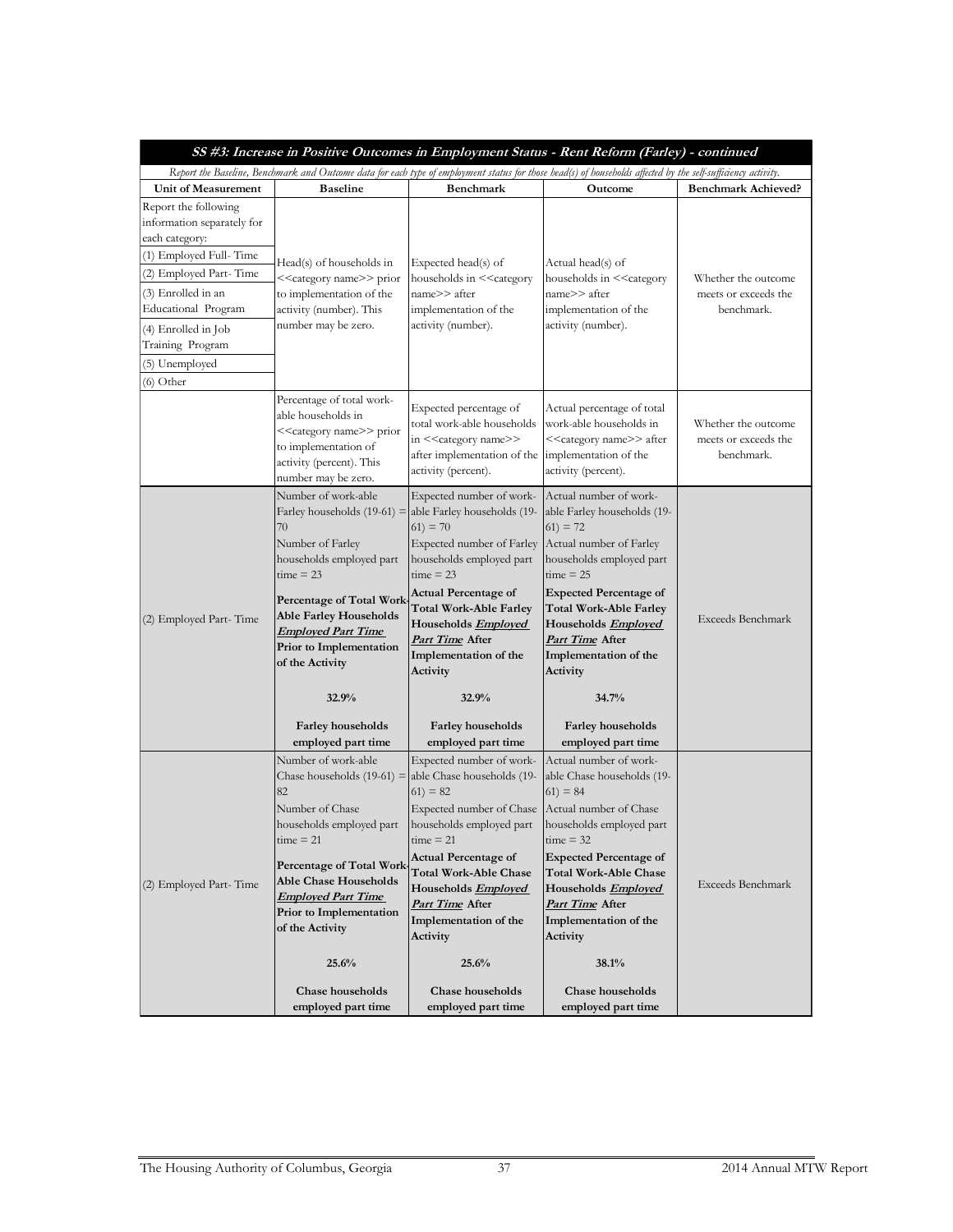| SS #3: Increase in Positive Outcomes in Employment Status - Rent Reform (Farley) - continued                                             |                                                                                                                                                                            |                                                                                                                                        |                                                                                                                                                                 |                                                           |
|------------------------------------------------------------------------------------------------------------------------------------------|----------------------------------------------------------------------------------------------------------------------------------------------------------------------------|----------------------------------------------------------------------------------------------------------------------------------------|-----------------------------------------------------------------------------------------------------------------------------------------------------------------|-----------------------------------------------------------|
|                                                                                                                                          | Report the Baseline, Benchmark and Outcome data for each type of employment status for those head(s) of households affected by the self-sufficiency activity.              |                                                                                                                                        |                                                                                                                                                                 |                                                           |
| <b>Unit of Measurement</b>                                                                                                               | <b>Baseline</b>                                                                                                                                                            | Benchmark                                                                                                                              | Outcome                                                                                                                                                         | <b>Benchmark Achieved?</b>                                |
| Report the following<br>information separately for<br>each category:                                                                     |                                                                                                                                                                            |                                                                                                                                        |                                                                                                                                                                 |                                                           |
| (1) Employed Full-Time<br>(2) Employed Part-Time<br>(3) Enrolled in an<br>Educational Program<br>(4) Enrolled in Job<br>Training Program | Head(s) of households in<br>< <category name="">&gt; prior<br/>to implementation of the<br/>activity (number). This<br/>number may be zero.</category>                     | Expected head(s) of<br>households in << <rategory<br>name&gt;&gt; after<br/>implementation of the<br/>activity (number).</rategory<br> | Actual head(s) of<br>households in < <category<br>name&gt;&gt; after<br/>implementation of the<br/>activity (number).</category<br>                             | Whether the outcome<br>meets or exceeds the<br>benchmark. |
| (5) Unemployed<br>(6) Other                                                                                                              |                                                                                                                                                                            |                                                                                                                                        |                                                                                                                                                                 |                                                           |
|                                                                                                                                          | Percentage of total work-<br>able households in<br>< <category name="">&gt; prior<br/>to implementation of<br/>activity (percent). This<br/>number may be zero.</category> | Expected percentage of<br>total work-able households<br>in << category name>><br>after implementation of the<br>activity (percent).    | Actual percentage of total<br>work-able households in<br>< <category name="">&gt; after<br/>implementation of the<br/>activity (percent).</category>            | Whether the outcome<br>meets or exceeds the<br>benchmark. |
|                                                                                                                                          | Number of work-able<br>Farley households $(19-61)$ =<br>70<br>Number of Farley<br>households unemployed =<br>44<br>Percentage of Total Work-Expected Percentage of         | Expected number of work-<br>able Farley households (19-<br>$61 = 70$<br>Expected number of Farley<br>households unemployed =<br>44     | Actual number of work-<br>able Farley households (19-<br>$(61) = 72$<br>Actual number of Farley<br>households unemployed =<br>37<br><b>Actual Percentage of</b> |                                                           |
| (5) Unemployed                                                                                                                           | Able Farley Households<br><b>Unemployed</b> Prior to<br>Implementation of the<br>Activity                                                                                  | <b>Total Work-Able Farley</b><br>After Implementation of<br>the Activity                                                               | Total Work-Able Farley<br>Households <b>Unemployed</b> Households <b>Unemployed</b><br>After Implementation of<br>the Activity                                  | Exceeds Benchmark                                         |
|                                                                                                                                          | 62.9%<br>Farley households<br>unemployed                                                                                                                                   | 62.9%<br>Farley households<br>unemployed                                                                                               | 51.4%<br>Farley households<br>unemployed                                                                                                                        |                                                           |
|                                                                                                                                          | Number of work-able<br>Chase households $(19-61)$ =<br>82<br>Number of Chase<br>households unemployed =<br>45                                                              | Expected number of work-<br>able Chase households (19-<br>$61) = 82$<br>Expected number of Chase<br>households unemployed =<br>45      | Actual number of work-<br>able Chase households (19-<br>$61 = 84$<br>Actual number of Chase<br>households unemployed =<br>38                                    |                                                           |
| (5) Unemployed                                                                                                                           | Percentage of Total Work-Expected Percentage of<br>Able Chase Households<br><b>Unemployed</b> Prior to<br>Implementation of the<br>Activity<br>54.9%                       | <b>Total Work-Able Chase</b><br>Households <b>Unemployed</b><br>After Implementation of<br>the Activity<br>54.9%                       | <b>Actual Percentage of</b><br><b>Total Work-Able Chase</b><br>Households <i>Unemployed</i><br>After Implementation of<br>the Activity<br>45.2%                 | Exceeds Benchmark                                         |
|                                                                                                                                          | Chase households<br>unemployed                                                                                                                                             | Chase households<br>unemployed                                                                                                         | Chase households<br>unemployed                                                                                                                                  |                                                           |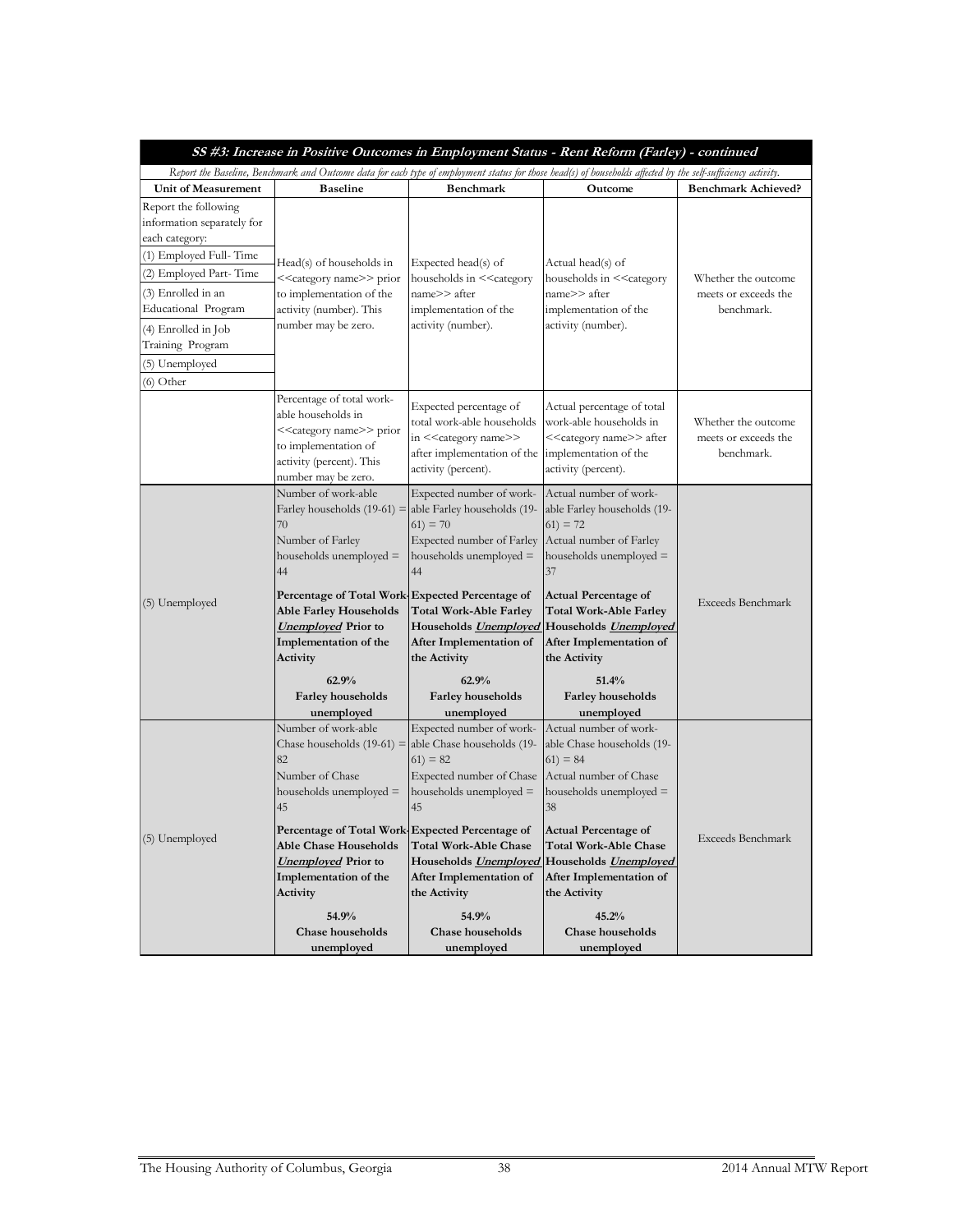|                                                                  |                                                                                                  | SS #4: Households Removed from TANF - Rent Reform (Farley)                                                              |                                                                                                                       |                                                           |
|------------------------------------------------------------------|--------------------------------------------------------------------------------------------------|-------------------------------------------------------------------------------------------------------------------------|-----------------------------------------------------------------------------------------------------------------------|-----------------------------------------------------------|
| <b>Unit of Measurement</b>                                       | <b>Baseline</b>                                                                                  | <b>Benchmark</b>                                                                                                        | <b>Outcome</b>                                                                                                        | <b>Benchmark Achieved?</b>                                |
| Number of households<br>receiving TANF assistance<br>(decrease). | Households receiving<br>TANF prior to<br>implementation of the<br>activity (number)              | Expected number of<br>households receiving<br>TANF after<br>implementation of the<br>activity (number).                 | Actual households<br>receiving TANF after<br>implementation of the<br>activity (number).                              | Whether the outcome<br>meets or exceeds the<br>benchmark. |
| Farley households receiving<br>TANF assistance (decrease).       | Number of Households<br><b>Receiving TANF Prior to</b><br>Implementation of the<br>Activity<br>8 | <b>Expected Number of</b><br><b>Households Receiving</b><br><b>TANF After</b><br>Implementation of the<br>Activity<br>8 | <b>Actual Number of</b><br><b>Households Receiving</b><br><b>TANF After</b><br>Implementation of the<br>Activity<br>3 | Exceeds Benchmark                                         |
|                                                                  | Farley households<br>receiving TANF                                                              | <b>Farley households</b><br>receiving TANF                                                                              | Farley households<br>receiving TANF                                                                                   |                                                           |
| Chase households receiving<br>TANF assistance (decrease).        | Number of Households<br><b>Receiving TANF Prior to</b><br>Implementation of the<br>Activity      | <b>Expected Number of</b><br><b>Households Receiving</b><br><b>TANF After</b><br>Implementation of the<br>Activity      | <b>Actual Number of</b><br><b>Households Receiving</b><br><b>TANF After</b><br>Implementation of the<br>Activity      | Benchmark Not Achieved                                    |
|                                                                  | 1                                                                                                | 1                                                                                                                       | $\overline{2}$                                                                                                        |                                                           |
|                                                                  | Chase households<br>receiving TANF                                                               | Chase households<br>receiving TANF                                                                                      | Chase households<br>receiving TANF                                                                                    |                                                           |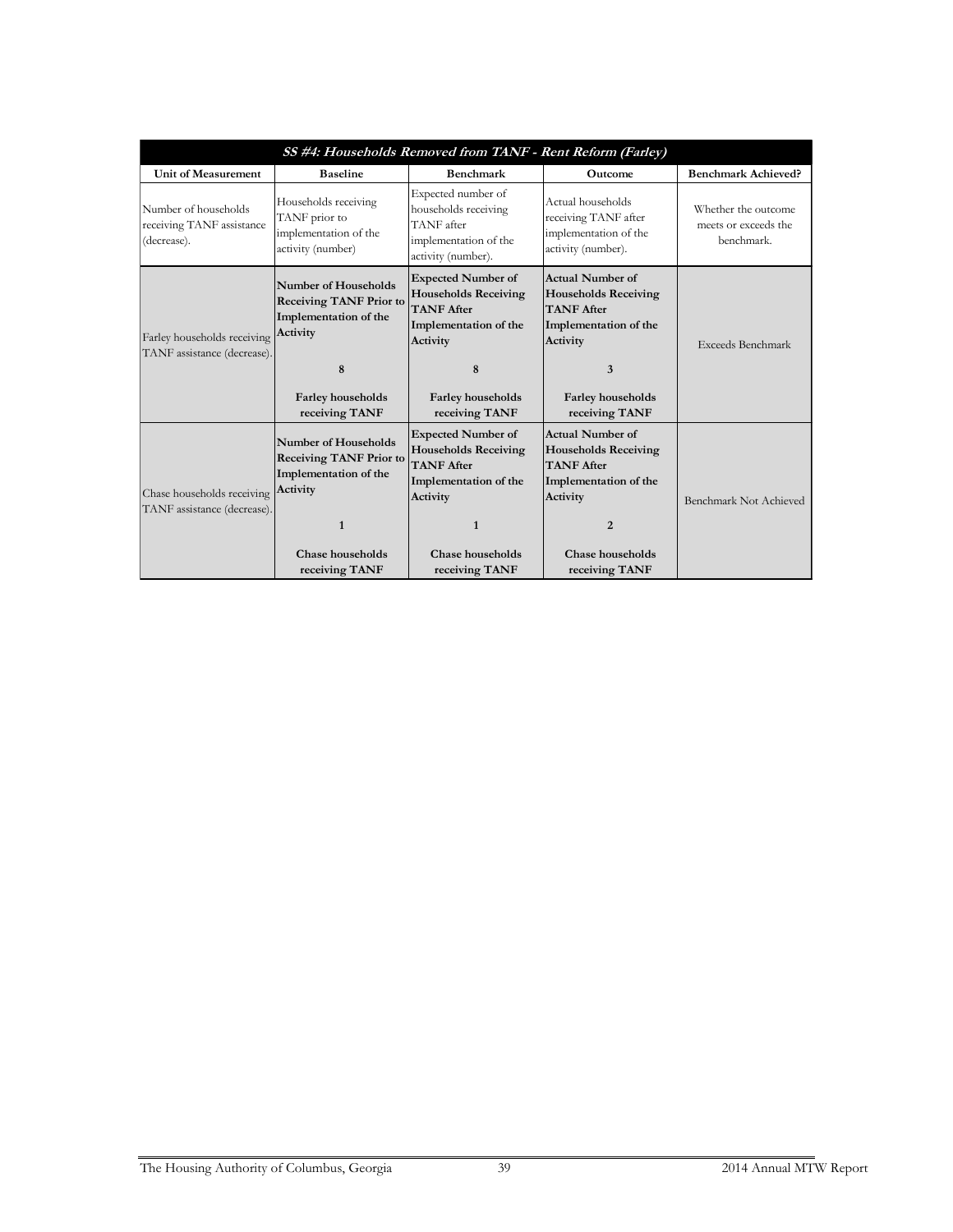| SS #6: Reducing Per Unit Subsidy Costs for Participating Households - Rent Reform (Farley)                         |                                                                                                                         |                                                                                                                               |                                                                                                                          |                                                           |
|--------------------------------------------------------------------------------------------------------------------|-------------------------------------------------------------------------------------------------------------------------|-------------------------------------------------------------------------------------------------------------------------------|--------------------------------------------------------------------------------------------------------------------------|-----------------------------------------------------------|
| Unit of Measurement                                                                                                | <b>Baseline</b>                                                                                                         | <b>Benchmark</b>                                                                                                              | Outcome                                                                                                                  | <b>Benchmark Achieved?</b>                                |
| Average amount of Section<br>8 and/or 9 subsidy per<br>household affected by this<br>policy in dollars (decrease). | Average subsidy per<br>household affected by this<br>policy prior to<br>implementation of the<br>activity (in dollars). | Expected average subsidy<br>per household affected by<br>this policy after<br>implementation of the<br>activity (in dollars). | Actual average subsidy per<br>household affected by this<br>policy after implementation<br>of the activity (in dollars). | Whether the outcome<br>meets or exceeds the<br>benchmark. |
|                                                                                                                    | Total Section 9 subsidy $=$<br>\$5,231,171                                                                              | Expected Section 9 subsidy<br>$=$ \$4,751,548                                                                                 | Actual Section 9 subsidy =<br>\$4,773,332                                                                                |                                                           |
|                                                                                                                    | Total number of Public<br>Housing units $= 1,688$                                                                       | Expected number of Public Actual number of Public<br>Housing units $= 1,688$                                                  | Housing units $= 1,497$                                                                                                  |                                                           |
|                                                                                                                    | Section 9 Subsidy per<br><b>Household Prior to</b><br><b>Activity Implementation</b>                                    | <b>Expected Section 9</b><br>Subsidy per Household<br><b>After Activity</b><br>Implementation                                 | <b>Actual Section 9 Subsidy</b><br>per Household After<br><b>Activity Implementation</b>                                 | Benchmark Not Achieved                                    |
|                                                                                                                    | \$<br>3,099                                                                                                             | 2,815<br>\$                                                                                                                   | \$<br>3,189                                                                                                              |                                                           |
|                                                                                                                    | average Farley subsidy<br>per household                                                                                 | average Farley subsidy<br>per household                                                                                       | average Farley subsidy<br>per household                                                                                  |                                                           |
| Average amount of Section<br>8 and/or 9 subsidy per                                                                | Total Farley Subsidy (avg. x<br>$101 = $312,999$                                                                        | Expected Farley Subsidy (avg.<br>$x 101$ = \$284,315                                                                          | Actual Farley Subsidy (avg. x<br>$101 = $322,089$                                                                        |                                                           |
| household affected by this<br>policy in dollars (decrease).                                                        | Total Section 9 subsidy $=$<br>\$5,231,171                                                                              | <b>Expected Section 9 subsidy</b><br>$=$ \$4,751,548                                                                          | Actual Section 9 subsidy =<br>\$4,773,332                                                                                |                                                           |
|                                                                                                                    | Total number of Public<br>Housing units $= 1,688$                                                                       | Expected number of Public Actual number of Public<br>Housing units $= 1,688$                                                  | Housing units $= 1,497$                                                                                                  |                                                           |
|                                                                                                                    | Section 9 Subsidy per<br><b>Household Prior to</b><br><b>Activity Implementation</b>                                    | <b>Expected Section 9</b><br>Subsidy per Household<br><b>After Activity</b><br>Implementation                                 | <b>Actual Section 9 Subsidy</b><br>per Household After<br><b>Activity Implementation</b>                                 | Benchmark Not Achieved                                    |
|                                                                                                                    | \$<br>3,099                                                                                                             | \$<br>2,815                                                                                                                   | \$<br>3,189                                                                                                              |                                                           |
|                                                                                                                    | average Chase subsidy<br>per household                                                                                  | average Chase subsidy<br>per household                                                                                        | average Chase subsidy<br>per household                                                                                   |                                                           |
|                                                                                                                    | Total Chase Subsidy (avg. $x$<br>$107 = $331,593$                                                                       | Expected Chase Subsidy (avg.<br>$x 107$ = \$301,205                                                                           | Actual Chase Subsidy (avg. x<br>$107 = $341,223$                                                                         |                                                           |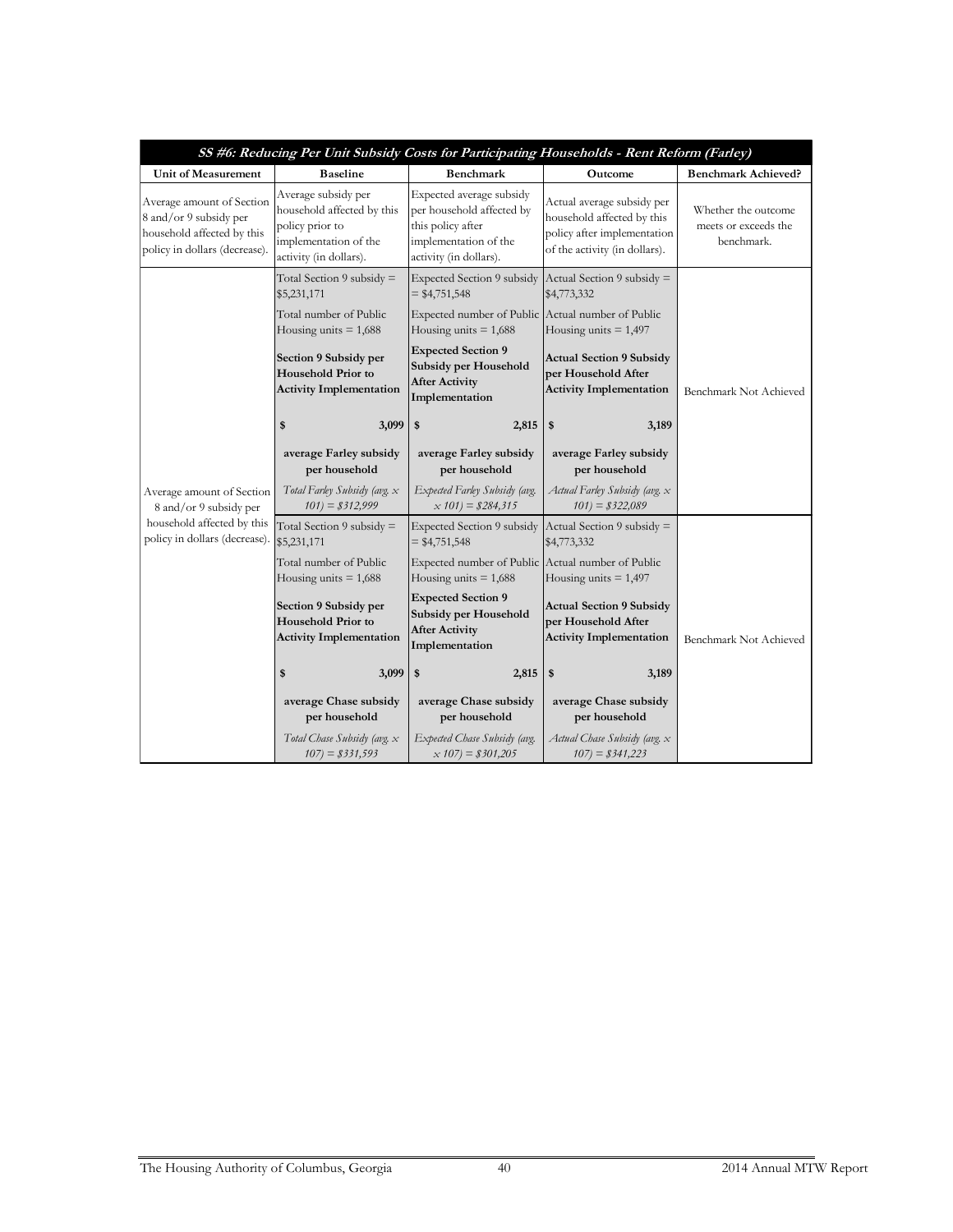| SS #7: Increase in Agency Rental Revenue - Rent Reform (Farley) |                                                                                |                                                                                         |                                                                                       |                                                           |
|-----------------------------------------------------------------|--------------------------------------------------------------------------------|-----------------------------------------------------------------------------------------|---------------------------------------------------------------------------------------|-----------------------------------------------------------|
| Unit of Measurement                                             | <b>Baseline</b>                                                                | <b>Benchmark</b>                                                                        | Outcome                                                                               | <b>Benchmark Achieved?</b>                                |
| PHA rental revenue in<br>dollars (increase).                    | PHA rental revenue prior<br>to implementation of the<br>activity (in dollars). | Expected PHA rental<br>revenue after<br>implementation of the<br>activity (in dollars). | Actual PHA rental revenue<br>after implementation of the<br>activity (in dollars).    | Whether the outcome<br>meets or exceeds the<br>benchmark. |
|                                                                 | $PHA$ rental revenue $=$<br>\$2,207,333                                        | Expected PHA rental<br>revenue = $$2,207,333$                                           | Actual PHA rental revenue<br>$=$ \$2,249,908                                          |                                                           |
|                                                                 | Number of units $= 1,688$                                                      | Expected number of units<br>$= 1,688$                                                   | Actual number of units $=$<br>1,516                                                   |                                                           |
| PHA rental revenue in<br>dollars (increase).                    | <b>PHA Rental Revenue</b><br><b>Prior</b> to Implementation<br>of the Activity | <b>Expected PHA Rental</b><br><b>Revenue After</b><br>Implementation of the<br>Activity | <b>Actual PHA Rental</b><br><b>Revenue After</b><br>Implementation of the<br>Activity | Exceeds Benchmark                                         |
|                                                                 | \$<br>1,307.66                                                                 | 1,307.66<br>- \$                                                                        | 1,484.11<br>\$                                                                        |                                                           |
|                                                                 | average PHA rental                                                             | average PHA rental                                                                      | average PHA rental                                                                    |                                                           |
|                                                                 | revenue per household                                                          | revenue per household                                                                   | revenue per household                                                                 |                                                           |

| SS #8: Households Transitioned to Self Sufficiency - Rent Reform (Farley)                                                                                                                                                                                                                                                        |                                                                                                                                                                                                                                  |                                                                                                                                                                                                                            |                                                                                                                                                                                         |                                                           |
|----------------------------------------------------------------------------------------------------------------------------------------------------------------------------------------------------------------------------------------------------------------------------------------------------------------------------------|----------------------------------------------------------------------------------------------------------------------------------------------------------------------------------------------------------------------------------|----------------------------------------------------------------------------------------------------------------------------------------------------------------------------------------------------------------------------|-----------------------------------------------------------------------------------------------------------------------------------------------------------------------------------------|-----------------------------------------------------------|
| Unit of Measurement                                                                                                                                                                                                                                                                                                              | <b>Baseline</b>                                                                                                                                                                                                                  | <b>Benchmark</b>                                                                                                                                                                                                           | <b>Outcome</b>                                                                                                                                                                          | <b>Benchmark Achieved?</b>                                |
| Number of households<br>transitioned to self<br>sufficiency (increase). The<br>PHA may create one or<br>more definitions for "self<br>sufficiency" to use for this<br>metric. Each time the<br>PHA uses this metric, the<br>"Outcome" number<br>should also be provided in<br>Section (II) Operating<br>Information in the space | Households transitioned<br>to self sufficiency<br>(< <pha (<<pha<br="" definition="" of="" self-sufficiency="">sufficiency&gt;&gt;) prior to<br/>implementation of the<br/>activity (number). This<br/>number may be zero.</pha> | Expected households<br>transitioned to self<br>definition of self-<br>sufficiency>>) after<br>implementation of the<br>activity (number).                                                                                  | Actual households<br>transitioned to self<br>sufficiency (< <pha<br>definition of self-<br/>sufficiency&gt;&gt;) after<br/>implementation of the<br/>activity (number).</pha<br>        | Whether the outcome<br>meets or exceeds the<br>benchmark. |
|                                                                                                                                                                                                                                                                                                                                  | Number of months<br>households have been<br>$employed = 0$<br>Number of households<br>receiving tiered rent<br>incentive for employment<br>$= 0$                                                                                 | Expected number of<br>months households have<br>been employed $= 6$<br>Expected number of<br>households receiving<br>tiered rent incentive for<br>$employment = 1$                                                         | Actual number of months<br>households have been<br>employed = $30(6 \text{mosX}5)$<br>HOHs)<br>Actual number of<br>households receiving<br>tiered rent incentive for<br>$embovment = 5$ |                                                           |
| Number of households<br>transitioned to self<br>sufficiency (increase).                                                                                                                                                                                                                                                          | Number of Previously<br>Unemployed<br><b>Households Employed</b><br>for 24 consecutive<br><b>Months or Longer Prior</b><br>to Activity<br>Implementation                                                                         | <b>Expected Number of</b><br><b>Previously Unemployed</b><br><b>Households Employed</b><br>for 24 consecutive<br>Months or Longer After   Months or Longer After<br><b>Activity Implementation Activity Implementation</b> | <b>Actual Number of</b><br><b>Previously Unemployed</b><br><b>Households Employed</b><br>for 24 consecutive                                                                             | Meets Benchmark                                           |
|                                                                                                                                                                                                                                                                                                                                  | 0.0<br>average number of<br>months employed                                                                                                                                                                                      | 6.0<br>average number of<br>months employed                                                                                                                                                                                | 6.0<br>average number of<br>months employed                                                                                                                                             |                                                           |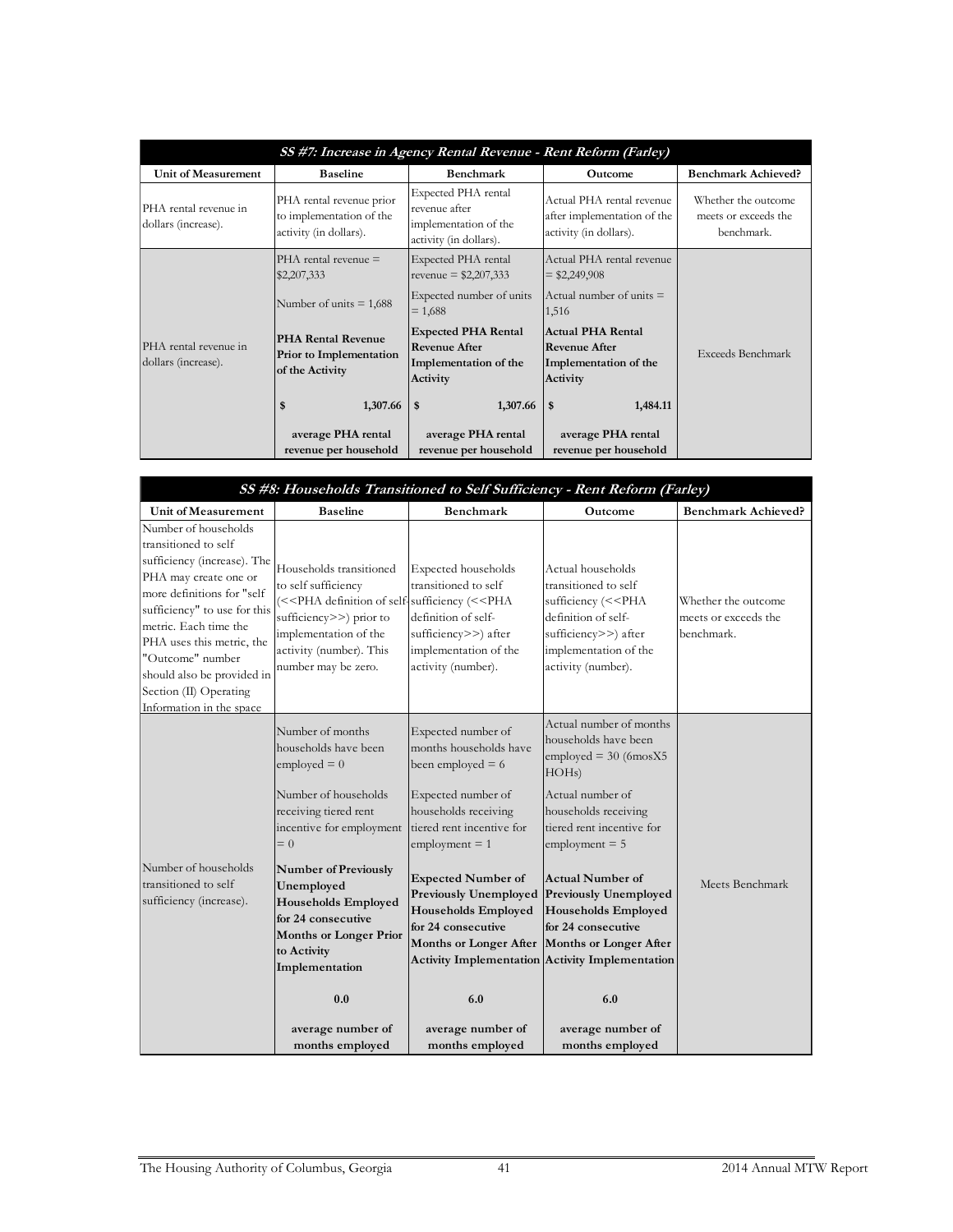i. This activity meets the rent reform definition; however, there were no hardship requests.

#### Activity Effectiveness / Benchmark Explanation:

Beyond the natural grumblings of the minimum rent increase announcement, HACG has not received any other feedback as a result of the activity's implementation to determine its effectiveness. HACG attributes the majority of the benchmarks not met to the local economy, and the delayed approval announcement from HUD.

#### Benchmark Revision:

Neither benchmark, nor metrics were revised during the reporting period.

#### Data Collection Methodology:

The data collection methodology was not revised during the reporting period.

### B. NOT YET IMPLEMENTED ACTIVITIES

#### **2014.01 – COMMUNITY CHOICE (RE-PROPOSED)**

#### Activity Description:

The activity was proposed and approved in HACG's 2014 Annual MTW Plan, but had to be re-proposed in the 2015 Annual MTW Plan due to the significant change to the activity. The original rendition of the activity proposed the following:

- 40 community-wide, tenant-based vouchers at 120% of the FMR over two years (20 in 2014; 20 in 2015);
- 40 project-based vouchers at 120% of the FMR over two years (20 in 2014; 20 in 2015);
- 40 tenant-based vouchers at normal issue of the FMR over two years (20 in '14; 20 in '15) to serve as the control group;

Due to a lack of favorable interest regarding the project-based vouchers, HACG needed to revise the activity in order to evaluate the activity's premise, which seeks to learn if an increased voucher will impact the living decision of families volunteering to participate in the study. The modified rendition of the activity was re-proposed as follows:

- 40 community-wide, tenant-based vouchers at 120% of the FMR in FY 2015;
- 40 location restricted, tenant-based vouchers at 120% of the FMR in FY 2015 (vouchers are restricted to low-poverty census tracts);
- 40 tenant-based vouchers at normal issue of the FMR in FY 2015;

The school of thought is that the increased voucher value will expand housing choice. Columbus State University's Social Research Center will administer an assessment, evaluate responses, and provide a report listing their findings, as well as the impact on a variety of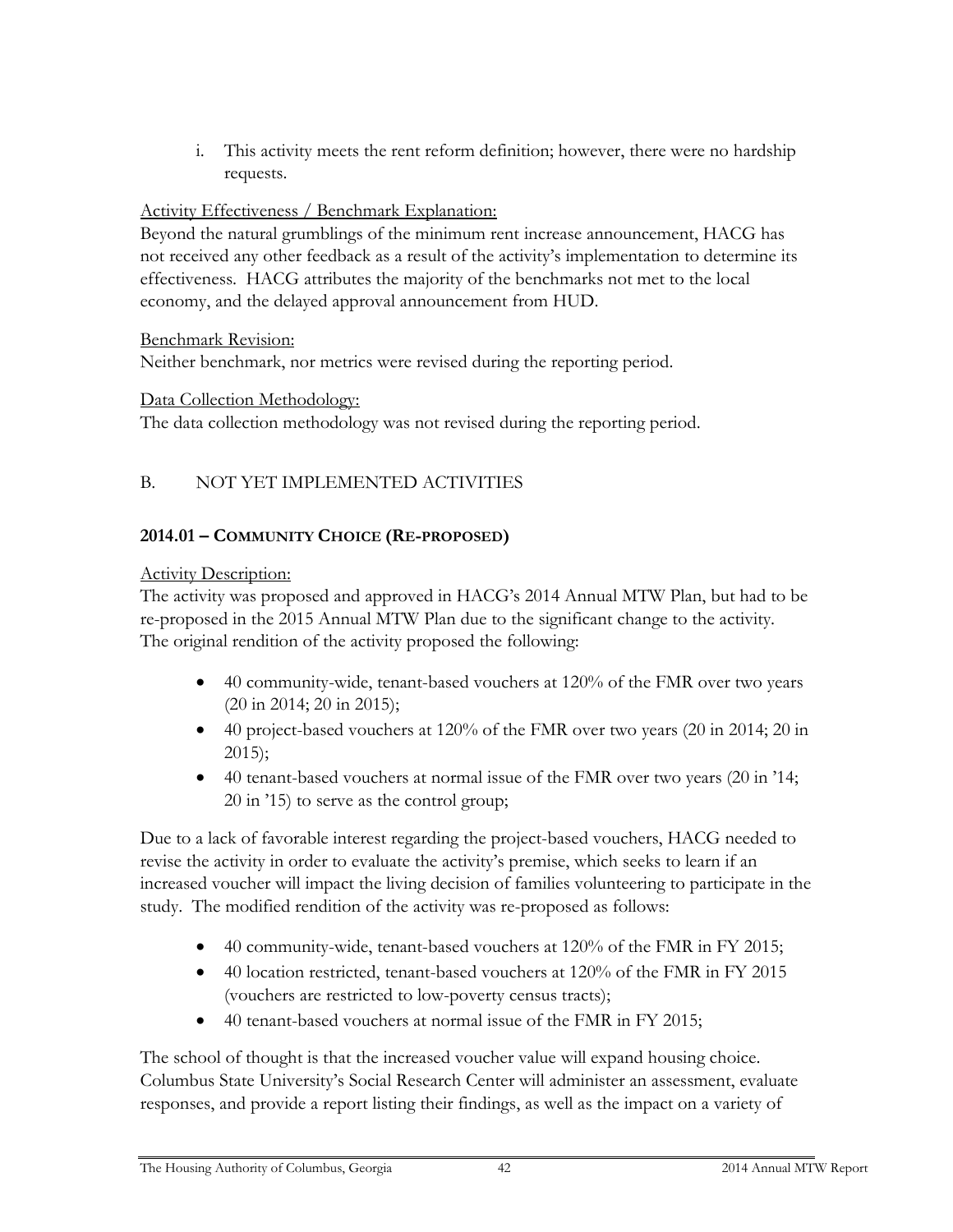areas, such as household income, children's grades, and future outlook. The goals of the activity will be achieved through the following methods:

- 1. Program Monitoring: HACG will set aside up to 120 vouchers to create 3 distinct groups, a target group, a target group with conditions, and a control group. Case workers will record participant information during annual and interim recertification appointments. Also, case workers will direct clients to complete online assessments and surveys created and processed by CSU's Social Research Center.
- 2. Hardship Exceptions: HACG does not anticipate any hardships as a result of this activity. Participants must volunteer for the program and agree to the conditions, lack of active participation will result in voucher being reduced to normal payment standards and the recruitment of another family. Families that experience a hardship as a result of this activity's implementation must make a formal request for the hardship to be considered. Hardships will be verified and approved/denied accordingly. Hardships are not automatic, but HACG will consider all information that the family provides as part of their hardship request package.

#### Actions Taken Toward Implementation:

HACG has selected Columbus State University's Social Research Center as the evaluating agency for this activity. Additionally, HACG has set aside a number of vouchers for issuance at 120% of the FMR upon approval of this activity by HUD. Finally, HACG has initiated soft surveys to the current client list to learn if they would be interested in serving as part of the control group.

#### C. ACTIVITIES ON HOLD

HACG does not have any activities on hold.

#### D. CLOSED OUT ACTIVITIES

HACG has not closed out any activities.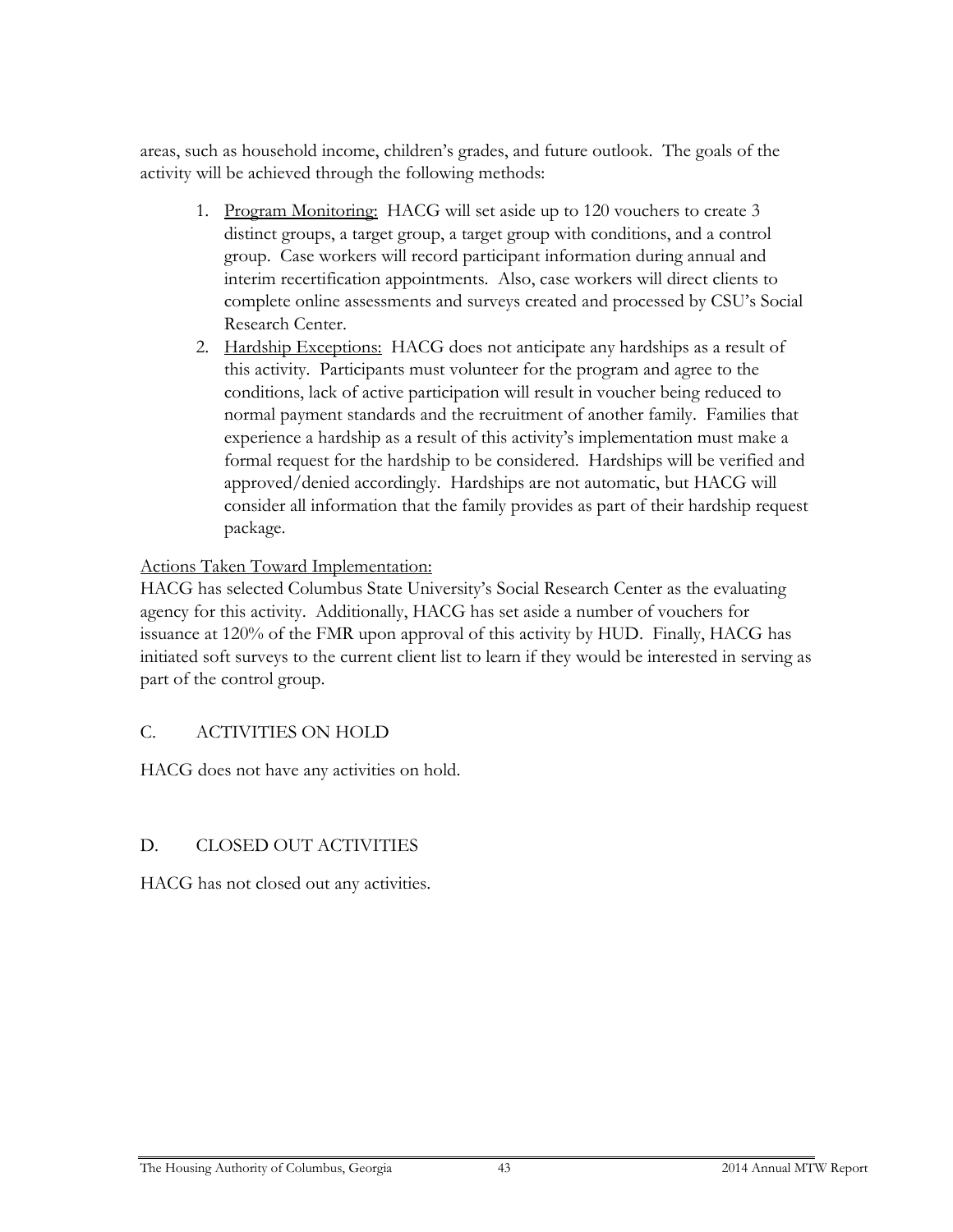## **SECTION V – SOURCES AND USES OF FUNDS**

**A. MTW Report: Sources and Uses of MTW Funds**

**Actual Sources and Uses of MTW Funding for the Fiscal Year**

**PHAs shall submit their unaudited and audited information in the prescribed FDS format through the Financial Assessment System - PHA (FASPHA), or its successor system**

**Describe the Activities that Used Only MTW Single Fund Flexibility** 

**None of the approved activities implemented in HACG's fiscal year 2014 used only MTW single fund flexibility.**

**B. MTW Report: Local Asset Management Plan**<br> **Example 20** a local asset management plan<br> **Example 20 a local asset management plan** Has the PHA allocated costs within statute during the plan year?

Has the PHA implemented a local asset management plan (LAMP)?

| <b>Yes</b> |    |    |
|------------|----|----|
|            | or | No |

ry year b<br>equirement<br>or **No** If the PHA is implementing a LAMP, it shall be described in an appendix every year beginning with the year it is proposed and approved. It shall explain the deviations from existing HUD requirements and should be updated if any changes are made to the LAMP.

Has the PHA provided a LAMP in the appendix?

**N/A**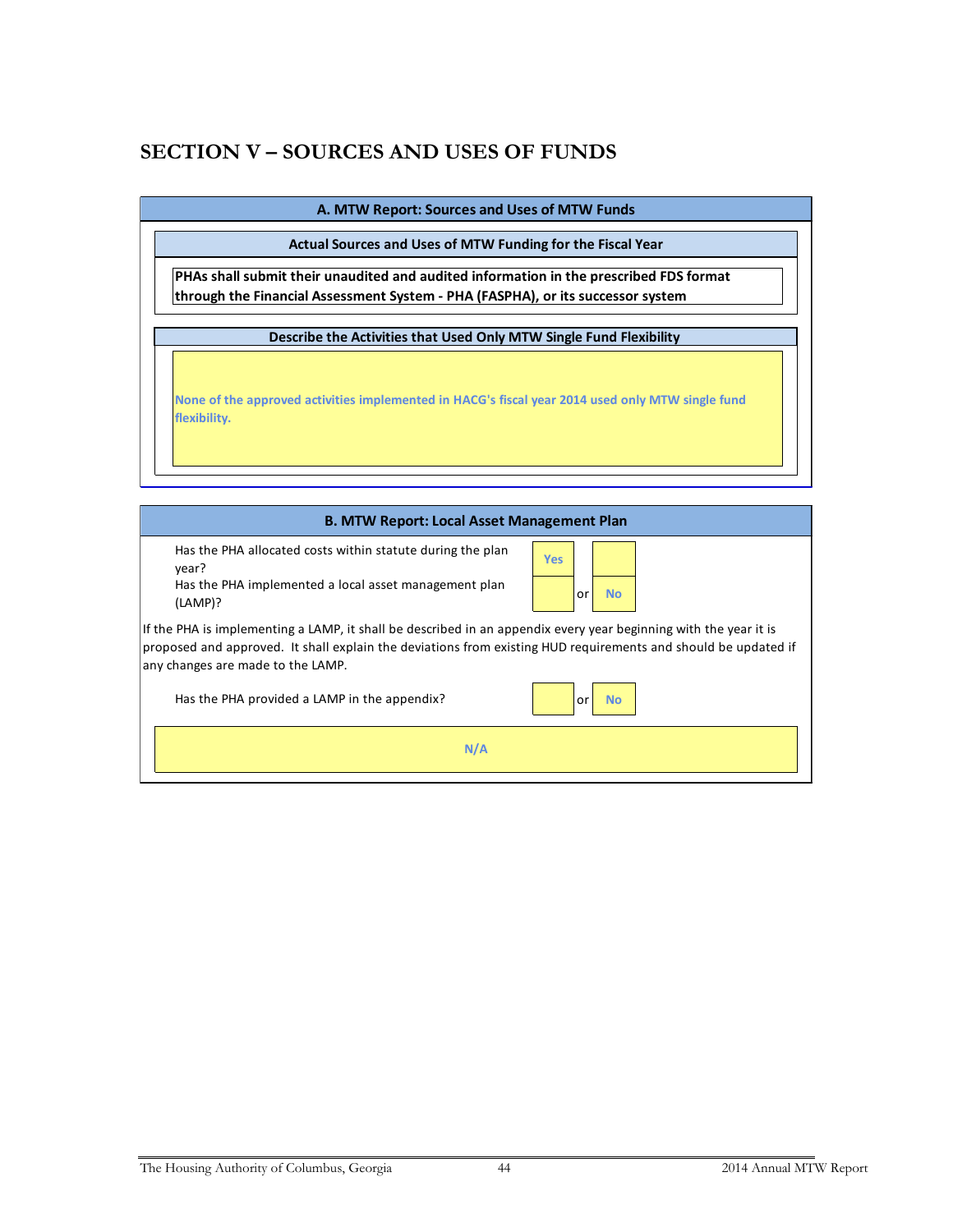#### **C. MTW Report: Commitment of Unspent Funds**

In the table below, provide planned commitments or obligations of unspent MTW funds at the end of the PHA's fiscal year.

| <b>Account</b>                             | <b>Planned Expenditure</b> |  | Obligated<br><b>Funds</b> |          | <b>Committed</b><br><b>Funds</b> |  |
|--------------------------------------------|----------------------------|--|---------------------------|----------|----------------------------------|--|
| N/A                                        | N/A                        |  | $\sim$                    |          | $\overline{\phantom{a}}$         |  |
| N/A                                        | N/A                        |  | $\blacksquare$            |          | ۰                                |  |
| N/A                                        | N/A                        |  | $\frac{1}{2}$             |          | $\overline{\phantom{a}}$         |  |
| N/A                                        | N/A                        |  | $\blacksquare$            |          | $\overline{\phantom{a}}$         |  |
| N/A                                        | N/A                        |  | $\blacksquare$            |          | $\blacksquare$                   |  |
| N/A                                        | N/A                        |  | $\overline{\phantom{a}}$  |          | $\overline{\phantom{a}}$         |  |
| N/A                                        | N/A                        |  | $\overline{\phantom{a}}$  |          | $\overline{\phantom{a}}$         |  |
| N/A                                        | N/A                        |  | $\sim$                    |          | $\overline{\phantom{a}}$         |  |
| <b>Total Obligated or Committed Funds:</b> |                            |  | 0                         | $\bf{0}$ |                                  |  |

**Section not applicable to MTW agencies**

*Note : Written notice of a definition of MTW reserves will be forthcoming. Until HUD issues a methodology for defining reserves, including a definition of obligations and commitments, MTW agencies are not required to complete this section.*